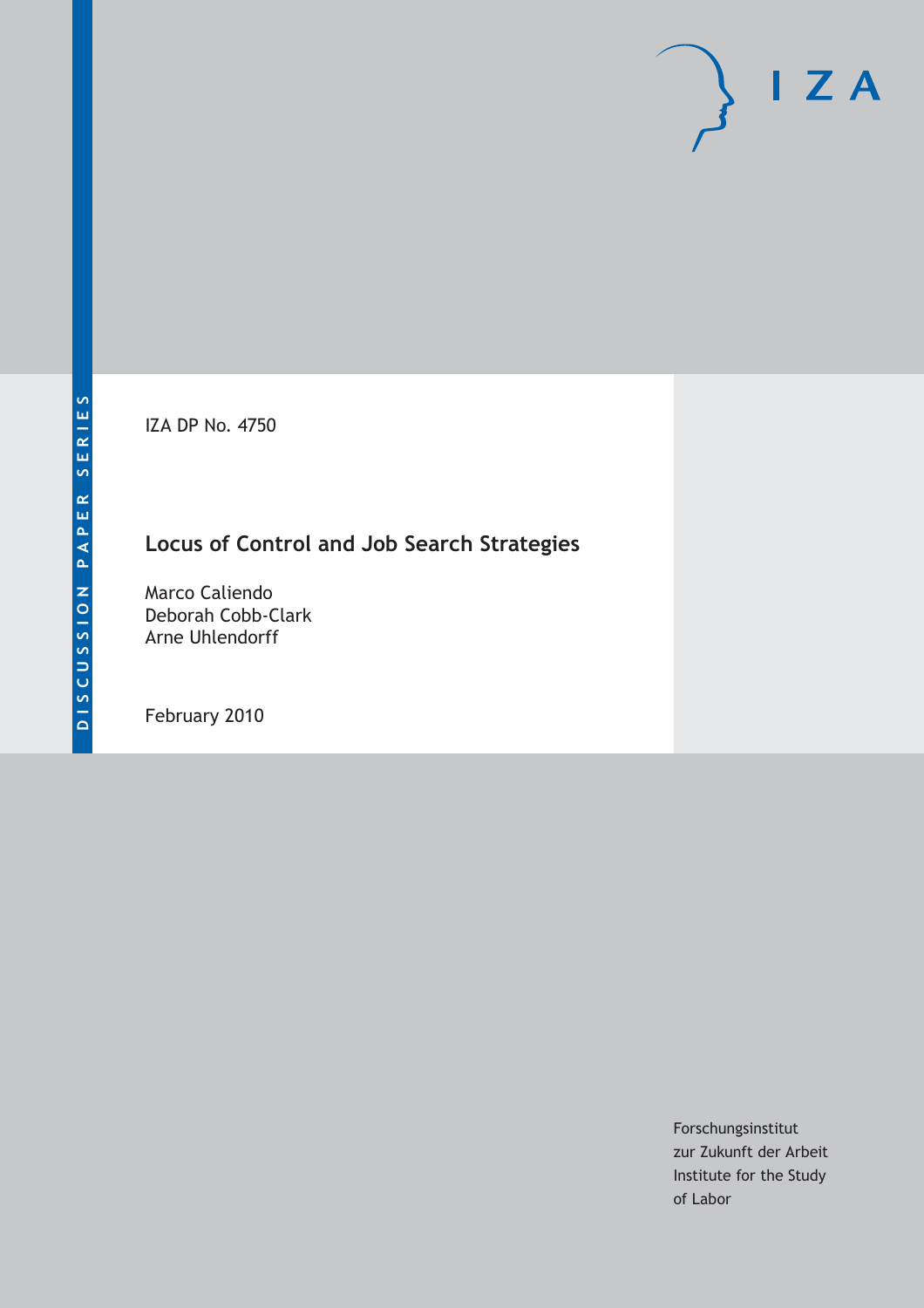# **Locus of Control and Job Search Strategies**

# **Marco Caliendo**

*IZA, DIW Berlin and IAB* 

## **Deborah Cobb-Clark**

*Australian National University and IZA* 

# **Arne Uhlendorff**

*University of Mannheim, DIW Berlin and IZA* 

Discussion Paper No. 4750 February 2010

IZA

P.O. Box 7240 53072 Bonn **Germany** 

Phone: +49-228-3894-0 Fax: +49-228-3894-180 E-mail: iza@iza.org

Any opinions expressed here are those of the author(s) and not those of IZA. Research published in this series may include views on policy, but the institute itself takes no institutional policy positions.

The Institute for the Study of Labor (IZA) in Bonn is a local and virtual international research center and a place of communication between science, politics and business. IZA is an independent nonprofit organization supported by Deutsche Post Foundation. The center is associated with the University of Bonn and offers a stimulating research environment through its international network, workshops and conferences, data service, project support, research visits and doctoral program. IZA engages in (i) original and internationally competitive research in all fields of labor economics, (ii) development of policy concepts, and (iii) dissemination of research results and concepts to the interested public.

IZA Discussion Papers often represent preliminary work and are circulated to encourage discussion. Citation of such a paper should account for its provisional character. A revised version may be available directly from the author.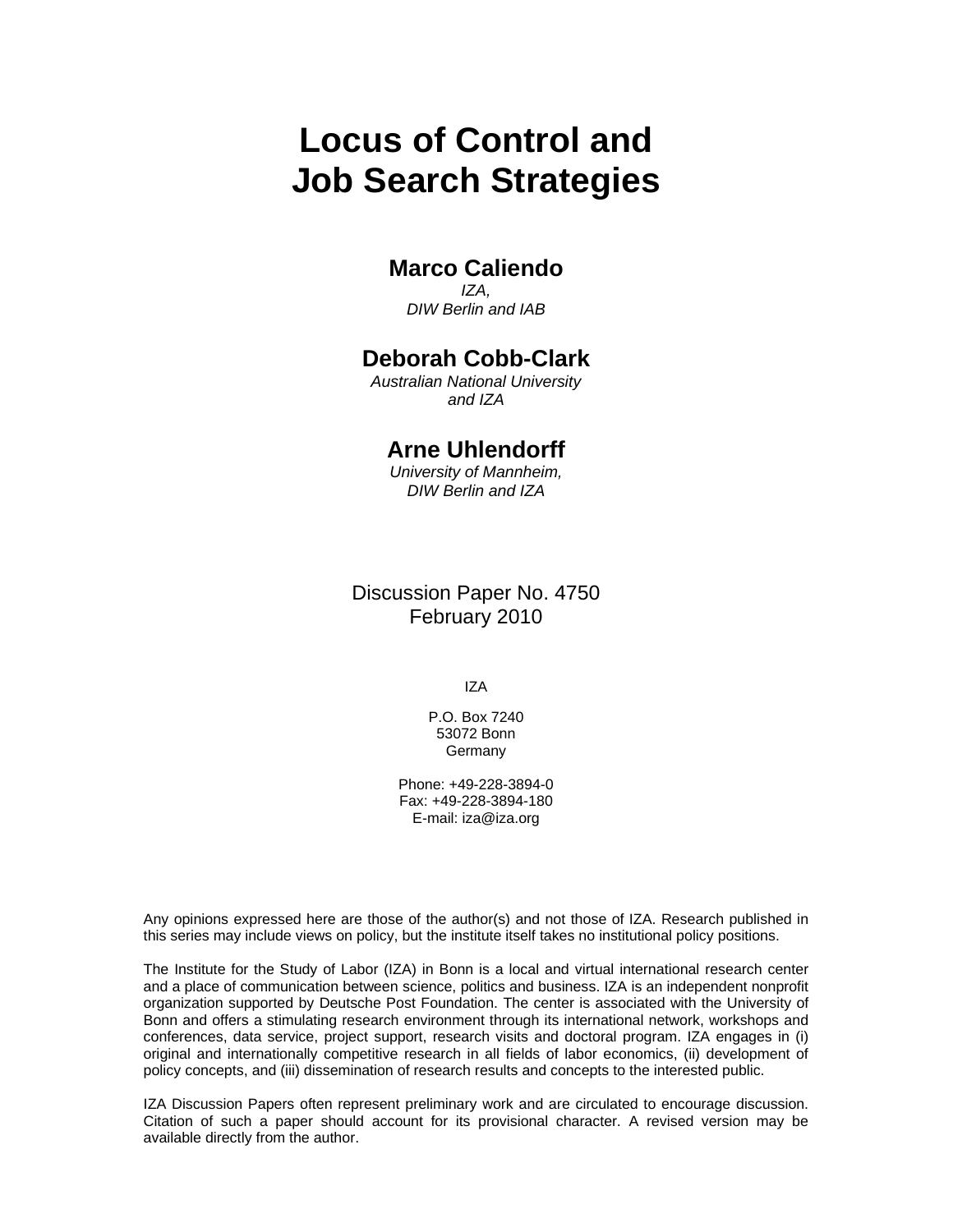IZA Discussion Paper No. 4750 February 2010

# **ABSTRACT**

# **Locus of Control and Job Search Strategies\***

Standard job search theory assumes that unemployed individuals have perfect information about the effect of their search effort on the job offer arrival rate. In this paper, we present an alternative model which assumes instead that each individual has a subjective belief about the impact of his or her search effort on the rate at which job offers arrive. These beliefs depend in part on an individual's locus of control, i.e., the extent to which a person believes that future outcomes are determined by his or her own actions as opposed to external factors. We estimate the impact of locus of control on job search behavior using a novel panel data set of newly-unemployed individuals in Germany. Consistent with our theoretical predictions, we find evidence that individuals with an internal locus of control search more and that individuals who believe that their future outcomes are determined by external factors have lower reservation wages.

JEL Classification: J64

Keywords: job search behavior, search effort, reservation wage, locus of control, unemployment duration

Corresponding author:

Marco Caliendo IZA P.O. Box 7240 53072 Bonn **Germany** E-mail: caliendo@iza.org

-

<sup>\*</sup> The authors thank Silke Anger, Lex Borghans, Dirk Hofmann, Pia Pinger, Stefanie Schurer, Thomas Siedler and Gerard van den Berg for helpful comments and suggestions. We also thank the participants in seminars and conferences at the Australian National University, the 2009 Labour Econometrics Workshop (Brisbane), EEA 2009 (Barcelona), University of Maastricht and AEA 2010 (Atlanta) for valuable comments. The IAB (Nuremberg) kindly gave us permission to use the data. Marco Caliendo and Arne Uhlendorff thank the German Research Foundation (DFG) for financial support of the project CA 829/1-1.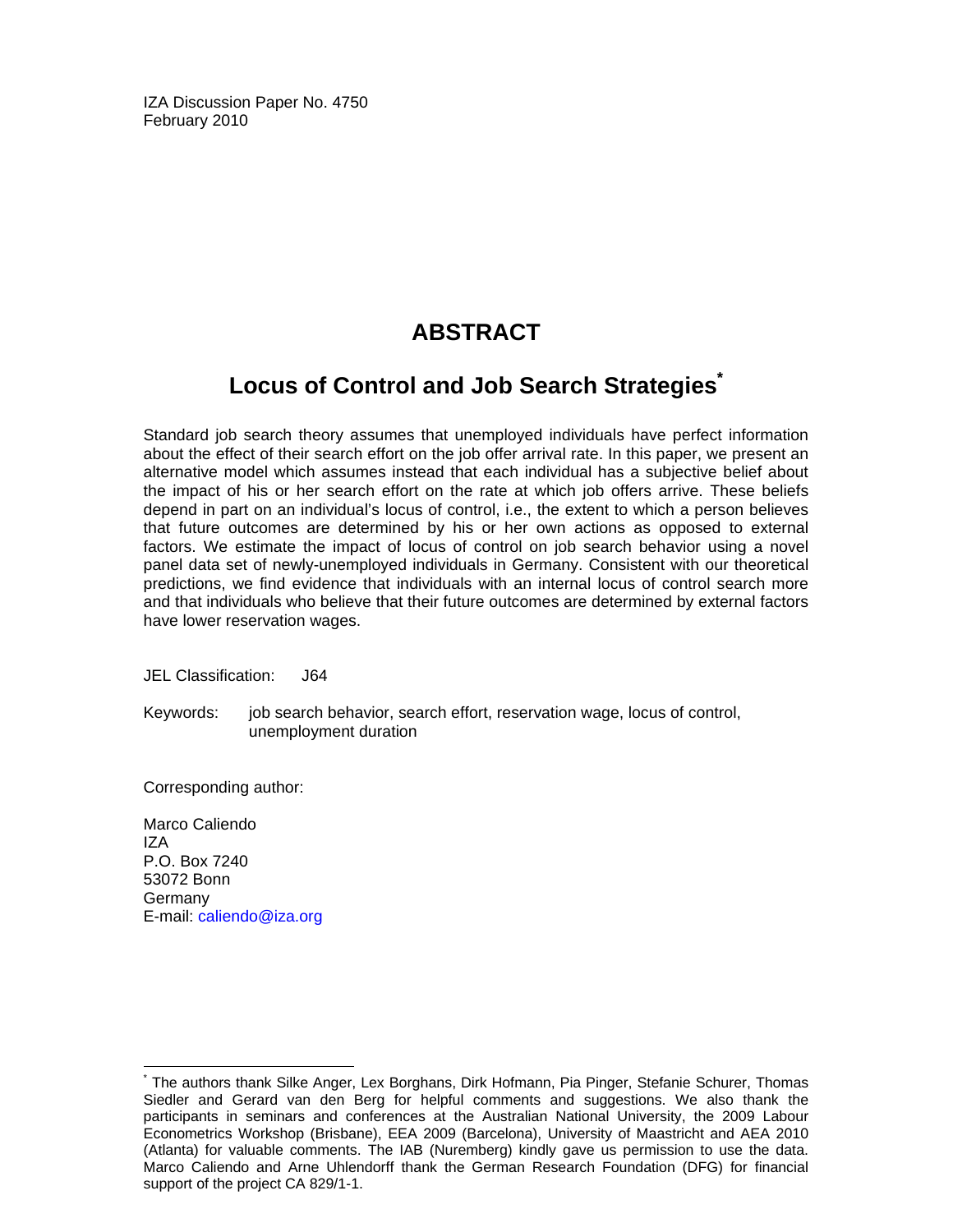### 1 Introduction

Standard job search theory assumes that unemployed individuals have perfect information about the effect of their search effort on the job offer arrival rate. In this paper, we present an alternative model which assumes instead that each individual has a subjective belief about the impact of his or her search effort on the rate at which job offers arrive. This subjective belief depends in part on individuals' 'locus of control', which is defined as a generalized expectation about the internal versus external control of reinforcement (Rotter, 1966). A person whose external locus of control dominates tends to believe that much of what happens is beyond his or her control. Life's outcomes are instead attributed to other forces, like fate or luck, rather than to ones own actions. In contrast, a person with an internal locus of control sees future outcomes as being contingent on his or her own decisions and behavior.

It is quite intuitive that people who believe that success in life largely depends on their own actions and efforts rather than on luck or other "external" forces in turn expect different returns to their own behavior—particularly with respect to investment decisions like educational choices—than individuals with a more external locus of control. Given this, it seems sensible to expect that locus of control will have an important effect on many economic outcomes and in particular, that internality will be positively correlated with economic success.

In fact, several empirical studies do conclude that locus of control is correlated with labor market success, in particular wages. An early example is Andrisani (1977, 1981) who examines National Longitudinal Survey data and finds that individuals with an internal locus of control in 1968 had significantly higher hourly wages two years later. Similarly, Osborne Groves (2005) analyzes data from the National Longitudinal Survey of Young Women and concludes that women with an internal locus of control earn more than women with an external locus of control. Semykina and Linz (2007) also find a positive association between the locus of control and wages for Russian women, though not for Russian men. The evidence from studies based on the Panel Study of Income Dynamics (PSID) is more mixed. For example Duncan and Morgan's (1981) replication study of Andrisani (1977) fails to produce evidence of a strong link between locus of control and wage rates<sup>1</sup>, though Duncan and Dunifon (1998) find that an internal locus of control is positively related to wages some 20-25 years later. Using German data Anger and Heineck (2009) find a wage penalty for individuals with a highly external locus of control.

Investment decisions also appear to be linked to individuals' locus of control. In particular, Coleman and Deleire (2003) conclude that locus of control affects education decisions primarily by influencing teenagers' expectations regarding the return to human capital investments.<sup>2</sup> Cebi (2007), however, is not able to replicate these results using a different data set once cognitive ability is controlled for. Still, the potential link between individuals' locus of control and their human capital investments raises questions about the extent

<sup>&</sup>lt;sup>1</sup>In a reply to this article Andrisani (1981) argues that Duncan and Morgan actually failed to disprove his results and cites several other studies that confirm his findings.

<sup>2</sup>Hansemark (2003) finds evidence for a positive impact of internal locus of control on the probability of starting a new business for men, but not for women.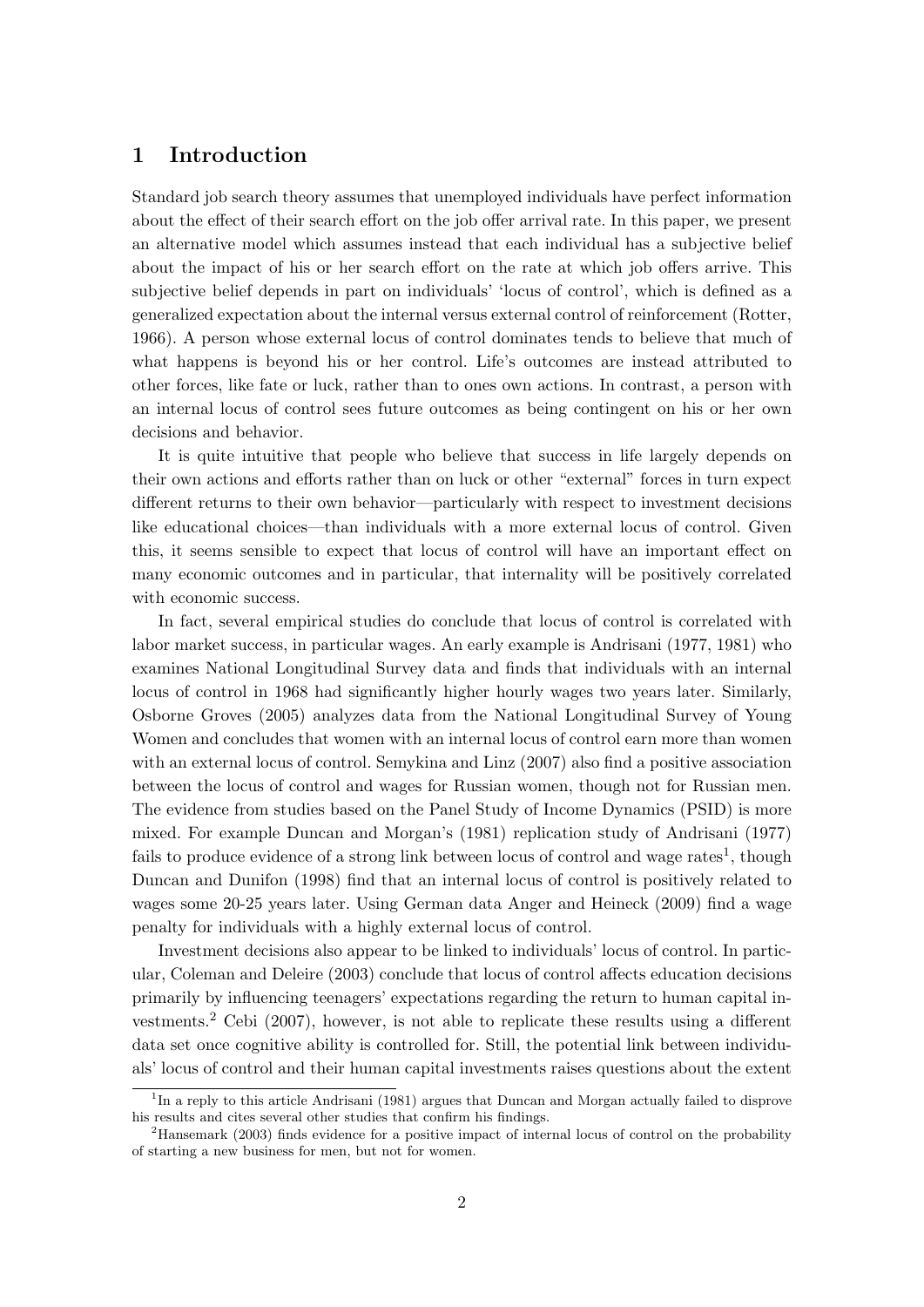to which locus of control affects wages directly via productivity versus indirectly through skills acquisition. Piatek and Pinger (2009), for example, conclude that locus of control affects wages only indirectly through the schooling decision. Heckman et al. (2006) use indicators of self-esteem and locus of control to construct a one-dimensional, latent factor representing noncognitive skills. They find that noncognitive skills have both a direct wage effect (via productivity) and an indirect wage effect (via schooling and work experience).

To our knowledge, there exist only three previous studies that assess the effect of locus of control on transitions from unemployment to employment.<sup>3</sup> Gallo et al. (2004) and Uhlendorff (2004) analyze the German Socio Economic Panel (SOEP) and conclude that a higher sense of internal control is associated with a higher probability of reemployment and with shorter spells of unemployment, respectively.<sup>4</sup> Neither study, however, is able to distinguish between the effect that locus of control as a form of unobserved ability has in directly affecting the probability of receiving a job offer and the role that locus of control might play in shaping expectations about the return to investments in job search. In independent work, McGee (2010) takes a similar approach to ours to investigate job search among respondents in the 1979 National Longitudinal Survey of Youth (NLSY) and finds that young unemployed men with an internal locus of control search more and have higher reservation wages. Although he lacks a direct measure of individuals' beliefs about the payoffs to job search, McGee estimates models of the propensity to receive a job offer conditional on having made contact with an employer and finds results that are consistent with his assumption that locus of control influences search behavior through beliefs about the efficacy of job search rather than productivity per se.

Our paper advances this previous literature in two important ways. First, unlike McGee (2010), we directly examine the link between individuals' locus of control and their beliefs about the payoffs to job search. Second, we develop a job search model which incorporates individuals' subjective beliefs about the effect of their search effort on the job offer arrival rate. Specifically, individuals with an internal locus of control believe that job search is associated with a relatively large increase in the probability of finding a job, while those with an external locus of control believe that search has little effect on the job offer arrival rate. Unemployed individuals who believe that labor market success depends on their own efforts are consequently expected to search more and have higher reservation wages. Like Coleman and Deleire (2003), we contrast these predictions to those from an alternative model in which locus of control is viewed as a form of ability that has a direct impact on the productivity of the worker. In this alternative model, individuals with a more internal locus of control have a higher job arrival rate, independent of their search effort, because they are more able. They are expected to have higher reservation wages, but to search less. Thus, we are able to use our theoretical model to generate empirically testable predictions and to formally distinguish between alternative explanations of the link between locus of control and job search.

We test the implications of our model by estimating the impact of an individual's locus

<sup>3</sup> Job search strategies have been linked to workers' impatience, however, see DellaVigna and Paserman (2005).

<sup>4</sup>Uhlendorff (2004) finds this effect only for West Germany.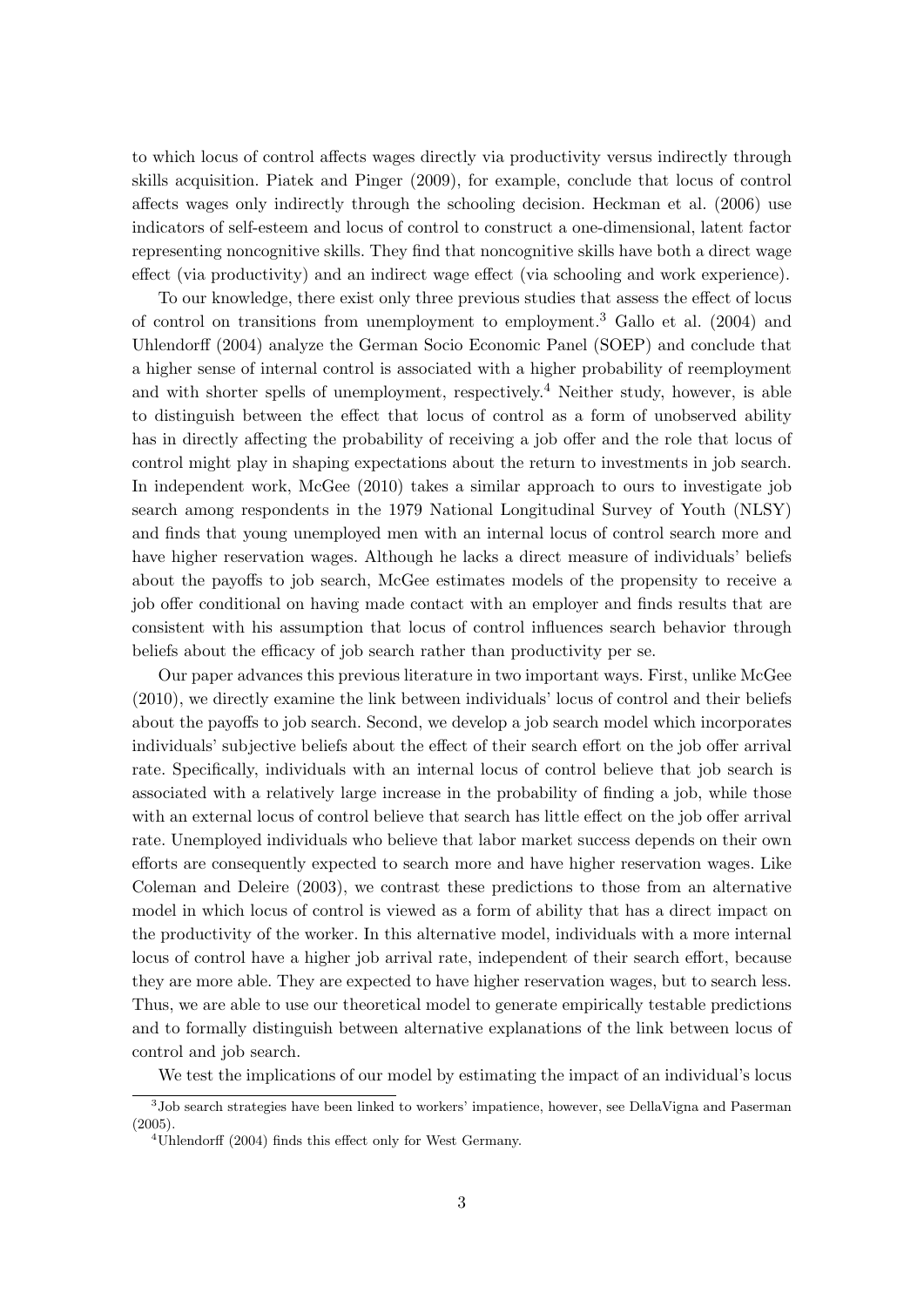of control on his or her search intensity and reservation wage using a novel panel data set of newly unemployed individuals in Germany. Specifically, our data are from the first wave of the IZA Evaluation Data Set (see Caliendo et al., 2009, for details). This data set is based on approximately 17,000 individuals who became unemployed between late 2007 and early 2008. This large number of observations allows us to apply non-parametric matching methods in addition to standard regression techniques. This is an advantage compared to data sources like the SOEP or the NLSY which usually contain a relatively small number of unemployment spells per year. The data are unique in providing us with detailed information about search behavior, reservation wages and different psychological traits including locus of control. Moreover, our survey data can be linked to administrative data containing detailed information about previous employment histories including previous wages and time spent in unemployment. This is important in our context because this information goes a long way towards capturing unobserved individual characteristics which might be correlated with both locus of control and current job search behavior.

The interviews were conducted approximately two months after individuals entered unemployment. The data allow us to observe the impact of the locus of control on job search behavior directly and thereby to discriminate between alternative models of the mechanism through which locus of control affects job search. Additionally, all individuals are interviewed at the same point in time during their unemployment spell. Thus concerns about potential reverse causality which is a particular challenge in studies of the relationship between noncognitive skills and labor market outcomes are reduced substantially. In contrast, in surveys like the SOEP and the NLSY the timing of the measurement of the locus of control and the beginning of unemployment spells typically varies substantially across individuals.

We find that the marginal effect of an additional job application on individuals' propensity to report that they are very likely to get a job in the next period is higher among those job seekers with an internal locus of control. Moreover, individuals with a more external locus of control have lower reservation wages and search less intensively. These results are consistent with locus of control affecting search behavior through individuals' subjective beliefs about the payoff to job search rather than simply through individuals' unobserved ability.

The outline of this paper is as follows. Section 2 presents the theoretical model, while Section 3 describes the data in detail. In Section 4 we present our estimation strategy and the results before Section 5 concludes.

### 2 Theoretical Framework

We begin by assuming that each unemployed individual searches sequentially for a job in a stationary environment. Job offers arrive for a given search effort s with arrival rate  $\lambda(s)$ . This arrival rate depends positively on individuals' search effort and the marginal return to search effort is decreasing (i.e.  $\lambda' > 0$  and  $\lambda'' < 0$ ). Job offers represent independent draws from a wage distribution  $F(w)$  which is known by the unemployed. Each unemployed individual receives unemployment benefits b and and faces search costs  $c(s)$  which are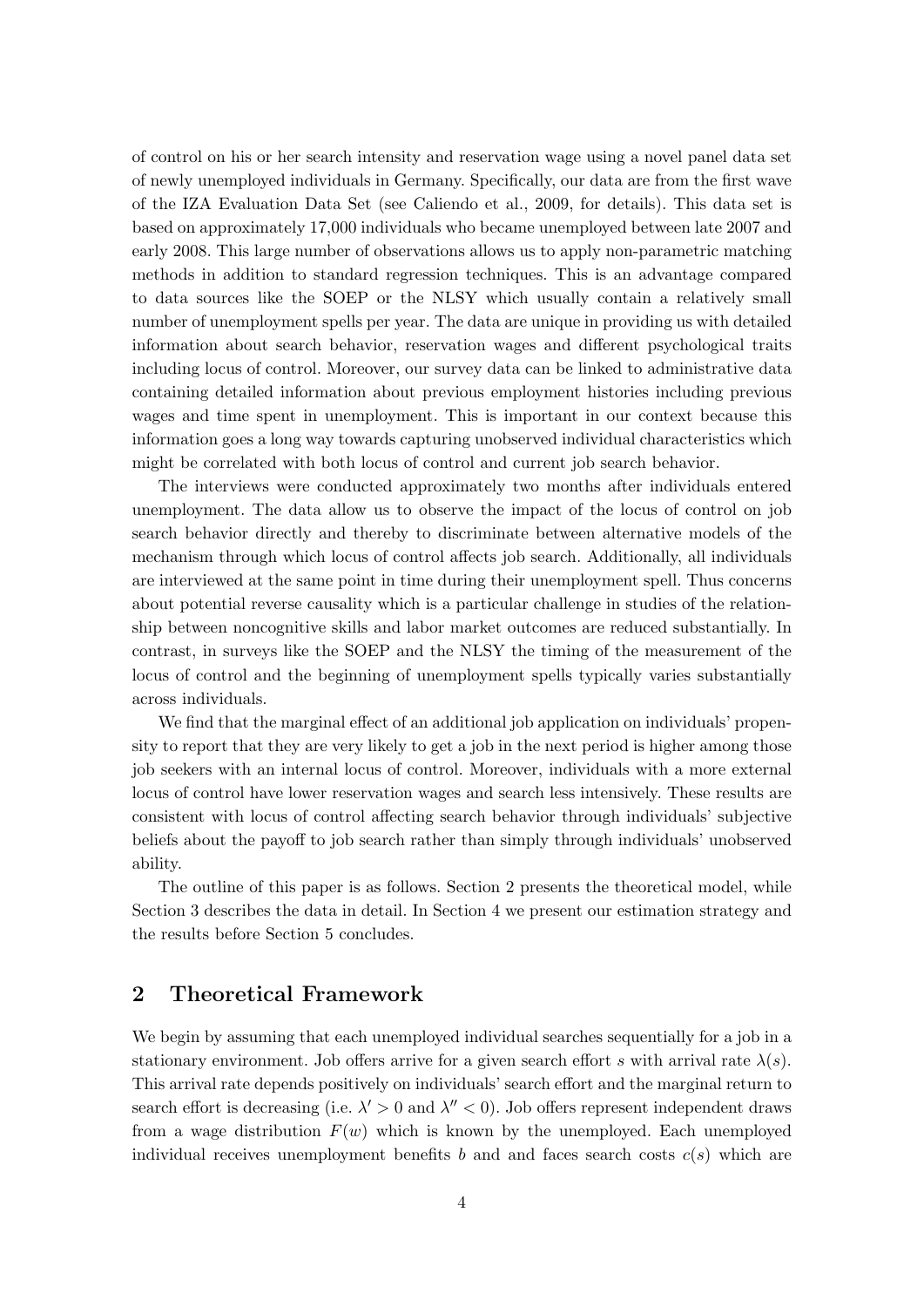increasing in search effort (i.e.  $c' > 0$  and  $c'' > 0$ ).

Each time a job offer arrives, individuals must decide whether to accept the offer or to reject it and to search further. The optimal search strategy will rest in part on choosing a reservation wage, i.e., the wage at which the benefits of continued search are just equal to the additional search costs.<sup>5</sup> Any wage offer above the reservation wage is accepted, while any offer below the reservation wage is rejected.

#### 2.1 Locus of Control and the Return to Search Effort

Unlike the standard search model, we assume that individuals do not know the exact relationship between their own search effort s and the job offer arrival rate  $\lambda(s)$ . Instead, we assume that each individual has a subjective belief—given by  $(\lambda^*(s, loc))$ —about the effect of s on  $\lambda$  which depends on the extent to which an individual has an internal locus of control (loc).<sup>6</sup> Individuals with an internal locus of control believe that increased search effort results in a relatively large increase in the job offer arrival rate. In contrast, individuals who feel that their own behavior does not influence future outcomes believe that additional search effort has little effect on the rate at which job offers arrive. In other words,  $\frac{\partial \lambda^*(s, loc)}{\partial s}$  is assumed to be higher for those with a more internal locus of control than for those with a more external locus of control, i.e.,  $\frac{\partial^2 \lambda^*(s, loc)}{\partial s \partial loc} > 0$ . Our objective is to adopt a straightforward, parsimonious specification of the relationship between individuals' beliefs about the job arrival rate and the degree to which they have an internal locus of control which is consistent with this assumption. Consequently, we model individuals' subjective beliefs about arrival rates as  $\lambda^*(s, loc) = \lambda(s) f(loc)$ , with  $f'(loc) > 0$ .

If a job-seeker receives no job offer at time  $t$ , he or she continues searching. If, however, a job offer with wage  $w$  is received, he or she accepts that job offer so long as the corresponding discounted expected utility associated with being hired at that wage  $(V_e(w))$ exceeds the discounted expected utility  $(V_u)$  of remaining unemployed and continuing to search. The reservation wage  $\phi$  defines the stopping rule and corresponds to the wage offer for which  $V_u = V_e(\phi)$  implying that every wage offer above  $\phi$  will be accepted while every wage offer below  $\phi$  will be rejected.

More specifically, the utilities associated with accepting a job offer and with continued search are given by the following:

$$
V_e(w) = \frac{1}{1 + rdt} [wdt + (1 - qdt)V_e(w) + qdtV_u]
$$
\n(1)

$$
V_u = \frac{1}{1 + rdt} [(b - c(s))dt + \lambda(s)f(loc)dt(\int_0^{\phi} V_u dF(w) + \int_{\phi}^{\infty} V_e(w) dF(w))
$$
  
+(1 - \lambda(s)f(loc)dt)V<sub>u</sub>] (2)

 ${}^{5}$ For a description of job search models see for example Mortensen and Pissarides (1999) or Cahuc and Zylberberg (2004). An overview of the empirical research is given by Eckstein and van den Berg (2007).

<sup>&</sup>lt;sup>6</sup>In other words, we measure locus of control such that higher values of loc are associated with a more internal locus of control.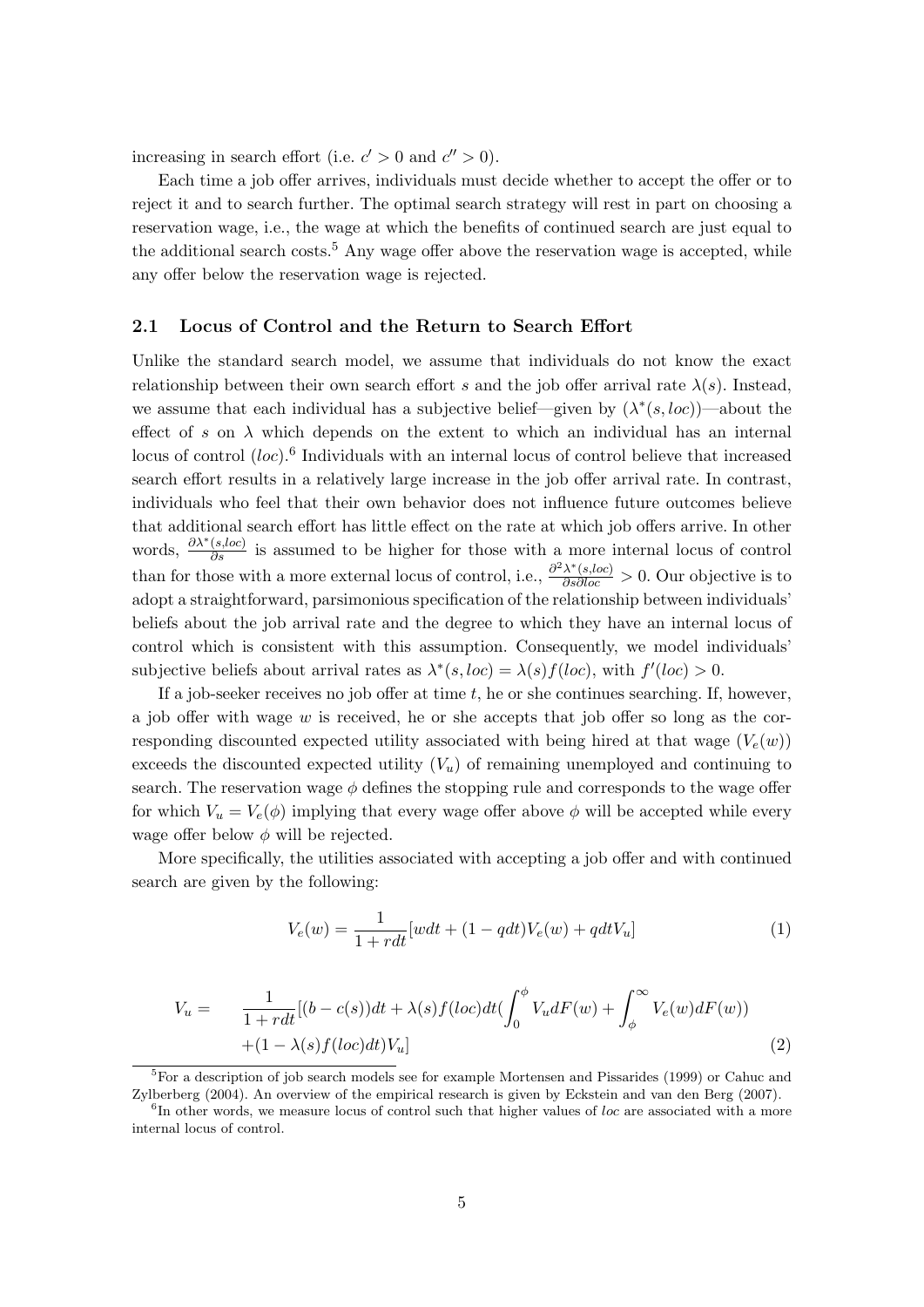where r is the real instantaneous rate of interest, dt describes a short interval of time t, and the job separation rate is  $q$ . The discounted expected utility of being hired is equal to the income received in the period  $(wdt)$  plus the discounted expected future income stream. With probability  $(1 - qdt)$  this is  $V_e(w)$  and with probability qdt this is  $V_u$ . The discounted expected utility of continuing to search is the net income  $((b-c(s))dt)$  received in the period plus the discounted expected utility of receiving a future job offer. Taken together the discounted expected utilities associated with being unemployed  $(V_u)$  and with being hired at wage  $w\left(V_e(w)\right)$  implicitly define the reservation wage for a given search effort s. In particular, using equations  $(1)$  and  $(2)$  we can show that the reservation wage offer  $\phi$  at which  $V_u = V_e(\phi)$  is given by

$$
\phi = b - c(s) + \frac{\lambda(s)f(loc)}{r+q} \int_{\phi}^{\infty} (w - \phi)dF(w).
$$
 (3)

Unemployed individuals choose both their search effort s and reservation wage  $\phi$  so as to maximize their discounted expected utility  $V_u$  over an infinite horizon. Substituting the constraint that  $V_u - V_e(\phi) = 0$  into this optimization problem, we can show that optimal search behavior is determined by the maximization of  $V_u = \phi/r$  with respect to s. This implies that we can solve for the optimal search effort  $s^*$  by differentiating the relation (3) with respect to s and solving for s<sup>\*</sup> such that  $\partial \phi / \partial s = 0$ . Specifically,

$$
c'(s^*) = \frac{\lambda'(s^*)f(loc)}{r+q} \int_{\phi}^{\infty} (w-\phi)dF(w).
$$
 (4)

Equation (4) implies that individuals choose their optimal search effort by equating the marginal cost of job search with the marginal benefits associated with additional search, i.e., an increased probability of receiving a job offer paying more than their reservation wage.

Combining equations (3) and (4) we can solve for individuals' reservation wage at the optimal level of search  $s^*$  as follows:

$$
\phi = b - c(s^*) + \frac{\lambda(s^*)}{\lambda'(s^*)}c'(s^*).
$$
\n(5)

Reservation wages are increasing in unemployment benefits and the job offer arrival rate, but decreasing in the costs of job search. Finally, higher marginal search costs raise reservation wages, while reservation wages are lower the greater is the marginal effect of job search on the job offer arrival rate.

We now consider the effect that individuals' beliefs about the offer arrival rate have on their optimal search behavior. In particular, we are interested in the effect of a change in individuals' locus of control on  $\phi$  and  $s^*$ . It can be shown that individuals who have a more internal locus of control, i.e., those who believe that their own efforts have relatively large effects on future outcomes, have higher reservation wages and search more intensively than those with a more external locus of control. Specifically, we find that

$$
\frac{\partial \phi}{\partial loc} > 0 \quad \text{and} \quad \frac{\partial s^*}{\partial loc} > 0. \tag{6}
$$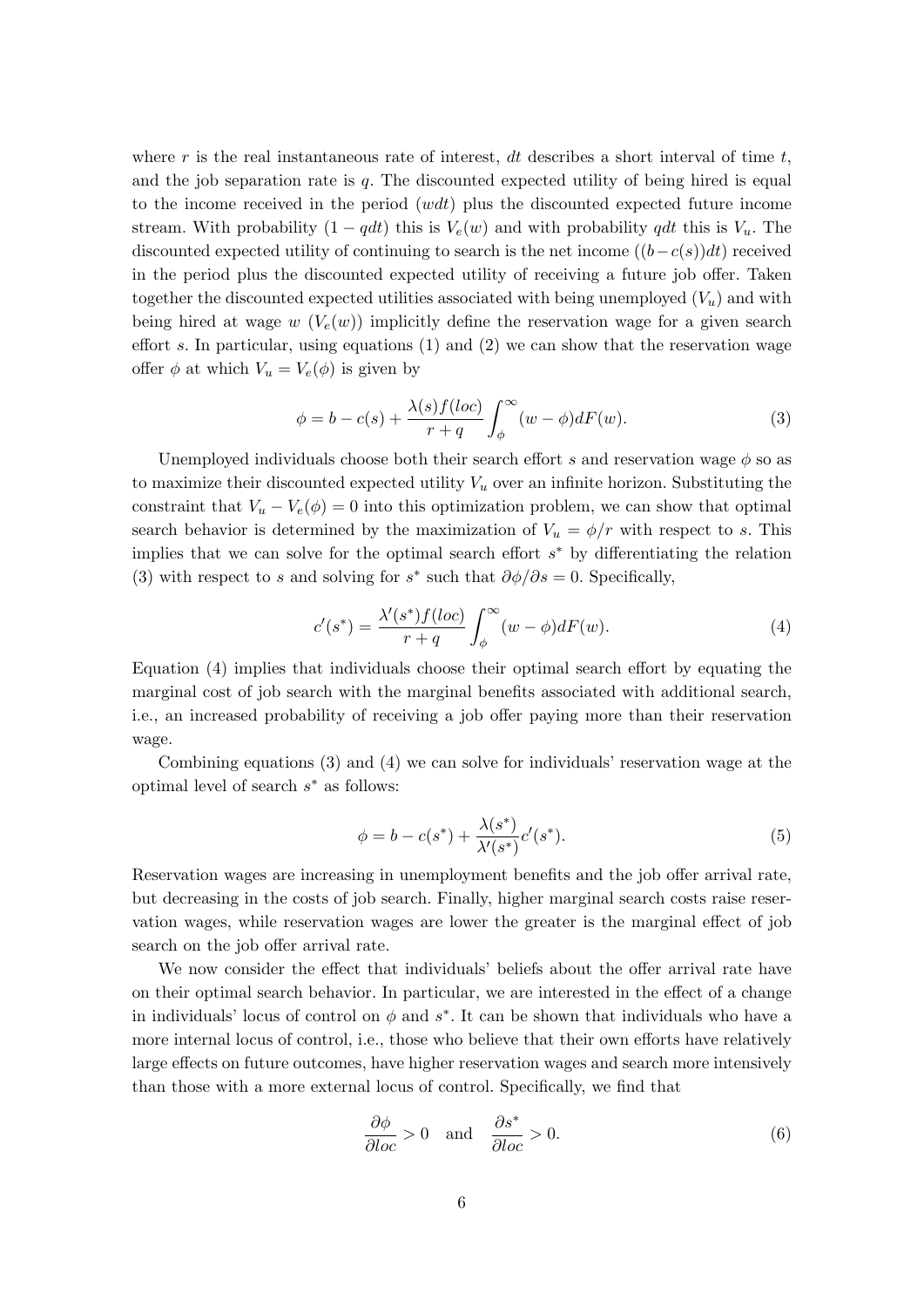See Appendix B for details.<sup>7</sup> The implications are quite intuitive. Conditional on search intensity, individuals with a highly internal locus of control expect more future job offers. For them remaining unemployed and waiting for new job offers has a higher expected utility, which leads to a higher reservation wage. For a given amount of search and a specific reservation wage, the subjective marginal returns of search are also higher for individuals with a highly internal locus of control. So, in order to equalize marginal returns and marginal costs of search, they search more.

For simplicity, the model is based on the assumption that the locus of control is stable over time, i.e., that the unemployment duration itself does not have any impact on  $f(loc)$ and that individuals do not update their beliefs about the impact of their search effort on the probability of receiving a job offer. This simplifying assumption allows us to maintain tractability and focus attention on the key relationships of interest. In the empirical analysis, we analyze the effect of locus of control on job search behavior by comparing only individuals who are at the same point in the unemployment spell. Thus, our estimates are unaffected by any subsequent updating of beliefs as individuals' unemployment spells progress.

#### 2.2 Locus of Control as a Measure of Ability

Thus far we have assumed that locus of control affects individuals' search behavior through their perceptions of the effect of job search on the probability of finding a job. Specifically, we have assumed that  $\frac{\partial \lambda^*(s^*,loc)}{\partial s^*}$  is higher for those with a more internal locus of control than for those with a more external locus of control. In short, individuals with an internal locus of control have a higher subjective probability of receiving a job offer at any given level of search intensity because they believe the payoff to search is higher.

The predictions of this model can be compared to an alternative model in which locus of control is a component of overall ability. Individuals with an internal locus of control may simply be more productive and therefore have a higher expected probability of receiving a job offer, perhaps because they believe that potential employers can observe their locus of control by interviewing them.<sup>8</sup> We consider this possibility by specifying an alternative model in which the relationship between job offer arrivals and an individual's locus of control is given by  $\lambda_a(s, loc) = \lambda(s) + f(loc)$  with  $f'(loc) > 0$ . In this case, individuals with an internal locus of control have a higher probability of receiving a job offer for any given search intensity because they are more productive.<sup>9</sup>

In contrast to the above model, the expected effect of search on the probability of

<sup>&</sup>lt;sup>7</sup>These implications correspond to the theoretical results given by van den Berg and van der Klaauw (2006). They show in the context of a job search model with multiple search channels that an increase in search productivity—which corresponds to an increase in the subjective returns to search in our model leads to a higher reservation wage and an increase in search effort.

<sup>&</sup>lt;sup>8</sup>The implications are the same for a model in which individuals with an internal locus of control are more able to generate a wage offer above their reservation wage because they search more effectively.

<sup>&</sup>lt;sup>9</sup>Note that the probability of receiving a job offer above the reservation wage is given by:  $(\lambda(s) +$  $f(loc))\int_{\phi}^{\infty}V_e(w)dF(w)=\lambda(s)\int_{\phi}^{\infty}(1+\frac{f(loc)}{\lambda(s)})V_e(w)dF(w)$ . Consequently, our model in which an internal locus of control increases the offer arrival rate is equivalent to a model in which individuals who have an internal locus of control receive higher wage offers.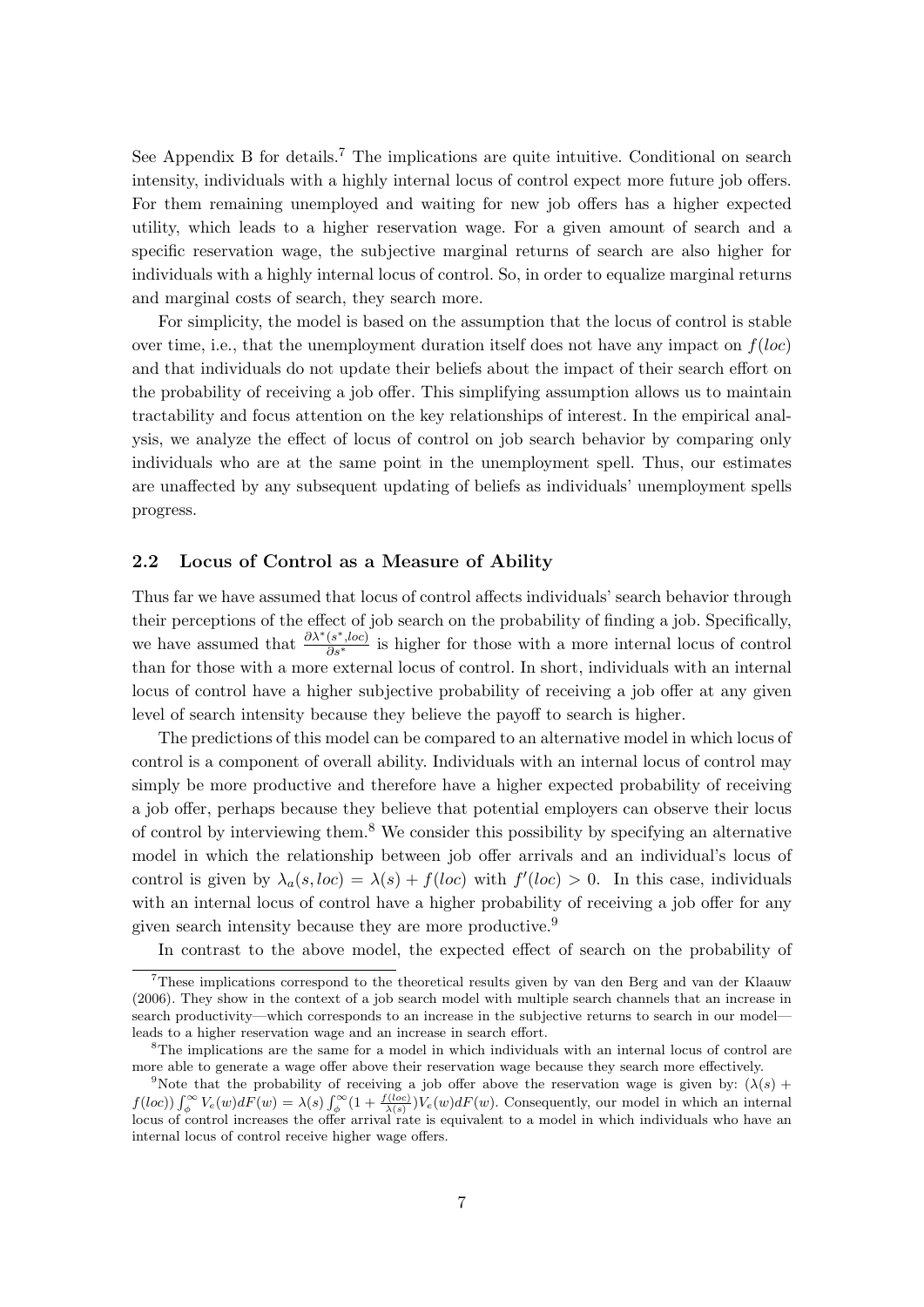receiving a job offer is independent of an individuals' locus of control, i.e.,  $\frac{\partial \lambda_a(s, loc)}{\partial s} = \frac{\partial \lambda(s)}{\partial s}$ . Solving for the optimal search effort implies that

> $c'(s^*) = \frac{\lambda'(s^*)}{\lambda}$  $r + q$  $\int^{\infty}$ φ  $(w - \phi)dF(w).$  (7)

Reservation wages are given by:

$$
\phi = b - c(s^*) + \frac{\lambda(s^*)}{\lambda(s^*)'}c'(s^*) + \frac{f(loc)}{r+q} \int_{\phi}^{\infty} (w - \phi)dF(w).
$$
 (8)

Unlike the case when locus of control operates through beliefs about the payoff to additional search effort (see equation (4)), here an individual's locus of control affects his or her optimal search level only through the effect that it has on his or her reservation wage  $\phi$ . Reservation wages are higher the more internal an individual's locus of control is because, for a given search effort  $s^*$ , the probability of receiving an acceptable job offer is higher. Given this framework, it can be shown that, in contrast to the previous model, when an internal locus of control results in a higher job offer arrival rate independent of the search effort, individuals with a more internal locus of control are expected to search less. Specifically, we find that

$$
\frac{\partial \phi}{\partial loc} > 0 \quad \text{and} \quad \frac{\partial s^*}{\partial loc} < 0. \tag{9}
$$

See Appendix B for details. The intuition behind the reservation wage result is the same as before. For a given search effort, remaining unemployed and waiting for new job offers has a higher expected utility for individuals with a highly internal locus of control leading them to have a higher reservation wage. In contrast to the previous model, here the marginal returns to search are independent of the locus of control. Instead, as a result of the higher reservation wage, the expected marginal returns to search evaluated at a given search intensity are lower for individuals with a highly internal locus of control. This leads to a lower optimal search intensity for them.<sup>10</sup>

Having a more internal locus of control has an ambiguous effect on the length of time an individual spends being unemployed irrespective of the model considered. In particular, the expected unemployment duration is given by  $T_u = 1/[\lambda(s^*)(1 - F(\phi)].$  Having a more internal locus of control increases the reservation wage in both models which tends to increase the duration of unemployment. When locus of control is related to subjective beliefs about the payoff to search, individuals with a highly internal locus of control search more, which leads to a higher job arrival rate and decreases the time spent in unemployment. In the simple ability model, those with an internal locus of control search less, but have a higher probability of receiving a job offer. Neither model implies a clear prediction on the impact of the locus of control on unemployment duration. This underscores the importance of observing job search behavior directly.

<sup>&</sup>lt;sup>10</sup>The ability model and its implications are similar to the one presented by Fougere, Pradel, and Roger (2009). In their study the unemployed workers receive job offers via own search and via public employment service (PES), the latter is costless and independent of own search effort. They show that search effort is a decreasing function of the exogenous PES rate of job contacts, similar to our results with search being a decreasing function of the locus of control.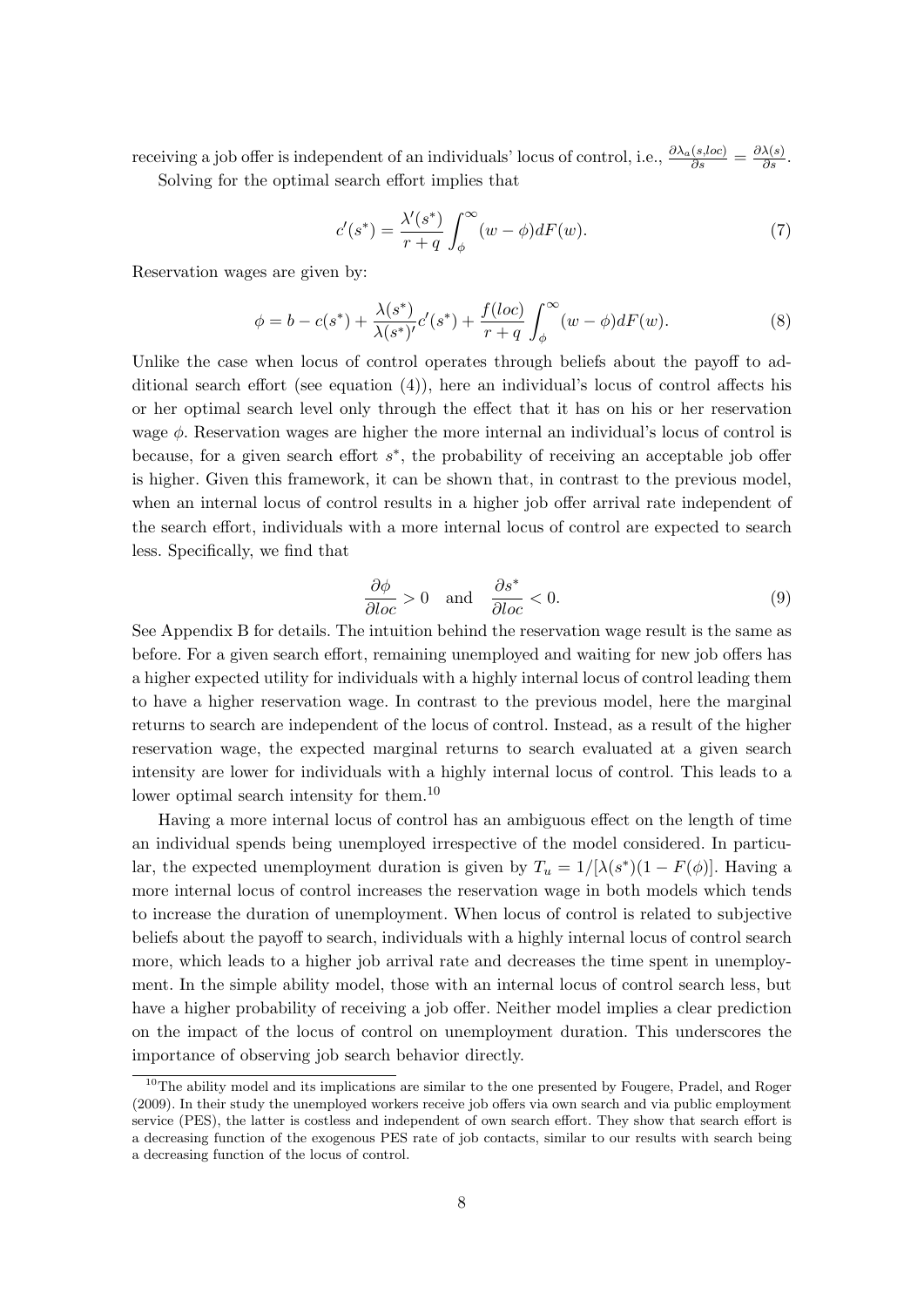### 3 The IZA Evaluation Data Set

The data come from the IZA Evaluation Data Set which targets a sample of individuals entering unemployment between June 2007 and May 2008. In particular, from the monthly unemployment inflows of approximately 206,000 individuals identified in the administrative records, a nine percent random sample is selected for interview. These individuals constitute the gross sample from which representative samples of approximately 1,450 individuals are interviewed each month, so that after one year twelve monthly cohorts are gathered. These survey data are then matched to administrative employment records of the Public Employment Services.<sup>11</sup> The IZA Evaluation Data Set is ideal for our purposes because individuals are interviewed shortly after they become unemployed and are asked a variety of non-standard questions about attitudes, expectations, and different personality traits including locus of control (see Caliendo et al., 2009, for details). Unlike other researchers, we are able to compare a large number of individuals with similar, short unemployment durations which reduces concerns about the potential for reverse causality to affect the analysis. Moreover, access to administrative data on employment histories including previous wages and time spent in employment allows us to carefully control for differences in human capital endowments which affect individuals' reservation wages and the likelihood of receiving a job offer.

We restrict our sample to individuals who are 16 to 54 years old, and who receive or are eligible to receive unemployment benefits.<sup>12</sup> In wave 1, 17,396 interviews were completed with individuals each of whom had begun an unemployment spell approximately two months earlier. We restrict our analysis to individuals who were still unemployed and actively searching for a job at the time of interview. That is, we exclude individuals who had already found a job or were not searching for other reasons. We further exclude those individuals whose reported hourly reservation wages and benefit levels were in the lowest or highest percentile of the distribution and who had missing values in key variables. This leaves us with an estimation sample of roughly 7,900 individuals.

#### 3.1 Measuring Locus of Control

We measure an individual's locus of control using his or her responses to ten separate items from the Rotter (1966) scale. Locus of control refers to a general expectation about internal versus external control of reinforcement (Rotter, 1966). People with a more external locus of control believe that much of what happens in life is beyond their control, while people with an internal locus of control see life's outcomes as dependent on their own decisions and behavior. Psychologists argue that these beliefs are central to understanding a person's motivation and the way that he or she makes decisions and sets goals. Those with an external locus of control are more likely to avoid situations in which they feel unable to

 $11$ For those individuals who gave us their permission we are able to link the survey data with administrative records based on the 'Integrated Labour Market Biographies' of the Public Employment Services, containing relevant register data from four sources: employment history, unemployment support recipience, participation in active labor market programs, and job seeker history.

 $12$ To generate a claim for unemployment benefits workers have to be employed for at least 12 months in the last three years before entering unemployment.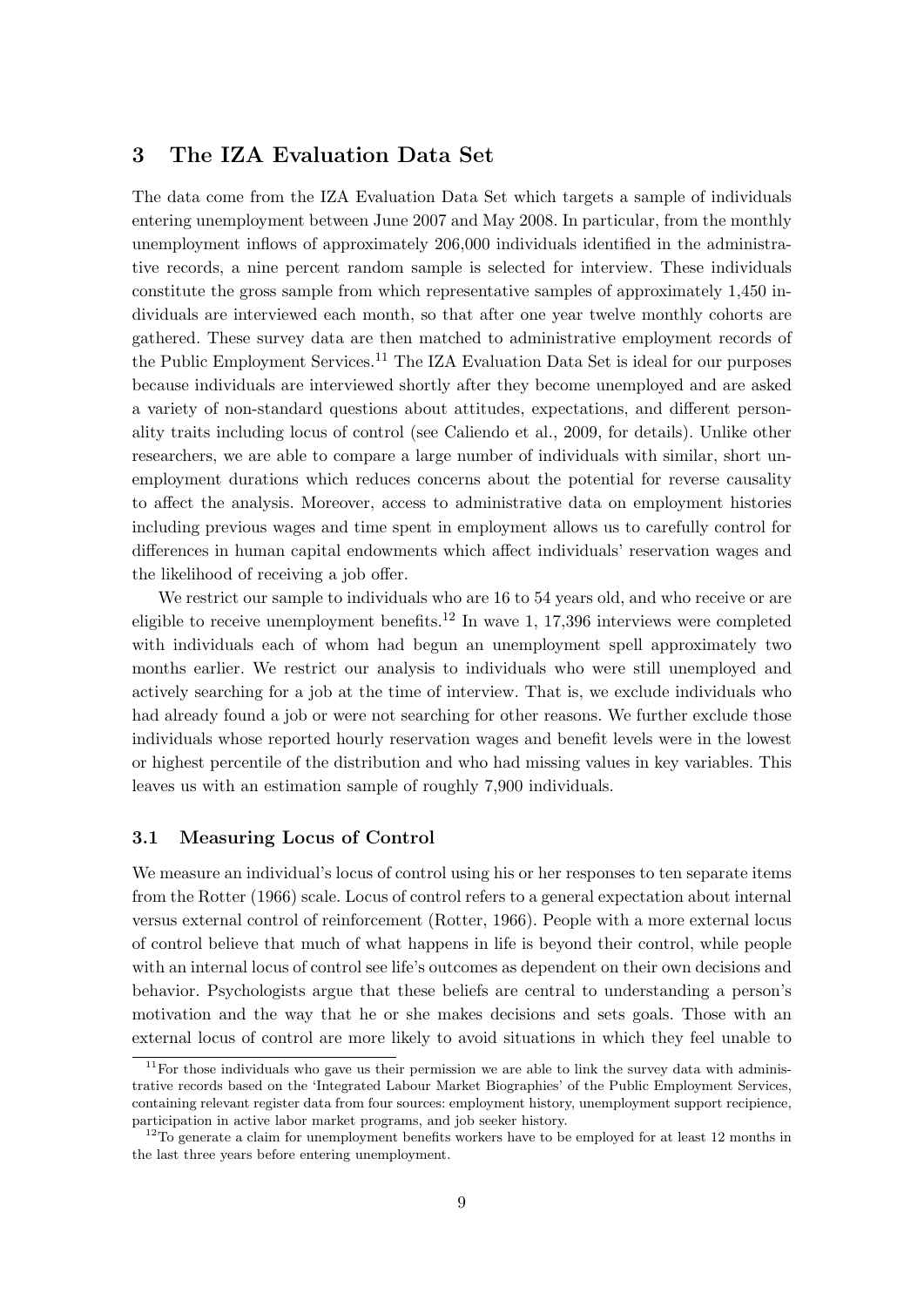cope, while those with an internal locus of control tend to set higher goals, persevere in challenging situations, and be more likely to achieve successful outcomes (Strauser, Ketz, and Keim, 2002).

The ten separate items underlying the Rotter scale are summarized in Table 1. For each item respondents were asked to answer on a scale from '1: I do not agree at all' to '7: I fully agree'. As a first step in creating a measure of individuals' locus of control, we used factor analysis to identify the number of common factors underlying our ten items. Our factor analysis (see upper part of Figure 1) indicated that items 1, 6 and 9 load onto one factor (interpretable as 'internal'), while items 2, 3, 5, 7, 8, and 10 load onto another factor (interpretable as 'external'). Item 4 did not load on to either factor and was discarded. We conducted a parallel factor analysis for a representative sample of respondents in the German Socio-Economic Panel (SOEP, see lower part of Figure 1). We found that these ten items load onto two factors in exactly the same way in the two samples indicating that our distinction between internal and external control is not specific to unemployed individuals, but rather is representative of the German population more generally. Consequently, we use this factorization to create separate indexes of internal and external locus of control. At the same time, our theoretical model is consistent with the early psychological literature in conceptualizing internal and external locus of control as being opposite ends of the same spectrum (see Rotter, 1966). Moreover, Rotter (1975) argues that factor analysis in and of itself is not useful in identifying whether the true structure of locus of control is uni- or multi-dimensional. Therefore, we also construct a single index of locus of control which combines both the internal and external indexes.<sup>13</sup>

In the first step we standardize each item by subtracting the mean and dividing by the standard deviation. In a second step we construct the corresponding average of the items. This gives us indexes with a mean 0 and a variance 1.

The distribution of each of these measures is given in Figure 2. In later analysis, we also use these indexes to distinguish people with an internal as opposed to an external locus of control. In each case, the threshold is set at approximately 50 percent of the distribution.

> Insert Table 1 about here Insert Figures 1, 2 about here

Table 2 compares the demographic, human capital, and personality characteristics of individuals with an internal as opposed to external locus of control based on the joint index. Women, immigrants, married individuals, and older workers are significantly more likely than others to believe that much of what happens in life is outside their control. Having higher educational attainment on the other hand is associated with a more internal locus of control. Interestingly, there also appears to be a relationship between personality traits and locus of control. Those with an internal locus of control report significantly higher levels of openness, conscientiousness, extraversion, and significantly lower levels of neuroticism. These differences imply that it will be important to carefully control for

<sup>&</sup>lt;sup>13</sup>Piatek and Pinger (2009) also extract a single factor when measuring locus of control in the SEOP data.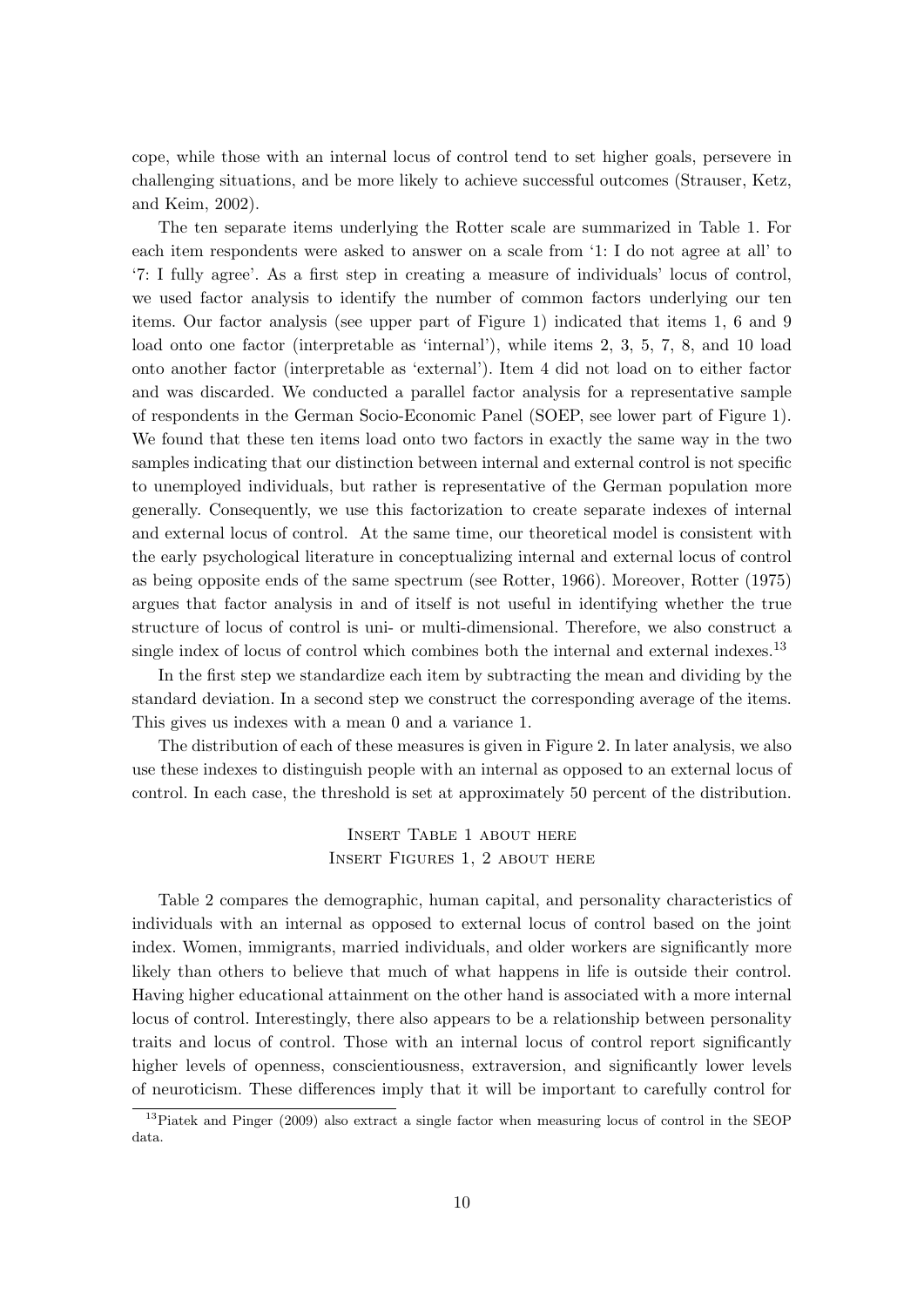individual characteristics when evaluating the effects of locus of control on job search outcomes.

#### Insert Tables 2 about here

One of the advantages of the IZA Evaluation Data Set is that we have detailed information about individuals' previous labor market experiences making it apparent that those with an internal locus of control have somewhat more favorable employment histories. Those with an internal locus of control, for example, are significantly less likely to have entered unemployment from employment (or subsidized employment) and are significantly more likely to have entered from education or other pathways. Since turning 18, those with an internal locus of control have spent on average 0.71 months per year in unemployment, while those with an external locus of control have spend 0.85 months per year being unemployed. Moreover, an internal locus of control is associated with significantly higher months in employment in the years before entering unemployment, higher pre-unemployment wages and therefore also higher unemployment benefits. These relationships are consistent with previous evidence that having an internal locus of control is correlated with labor market success (Andrisani, 1977, 1981; Osborne Groves, 2005; Semykina and Linz, 2007; Duncan and Dunifon, 1998). In terms of intergenerational transmission we see that having a father with A-level qualifications or an employed father at age 15 is associated with a more internal locus of control. Finally, individuals with an internal locus of control are also significantly more likely to have access to a number of communication modes including mobile phones, computers, the internet, and e-mail. This, along with their advantaged employment history, is expected to facilitate job search.

Importantly, there are no significant differences across the two groups in either the month of entry into the sample or in the period between entry and first interview which is consistent with random sample selection.

#### 3.2 Locus of Control and Job Search Behavior

Table 3 provides information about the reservation wages and search strategies for individuals in our sample. The results indicate that people with an internal locus of control have higher reservation wages and send out more job applications. In particular, those with an internal locus of control report a reservation wage of  $\epsilon$ 7.72/hour on average, while those with an external locus of control have a reservation wage that is on average  $\epsilon 0.39$  lower. Individuals with an internal locus of control use slightly more search channels on average, but this difference is not significant.<sup>14</sup> Finally, individuals who believe that much of what happens in life is under their own control search more intensively sending out nearly two (11 percent) additional applications on average than individuals who think that events are outside their control. The corresponding distributions of the reservation wage and and the search intensity are reported in Figure A.1 in the Appendix.

#### Insert Table 3 about here

<sup>&</sup>lt;sup>14</sup>McGee (2010) argues that the number of search channels might be an inadequate measure of search intensity since this does not capture the search intensity within each channel.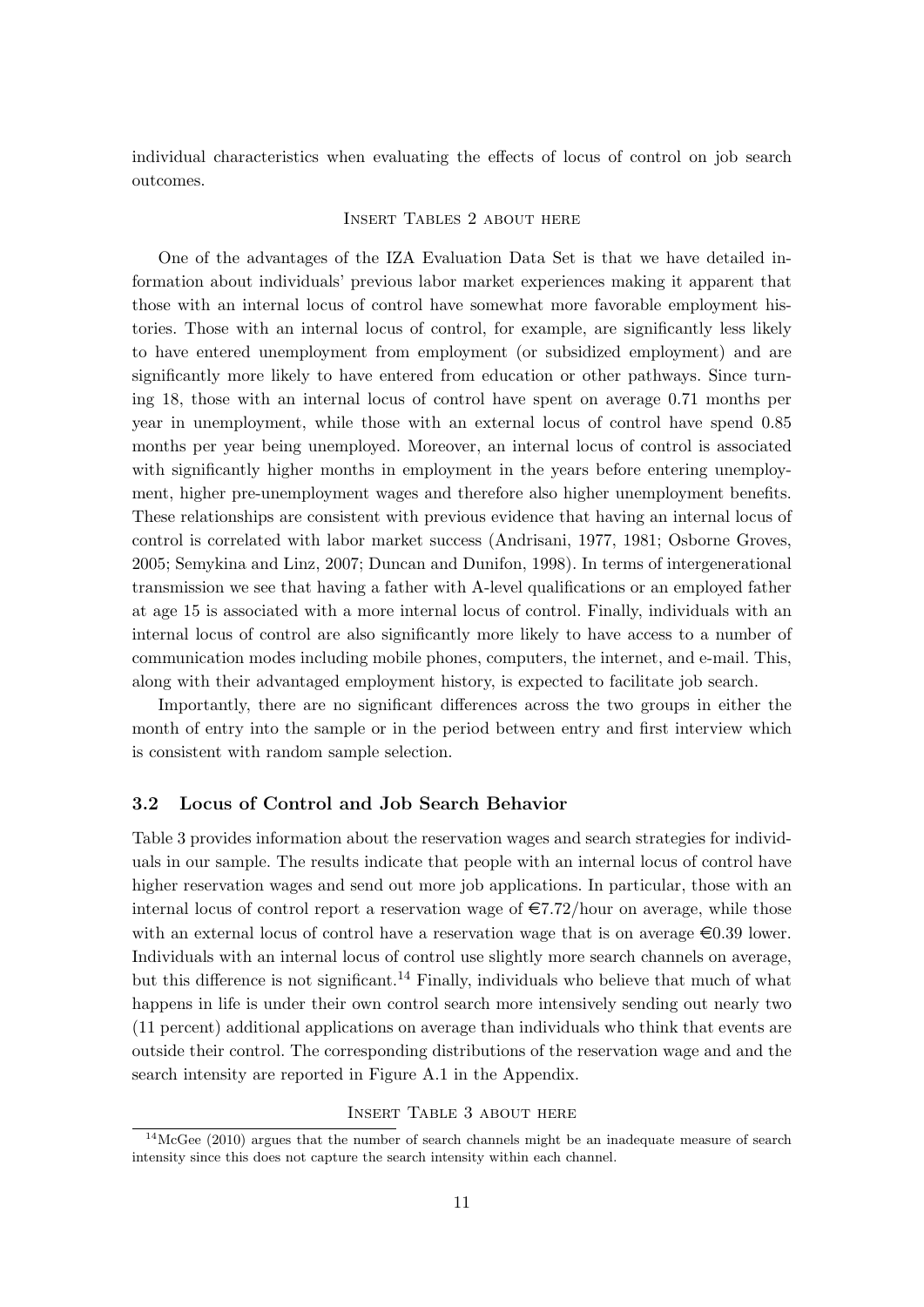Interestingly, individuals with an internal locus of control are more optimistic about their chances of finding a job in the next period despite having higher reservation wages. Fully, 56 percent of those with an internal locus of control report that it is very likely that they will take up a job within the next six months, while only 42 percent of those with an external locus of control report the same. This degree of optimism is perhaps not surprising given that those with an internal locus of control also have more favorable job histories and are less likely to be in a disadvantaged labor market group (i.e. women, migrants, low educated).

### 4 Estimation Approach and Results

Our interest is in understanding whether individuals' beliefs about the extent to which they control life's outcomes affect the way they search for jobs. We are particularly interested in understanding whether any effect of locus of control operates through individuals' perceptions of the return to their own search efforts or solely as a dimension of ability. Our strategy to discriminate between these two alternative explanations is twofold: First, we directly analyze the effect of locus of control on individuals' beliefs about the probability of receiving an acceptable job offer. This allows us to assess whether those with an internal locus of control do in fact perceive a higher return to their job search investments. Second, we formally test the empirical predictions of the two competing models discussed in Sections 2.2 and 2.3 using both OLS and propensity score matching methods.

#### 4.1 The Probability of Finding a Job

Coleman and Deleire (2003) conclude that locus of control affects individuals' education decisions primarily by altering their expectations regarding the return to investments in human capital. If a similar process operates here, we should expect to see a relationship between a person's locus of control and the return that he or she expects from greater search effort. We test this by using probit regression to estimate the effect of search intensity (as measured by the number of applications submitted) on the likelihood that an individual believes the probability that he or she will receive an acceptable job offer is 'very high'.<sup>15</sup> Our model includes controls for the number of applications submitted, one of two different indicators for whether or not the individual has an internal locus of control, and the interaction between them.<sup>16</sup> This interaction term allows the relationship between search intensity and the perceived pay off of job search (i.e. the probability of finding a job) to differ between those with an internal locus of control and those without. We then estimate the model separately with and without controls for other personality

<sup>&</sup>lt;sup>15</sup>Probit estimation on the probability that an individual believes getting a job is 'likely' or 'very likely' and OLS estimation on all four response categories lead to very similar results.

 $16$ Specifically, we use two indicator variables to identify those with an internal locus of control using 1) the full index and 2) the internal index. Individuals are coded as having an internal locus of control on these measures if they score higher than average on the corresponding standardized index. The full index is used in models 1 and 2, while models 3 and 4 control for internal and external locus of control separately.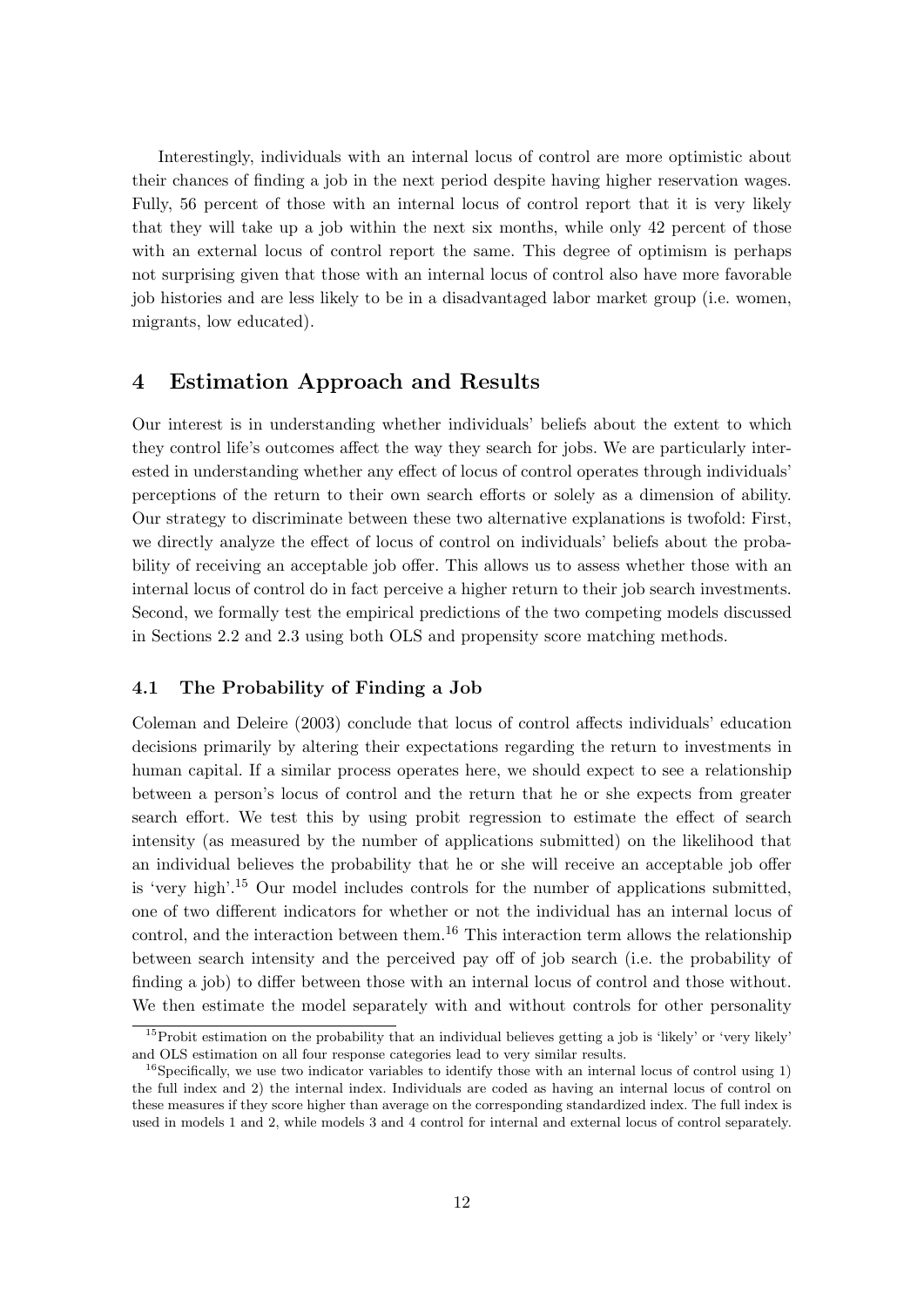traits (i.e. openness, conscientiousness, extraversion, neuroticism).<sup>17</sup>

#### Insert Table 4 about here

The main results in Table  $4^{18}$  show that the effect of an additional application on the belief that one is 'very likely' to receive a job offer is significantly higher amongst those with an internal locus of control. In particular, the marginal effect of search intensity in terms of one additional application is 0.2 (columns 1 and 2) percentage points higher for those individuals with an internal locus of control. These results are based on our full index which treats internal and external locus of control as opposite ends of the same spectrum. When we control for individuals' internal and external locus of control separately (see columns 3 and 4), we find that the marginal effect of additional search on the expected probability of getting a job continues to be 0.01 percentage points higher for those with a highly internal locus of control. Moreover, the marginal effect of additional search on the reemployment probability is 0.1 percentage points lower for those with a highly external locus of control. Having an internal locus of control therefore appears to be associated with the belief that there is a higher return (in terms of reemployment probabilities) to investments in job search. This suggests that locus of control may influence economic decisions by affecting the perceived returns to various sorts of investments. Individuals, however, simultaneously choose their search effort and their reservation wage both of which affect the expected probability of finding an acceptable job. Consequently, this analysis while suggestive—does not allow us to test the different implications of the two models directly. We turn to this issue below.<sup>19</sup>

#### 4.2 Reservation Wages and Search Intensity

#### 4.2.1 OLS Estimation

We begin by using OLS regression to estimate the effect of locus of control on both reservation wages and the number of applications that each individual has submitted. Using OLS allows us to include our internal and external indexes separately, but restricts us to controlling for differences in other characteristics in a linear, parametric way. We consider two specifications: one without and one with controls for other personality traits. Table 5 summarizes the main OLS results, full estimation results are available in Tables A.2 and A.3 in the Appendix.

#### Insert Table 5 about here

We find that reservation wages increase as individuals' locus of control becomes more internal everything else equal (see upper part of Table 5). Specifically, a one standard

<sup>&</sup>lt;sup>17</sup>The model also includes controls for demographic characteristics, human capital endowments, and previous employment histories.

<sup>&</sup>lt;sup>18</sup>Full estimation results are available in Table A.1 in the Appendix.

 $19$ It is also interesting that, in models 1 and 2, the overall number of applications submitted is negatively related to the probability that an individual believes finding a job is very likely. This seems to point to some reverse causality highlighting the correlational nature of the estimates. Full results are available upon request.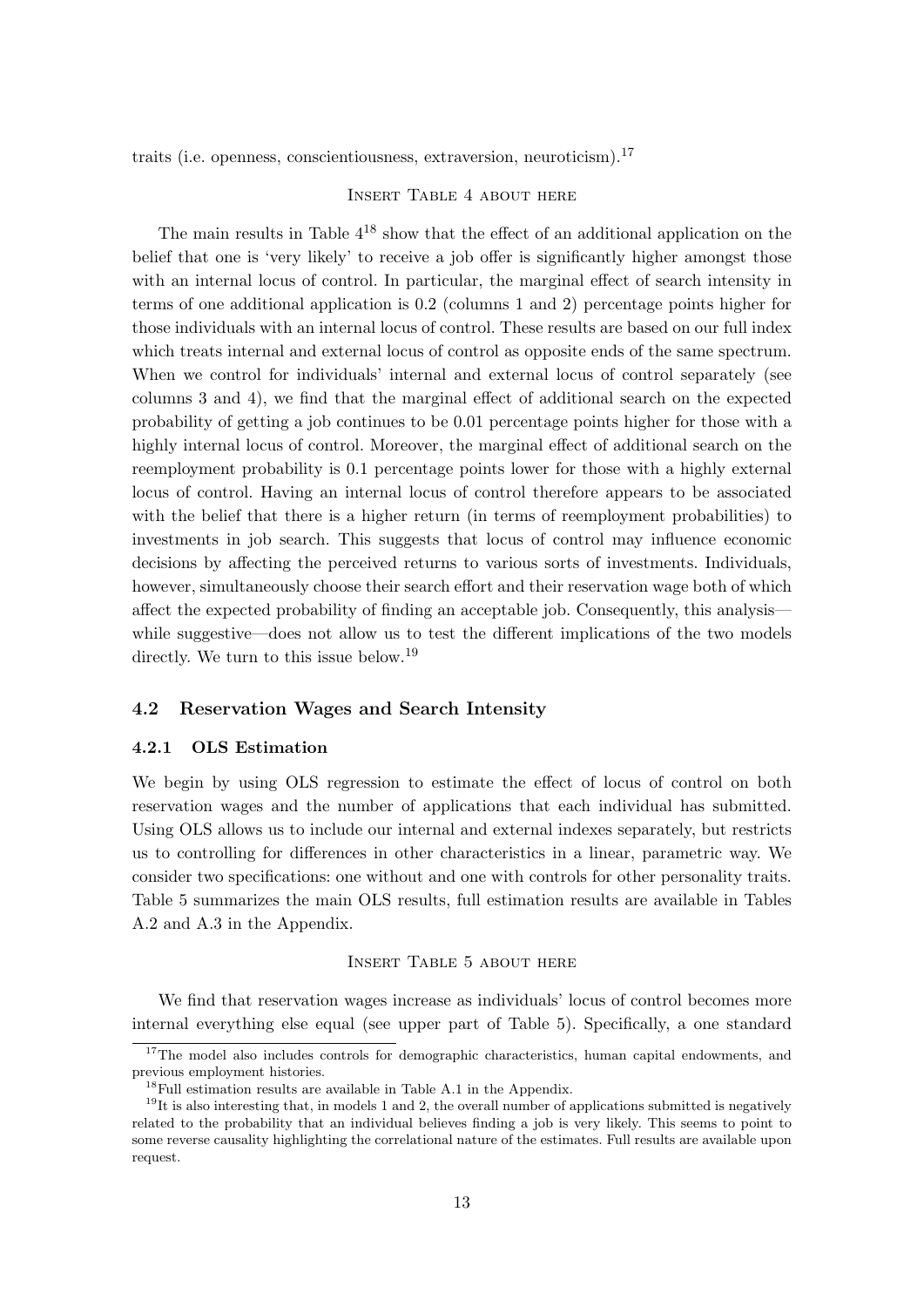deviation increase in the extent to which an individual has an internal locus of control is associated with a 1.3-1.9 percent increase in his or her reservation wage. The magnitude of these effects are consistent with McGee (2010) who finds that a one standard deviation increase in internality is associated with a 2.0 percent increase in young unemployed men's first reported reservation wage and with a 1.3 percent increase in reservation wages over all. It is important to note that this effect is highly significant and is net of a number of other variables (e.g. human capital characteristics, employment history, etc.) which serve to control for disparity in individuals' ability. Moreover, inclusion of the external and internal indexes separately makes it clear that this overall effect is mainly driven by the degree to which one believes that he or she is unable to control future outcomes (i.e. has a relatively strong external locus of control). Specifically, a standard deviation increase in the extent to which one has an external locus of control is associated with a 2.4 percent decrease in reservation wages. This effect becomes becomes somewhat smaller (2.0 percent) once we control for an individual's personality traits, but remains strongly significant. Contrary to expectations, the extent to which an individual has an internal locus of control is also associated with a small, but significant, reduction in reservation wages once we control for personality traits and external locus of control (see column 4).

Individuals with a more internal locus of control also search for jobs more intensively (see lower part of Table 5). Each standard deviation increase in the degree to which an individual sees life's events as under his or her own control results in the submission of 0.8 (approximately 5.3 percent) additional job applications. Unlike the case of reservation wages, this effect is driven by the degree to which one has an internal locus of control. When both the internal and external indexes are included as separate factors (rather than opposite ends of the same scale) we find that a one standard deviation increase in the internal index is associated with the submission of an additional 1.5 (approximately 9.4 percent) applications. In comparison, McGee (2010) estimates that a one standard deviation increase in internality increases the hours of job search by more than 19 percent, but has no significant effect on the number of search methods utilized. This diversity of results across alternative measures of search intensity indicates that individuals' locus of control may affect not only how intensively they search for new jobs, but also the way they go about finding them. Finally, as before, the magnitude of our locus of control effect falls once we control for personality traits indicating a correlation between an individual's locus of control and dimensions of his or her personality. Although the full index remains positive, it is no longer significant. The internal index, however, continues to have a large, positive effect on the number of job applications submitted.

#### 4.2.2 Propensity Score Matching

In order to improve the efficiency and precision of our estimates we also use propensity score matching (PSM) to assess the impact of the locus of control on job search behavior. The primary motivation for applying PSM in this context is to make internal and external individuals as comparable as possible in all other characteristics so that we can more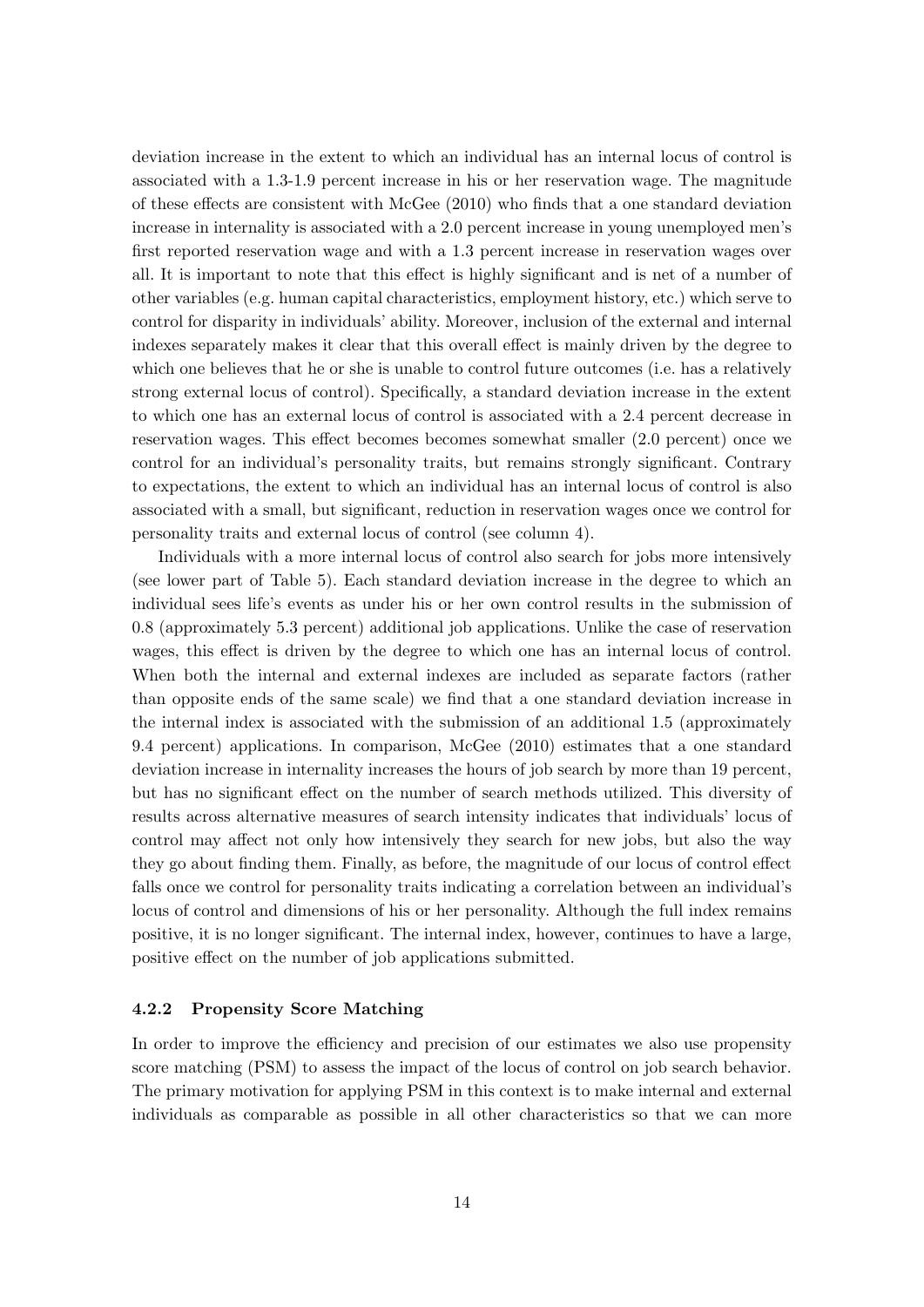directly compare differences in their search behavior.<sup>20</sup>

To this end, we use the three locus of control indexes defined above to create binary indicator variables to categorize individuals into two groups based on their locus of control. Specifically, individuals are coded as having a highly internal locus of control (internal  $=$ 1) if they have a higher than average score on the full index and are coded as not having an internal locus of control (internal  $= 0$ ) otherwise. We then use our internal index to create a second indicator of internality to separate individuals who score above average versus below average on this scale. Finally, we use our external index to distinguish between individuals who have a higher than average degree of externality (external  $= 1$ ) from those who do not (external  $= 0$ ). This leaves us with two groups ('high' vs 'low') for each index. We then use these three indicator variables to estimate three separate logit models of the probability of being classified as either 'internal' or 'external' (see Table A.4 in Appendix A). As before we consider two specifications; one with (columns 4-6 in Table A.4) and one without (columns 1-3) other personality traits. In order to focus on the effect of locus of control we need to include as many relevant variables in our model as possible. In addition to socio-demographic information, we also include human capital, personality characteristics and intergenerational variables (analogous to our OLS estimation in Tables A.2 and A.3). Based on these estimations we predict the propensity scores (e.g. the probability of having an internal locus of control) and use these scores in the subsequent matching process. Figure A.2 shows the distribution of the propensity scores in the different groups. For example, the first row shows the propensity score distribution based on the full index. Individuals who are more internal are depicted in the upper half of each graph, individuals who are more external are depicted in the lower half. Looking at the specification without other personality traits on the left hand side shows that the distribution in both groups is quite similar. However, if we include other personality traits the distribution becomes more unequal (see right hand side). This highlights the importance of respecting the common support region, i.e., comparing only 'comparable' individuals.

#### Insert Table 6 about here

Propensity score matching results are presented in Table 6.<sup>21</sup> Concentrating first on the internal-external distinction based on the full index, we find that people who are more internal have much higher reservation wages. If we do not control for the other personality traits the marginal effect of being internal is 3.2 percent; controlling for personality traits reduces the effect slightly to 2.7 percent. These effects are both strongly significant and economically important. Moreover, the matching statistics show that the matching procedure was very successful in balancing the distribution of covariates in both groups. To be more specific, the mean and median standardized differences (biasaft and mdbaft) in the covariates after matching are reduced to below 1.5 (and even 1.0 in most of the cases).

 $20$ See Caliendo and Kopeinig (2008) or Imbens and Wooldridge (2009) for more details on the method.

 $^{21}$ Results presented here a based on a kernel matching algorithm with an epanechnikov kernel function, a bandwidth of 0.06 and common support; standard errors are based on 100 bootstrap replications. Results are not sensitive to the choice of the matching algorithm. Sensitivity analysis are available on request from the authors.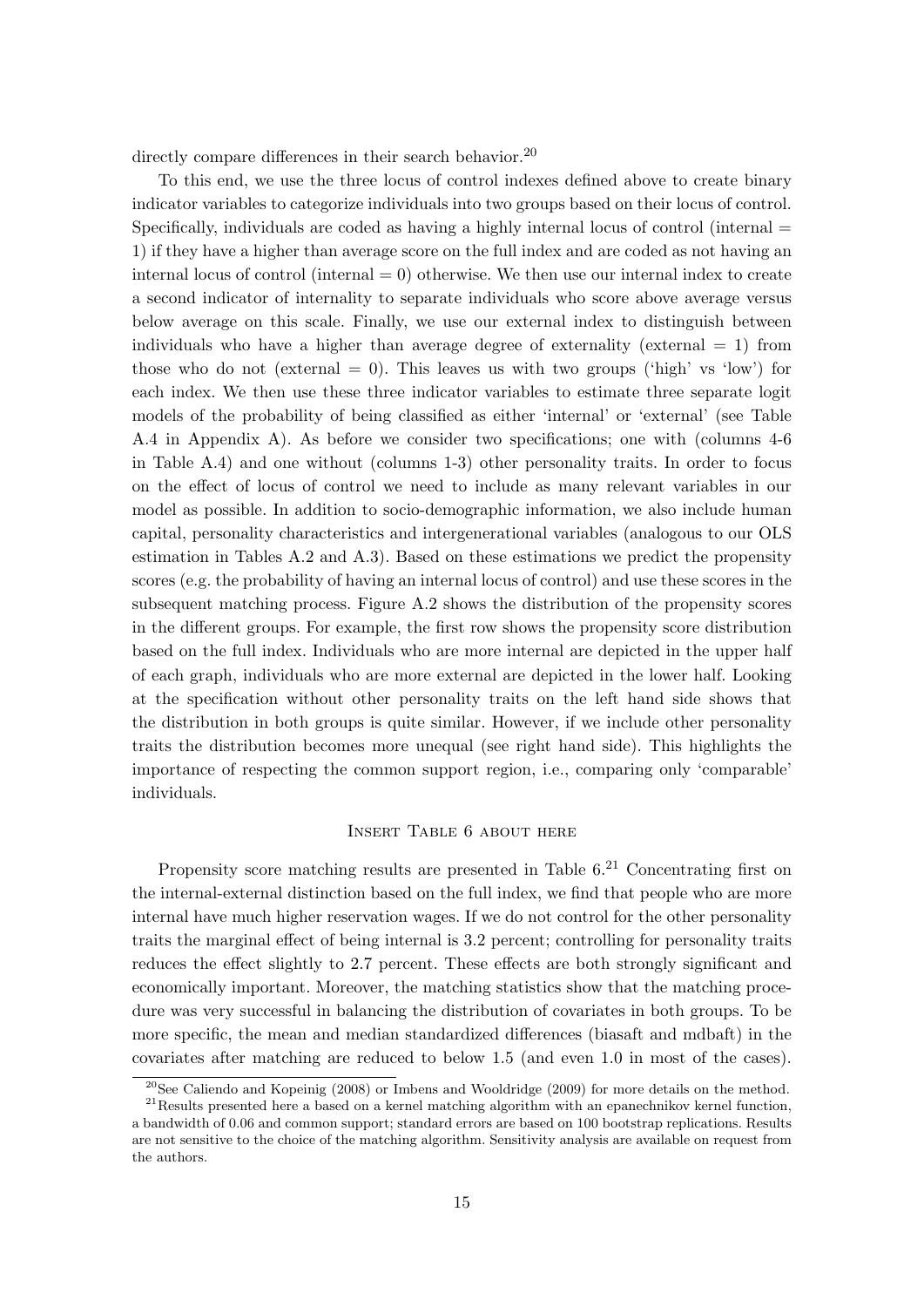Consideration of our internal and external locus of control indexes makes it clear that our results are driven by the effect of an external locus of control in reducing reservation wages rather than an internal locus of control in increasing them. Consistent with the OLS results, we find a strong negative impact of being external (ranging from 4.4 to 2.7 percent) on reservation wages, whereas there is no significant difference in the reservation wages of those who do and do not score higher than average on the internal index. This suggests that previous studies which use a one-dimensional locus of control measure to link self-efficacy to human capital investments generally (Coleman and Deleire, 2003; Cebi, 2007) and job search in particular (McGee, 2010) may be somewhat misleading.

Individuals with a more internal locus of control also submit more applications everything else equal. In this case, the effect stems from a positive effect of an internal locus of control on the submission of applications rather than from a negative effect of an external locus of control. When we do not control for personality, people who are more internal (based on the full index) submit an additional 1.1 applications. Once we account for differences in individuals' personality traits the effects remains positive but becomes insignificant. Separating our joint index into its two specific components indicates that unlike the case for reservation wages—it is the extent to which one has an internal locus of control that is most closely related to search intensity. People who are more internal (based on the internal index) submit between 2.4 and 3.0 more applications.

Overall, the propensity score matching results confirm our OLS results and internal locus of control does not have a significant negative effect on reservation wages any longer. This is reassuring, since we allow here for non-linearities in the outcome equation and more importantly assign different weights to each individual. Whereas OLS assigns all individuals the same weight in the estimation, the matching procedure allows a finer comparison between individuals in different categories by adjusting for differences in the distribution of covariates in a more efficient way (see, e.g., Abadie, Diamond, and Hainmueller, 2007).

### 5 Conclusions

Designing sensible public policy to assist unemployed individuals requires that we know more about their own job search decisions. In particular, why do some unemployed individuals invest more than others in finding new employment? Does believing that life's events are outside one's control lead to a relative lack of search effort? If so, can we design policies to promote self-efficacy among the unemployed?

This paper analyzes the link between individuals' locus of control and their decisions to invest in job search. We advance standard job search theory by developing a search model which incorporates individuals' subjective beliefs about the effect of their job search effort on the job offer arrival rate. This subjective belief depends on individuals' locus of control, i.e., the extent to which one believes that his or her actions affect future outcomes. We empirically estimate the impact of locus of control on job search behavior using novel linked survey and administrative data for a large sample of newly-unemployed Germans. We find that having an internal locus of control is associated with the belief that investments in job search have a higher payoff in terms of reemployment probabilities. Moreover, those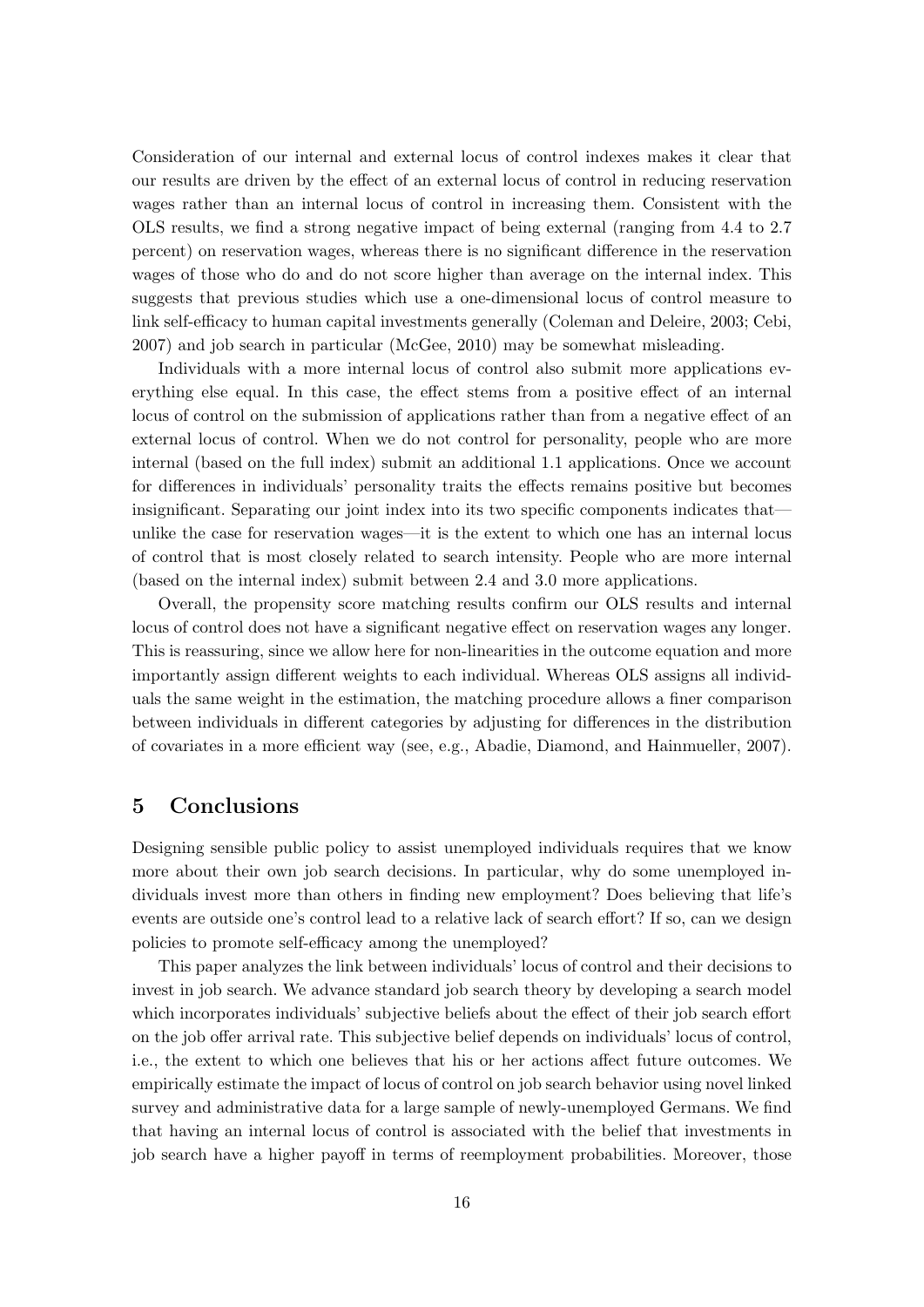who believe that they have control over what happens in their lives set higher reservation wages and search more intensively than those who feel little control over their lives. Taken together, these results are consistent with a model of job search in which locus of control affects individuals' subjective beliefs about the offer arrival rate, but is inconsistent with a job search model in which locus of control is a dimension of ability.

These results advance our understanding of the role that individuals' self-efficacy plays in human capital investments generally, and job search in particular. At the same time, there are a number of challenges yet to be resolved. In particular, there is considerable divergence of results across uni- versus multi-dimensional notions of locus of control and alternative measures of search intensity (see McGee, 2010). It is important, therefore, to continue to refine our economic models of investment behavior to take these complexities into account. Moreover, there is a need for additional empirical research which estimates these key relationships for different labor market groups across a number of countries so that we can begin to understand how the institutional arrangements underpinning the unemployment benefits system might interact with individuals' sense of self-efficacy in driving job search. Finally, it would be useful to incorporate locus of control into dynamic models of the job search process. This would allow us to begin to understand the way that individuals' self-efficacy evolves over time in response to labor market events.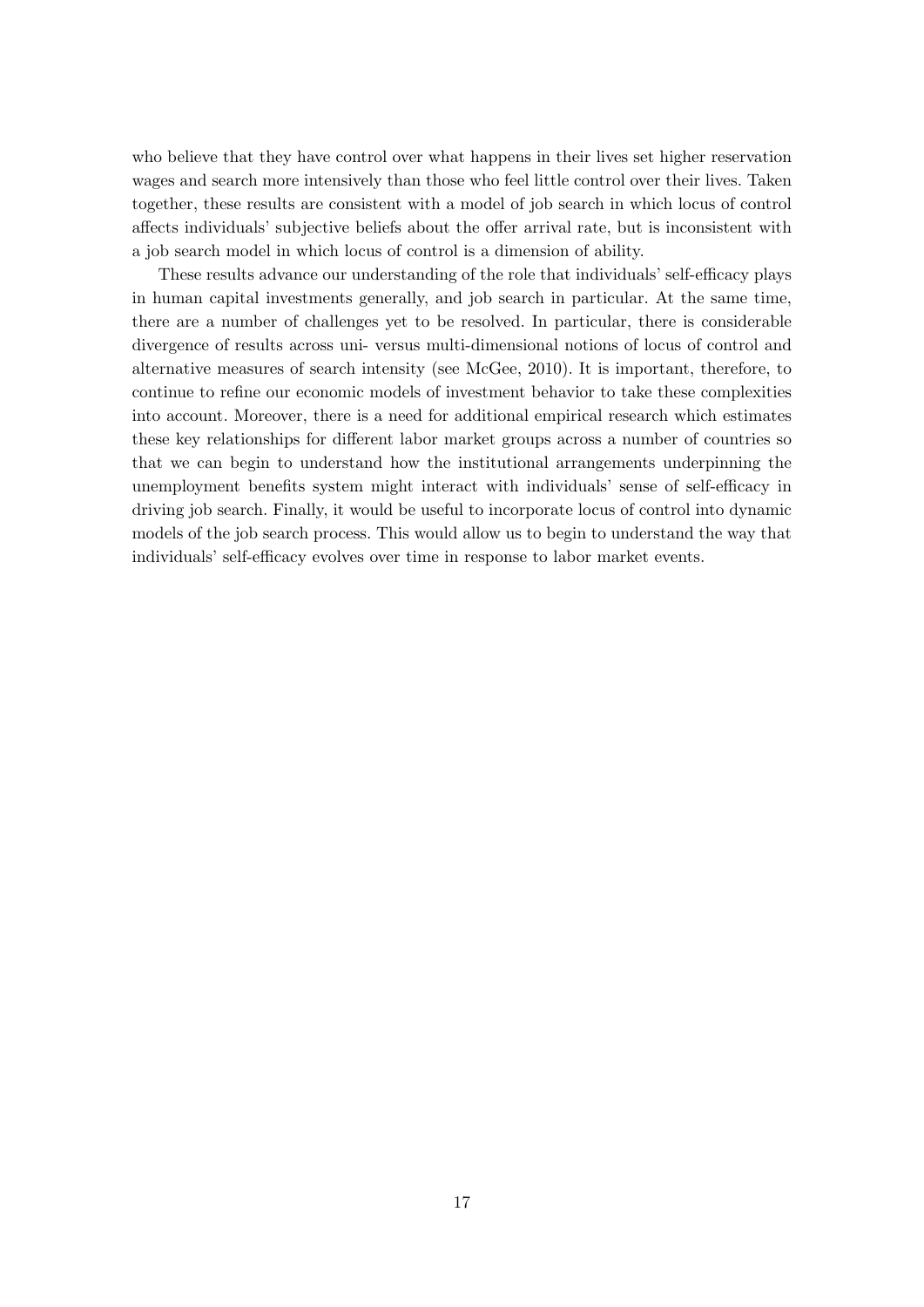### References

- ABADIE, A., A. DIAMOND, AND J. HAINMUELLER (2007): "Synthetic Control Methods for Comparative Case Studies: Estimating the Effect of California's Tobacco Control Program," Working Paper, Harvard University.
- Andrisani, P. J. (1977): "Inter-External Attitudes, Personal Initiative, and the Labor Market Experience of Black and White Men," Journal of Human Resources, 12, 308–328.

- ANGER, S., AND G. HEINECK (2009): "The returns to cognitive abilities and personality traits in Germany," forthcoming in: Labour Economics.
- CAHUC, P., AND A. ZYLBERBERG (2004): Labor Economics. MIT Press, Cambridge, London.
- Caliendo, M., A. Falk, L. Kaiser, H. Schneider, A. Uhlendorff, G. Van den BERG, AND K.F. ZIMMERMANN (2009): "The IZA Evaluation Dataset," Working Paper, IZA, Bonn.
- Caliendo, M., and S. Kopeinig (2008): "Some Practical Guidance for the Implementation of Propensity Score Matching," Journal of Economic Surveys, 22(1), 31–72.
- Cebi, M. (2007): "Locus of Control and Human Capital Investment Revisited," Journal of Human Resources, 42, 919–932.
- Coleman, M., and T. Deleire (2003): "An Economic Model of Locus of Control and the Human Capital Investment Decision," Journal of Human Resources, 38, 701–721.
- DellaVigna, S., and M. D. Paserman (2005): "Job Search and Impatience," Journal of Labor Economics, 23(1), 527–588.
- Duncan, G. J., and R. Dunifon (1998): ""Soft-Skills" and Long-Run Labor Market Success," Research in Labor Economics, 17, 123–149.
- Duncan, G. J., and J. N. Morgan (1981): "Sense of Efficacy and Subsequent Change in Earnings - A Replication," Journal of Human Resources, 16, 649–657.
- Eckstein, Z., and G. J. van den Berg (2007): "Empirical labor search: A survey," Journal of Econometrics, 136, 531–564.
- Fougere, D., J. Pradel, and M. Roger (2009): "Does the public employment service affect search effort and outcomes?," European Economic Review, 53, 846–869.
- Gallo, W. T., J. Endrass, E. H. Bradley, D. Hell, and S. V. Kasl (2003): "The Influence of Internal Control on the Employment Status of German Workers," Schmollers Jahrbuch, 123, 71–82.
- Hansemark, O. C. (2003): "Need for Achievement, Locus of Control and the Prediction of Business Start-Ups: A Longitudinal Study," Journal of Economic Psychology, 24, 301–319.
- Heckman, J. J., J. Stixrud, and S. Urzua (2006): "The Effects of Cognitive and Noncognitive Abilities on Labor Market Outcomes and Social Behavior," Journal of Labor Economics, 24, 411–482.

<sup>(1981): &</sup>quot;Internal-External Attitudes, Personal Initiative, And The Labor Market Experience: A Reply To Duncan and Morgan," Journal of Human Resources, 16, 658– 666.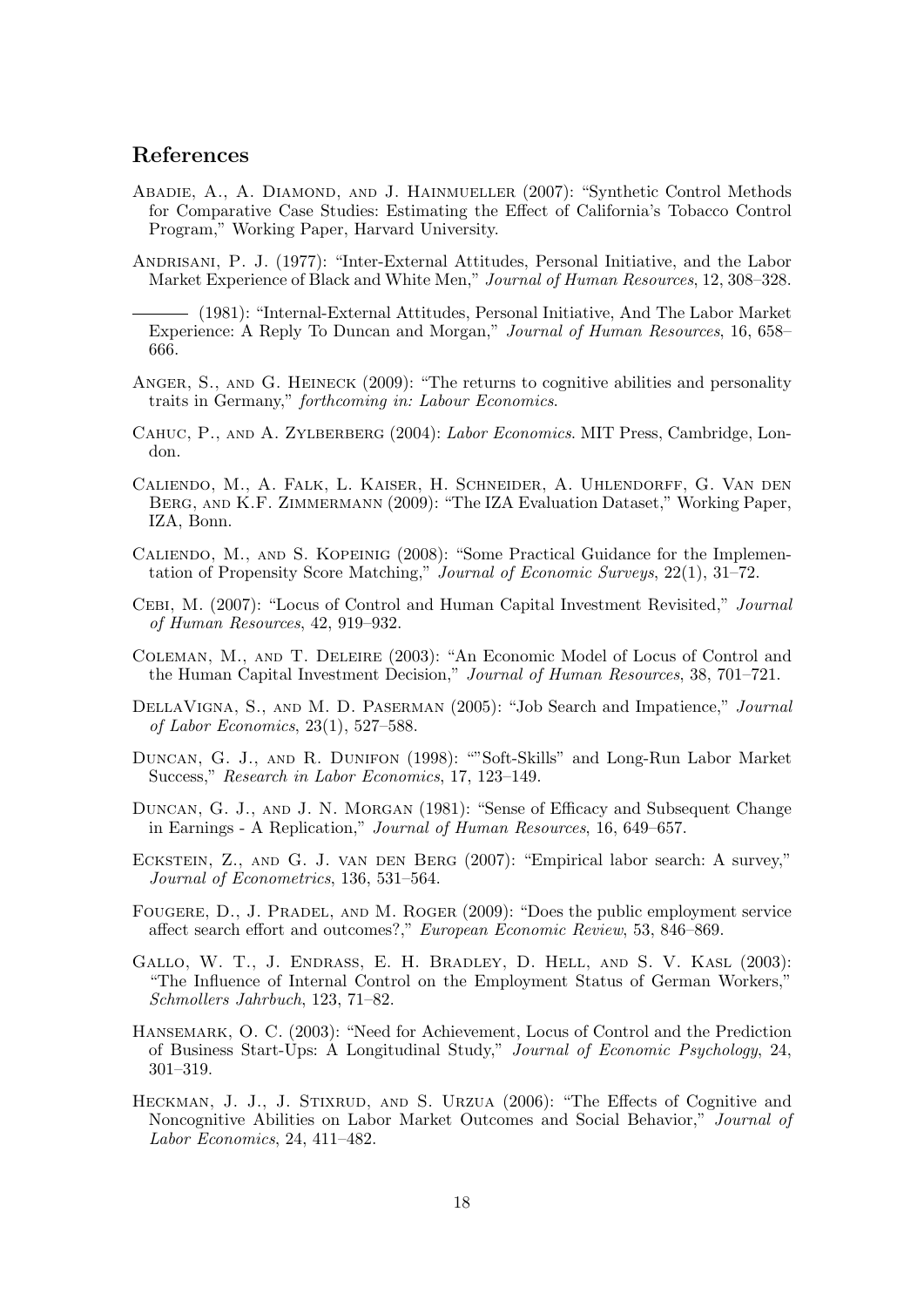- IMBENS, G., AND J. M. WOOLDRIDGE (2009): "Recent Developments in the Econometrics of Program Evaluation," Journal of Economic Literature, 47(1), 5–86.
- McGee, A. (2010): "How the Perception of Control Influences Unemployed Job Search," Working Paper.
- Mortensen, D. T., and C. A. Pissarides (1999): "New develpoments in models of search in the labor market," in *Handbook of Labor Economics*, *Vol. 3b*, ed. by O. Ashenfelter, and D. Card, pp. 2567–2627. Elsevier, Amsterdam.
- Osborne Groves, M. (2005): "How important is your personality? Labor market returns to personality for women in the US and UK," Journal of Economic Psychology, 26, 827– 841.
- PIATEK, R., AND P. PINGER (2009): "Maintaining (locus of) Control? Assessing the stability and impact of noncognitive skills over the life-cycle," Working Paper.
- ROTTER, J. (1966): "Generalized Expectancies for Internal Versus External Control of Reinforcement," Psychological Monographs, 80.
- (1975): "Some problems and Misconceptions Related to the Construct of Internal Versus External Control of Reinforcement," Journal of Consulting and Clinical Psychology, 43(1), 56–67.
- Semykina, A., and S. J. Linz (2007): "Gender Differences in Personality and Earnings: Evidence from Russia," Journal of Economic Psychology, 28, 387–410.
- STRAUSER, D., K. KETZ, AND J. KEIM (2002): "The relationship between self-efficacy, locus of control and work personality," Journal of Rehabilitation, 68(1), 20–26.
- UHLENDORFF, A. (2004): "Der Einfluss von Persönlichkeitseigenschaften und sozialen Ressourcen auf die Arbeitslosigkeitsdauer," Kölner Zeitschrift für Soziologie und Sozialpsychologie, 56, 279–303.
- van den Berg, G. J., and B. van der Klaauw (2006): "Counseling and Monitoring of Unemployed Workers: Theory and Evidence form a controlled Social Experiment," International Economic Review, 47(3), 895–936.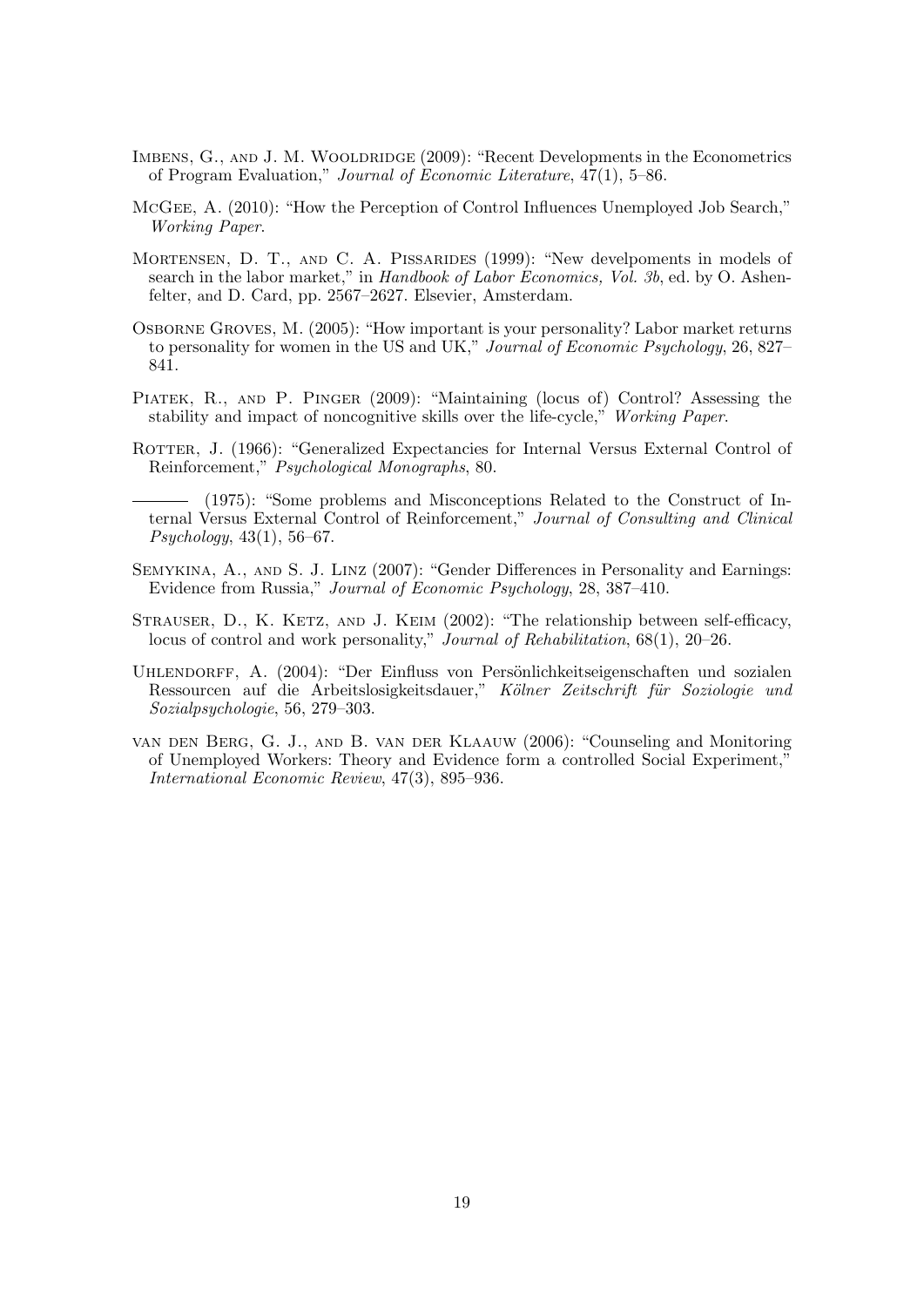# Tables

| Variable                                                                                   | Mean | SD     | Median              |
|--------------------------------------------------------------------------------------------|------|--------|---------------------|
| N                                                                                          | 7896 |        |                     |
| Components of Locus of Control (1: I do not agree at all, 7: I agree fully) <sup>(a)</sup> |      |        |                     |
| Q1. How my life takes course is entirely dependent on me                                   | 6.08 | (1.27) | [7.00]              |
| Q2. Compared to others, I have not achieved what I deserved                                | 3.63 | (1.94) | [4.00]              |
| Q3. What one achieves is, in the first instance, a question of destiny and luck            | 3.45 | (1.93) | $\left[3.00\right]$ |
| Q4. When one is socially or politically committed, one can influence social                | 3.85 | (1.92) | [4.00]              |
| circumstances <sup>(b)</sup>                                                               |      |        |                     |
| Q5. I often experience that others make decisions about my life                            | 2.82 | (1.86) | [2.00]              |
| Q6. Success is gained through hard work                                                    | 6.26 | (1.15) | [7.00]              |
| Q7. When I encounter difficulties in life, I often doubt my abilities                      | 3.37 | (1.86) | $\left[3.00\right]$ |
| Q8. The possibilities I have in life are dependent on social circumstances                 | 4.49 | (1.66) | [5.00]              |
| Q9. More important than all efforts is to exercise one's own abilities                     | 5.24 | (1.40) | [5.00]              |
| Q10. I have little control over things which happen in my life                             | 2.67 | (1.78) | [2.00]              |

#### Table 1: Components of Locus of Control

Source: IZA Evaluation Data Set, own calculations.

(a) Individuals were asked the following question: "The following statements characterize different attitudes towards life and the future. To what extent do you personally agree with these statements? Please answer on the basis of a scale of 1 to 7."

(b) This item is observed for only 7,858 individuals.

All numbers are shares unless stated otherwise; p-value refers to a two-sided t-test of mean equality between both groups.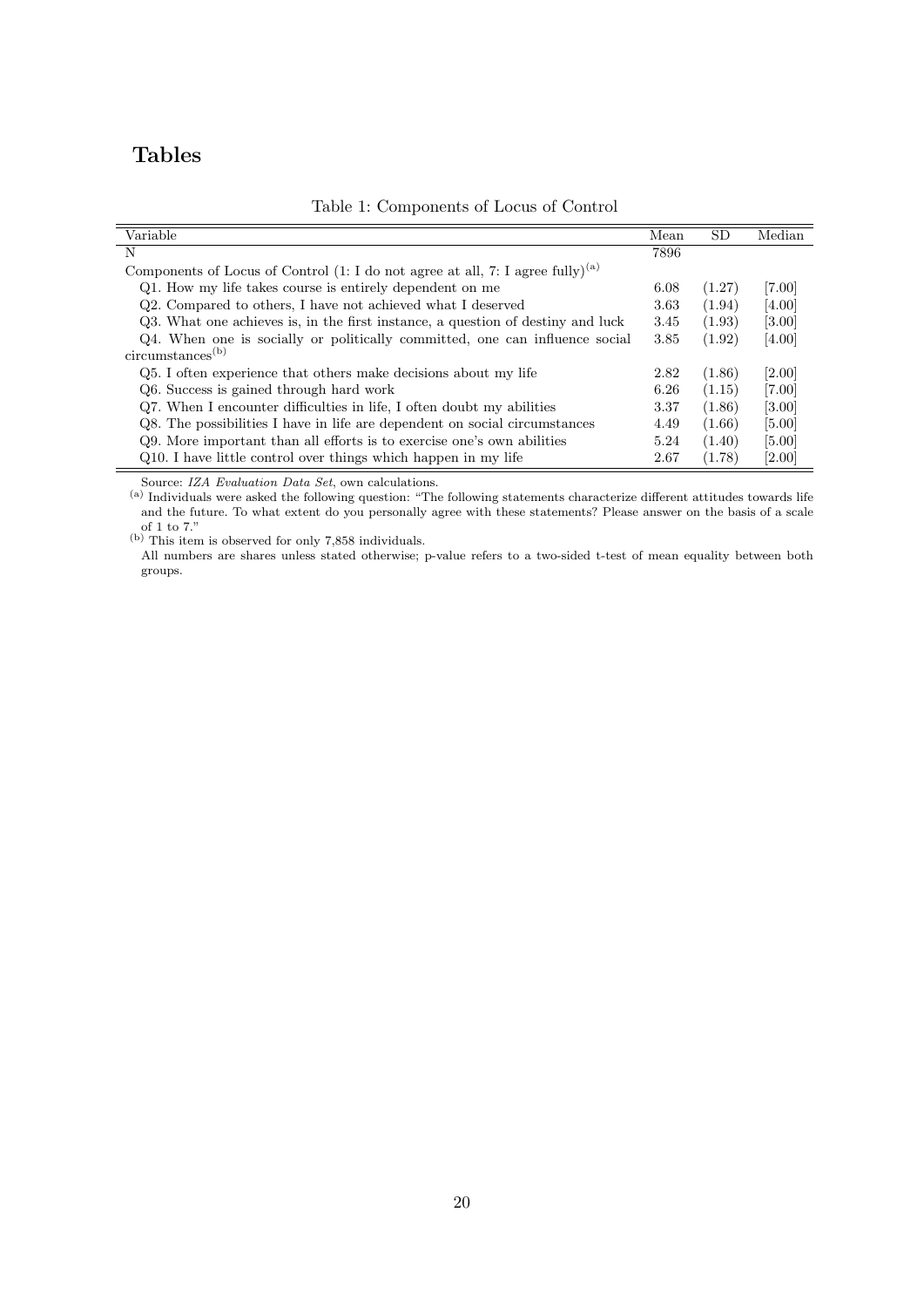| Variable                                                                   |          | Full $\overline{\text{Index}^{(a)}}$ | t-test   |
|----------------------------------------------------------------------------|----------|--------------------------------------|----------|
| N                                                                          | External | Internal                             | p-value  |
|                                                                            | 3940     | 3956                                 |          |
| Socio-Demographic Variables                                                |          |                                      |          |
| West Germany                                                               | 0.69     | 0.68                                 | 0.66     |
| Female                                                                     | 0.53     | 0.48                                 | 0.00     |
| German citizenship                                                         | 0.94     | 0.96                                 | 0.00     |
| Age                                                                        | 36.80    | 34.42                                | 0.00     |
| Married (or cohabiting)                                                    | 0.41     | 0.38                                 | 0.00     |
| One Child                                                                  | 0.19     | 0.19                                 | 0.82     |
| Two (or more) Children                                                     | 0.15     | 0.14                                 | 0.23     |
| School Leaving Degree                                                      |          |                                      |          |
| None, Special needs, other                                                 | 0.03     | 0.02                                 | 0.02     |
| Lower Secondary School                                                     | 0.32     | 0.26                                 | 0.00     |
| Middle Secondary School                                                    | 0.42     | 0.44                                 | 0.05     |
| Specialized upper Secondary School                                         | 0.23     | 0.28                                 | 0.00     |
| <b>Employment History</b>                                                  |          |                                      |          |
| Months in Unemployment (div. by age-18)                                    | 0.85     | 0.71                                 | 0.00     |
| Months in Employment (div. by age-18)                                      | 8.20     | 8.16                                 | 0.80     |
| Unemployment Benefit Recipient (yes)                                       | 0.79     | 0.80                                 | 0.34     |
| Level of Unemployment Benefit in $\epsilon$ /month (missings=0)            | 503.15   | 548.86                               | 0.00     |
| Employment status before Unemployment                                      |          |                                      |          |
| Employed                                                                   | 0.67     | 0.65                                 | 0.06     |
| Subsidized Employment                                                      | 0.07     | 0.06                                 | 0.22     |
| School, Apprentice, Military, etc.                                         | 0.12     | 0.18                                 | 0.00     |
| Maternity Leave                                                            | 0.05     | 0.05                                 | 0.63     |
| Other                                                                      | 0.09     | 0.06                                 | 0.00     |
| Months in regular employment in Year $t - x$ Before Unemployment           |          |                                      |          |
| t-1                                                                        | 6.71     | 6.75                                 | 0.71     |
| $\ensuremath{\text{t-2}}$                                                  | 6.47     | 6.73                                 | 0.03     |
| $t-3$                                                                      | 6.06     | 6.28                                 | 0.07     |
| $Ln(Wage)$ in Euro in Year $t - x$ Before Unemployment                     |          |                                      |          |
| $t-1$                                                                      | 2.81     | 2.77                                 | 0.31     |
| $t-2$                                                                      | 2.63     | 2.67                                 | 0.33     |
| $t-3$                                                                      | 2.41     | 2.46                                 | 0.27     |
| Other Personality Traits and Intergenerational Transmission                |          |                                      |          |
| Big-5 (7 = completely applies, 1 = does not apply) <sup>(b)</sup>          |          |                                      |          |
| Openness                                                                   | 4.96     | 5.07                                 | 0.00     |
| Conscientiousness                                                          | 6.13     | 6.39                                 | 0.00     |
| Extraversion                                                               | 5.48     | 5.86                                 | 0.00     |
| Neuroticism                                                                | 4.56     | 3.85                                 | 0.00     |
| Intergenerational: Father has A-Level qualifications?                      |          |                                      |          |
| Not known                                                                  | 0.06     | 0.06                                 | 0.54     |
| $\operatorname{Yes}$                                                       | 0.14     | 0.16                                 | $0.03\,$ |
| $\rm No$                                                                   | 0.80     | 0.79                                 | 0.12     |
| Intergenerational: Father in employment when interviewee was 15 years old? |          |                                      |          |
| Not known (or already dead)                                                | 0.11     | 0.10                                 | 0.24     |
| Yes                                                                        | 0.84     | 0.85                                 | 0.07     |
| $\rm No$                                                                   | 0.06     | 0.05                                 | 0.19     |
| Other Variables                                                            |          |                                      |          |
| Available Means of communication:                                          |          |                                      |          |
| Landline Phone                                                             | 0.86     | 0.85                                 | 0.86     |
| Mobile                                                                     | 0.91     | 0.95                                 | 0.00     |
| Computer                                                                   | 0.83     | 0.87                                 | 0.00     |
| Printer                                                                    | 0.75     | 0.79                                 | 0.00     |
| Internet                                                                   | $0.73\,$ | 0.78                                 | $0.00\,$ |
| Email                                                                      | $0.70\,$ | 0.77                                 | $0.00\,$ |

#### Table 2: Selected Descriptive Statistics by Locus of Control

Source: IZA Evaluation Data Set, own calculations.

Note: All numbers are shares unless stated otherwise; p-value refers to a two-sided t-test of mean equality between both groups. Descriptive statistics for all variables are available on request from the authors.

(a) The 'Full Index' aggregates all standardized answers in the following way: "Q1 + Q6 + Q9 - (Q2 + Q3 + Q5 + Q7 + Q8 + Q10)" (see also Figure 1). Individuals are coded as having an internal (external) locus of control if they score higher (lower) than average on the standardized index.

(b) The fifth BIG-5 item "agreeableness" is not observed for all of the individuals.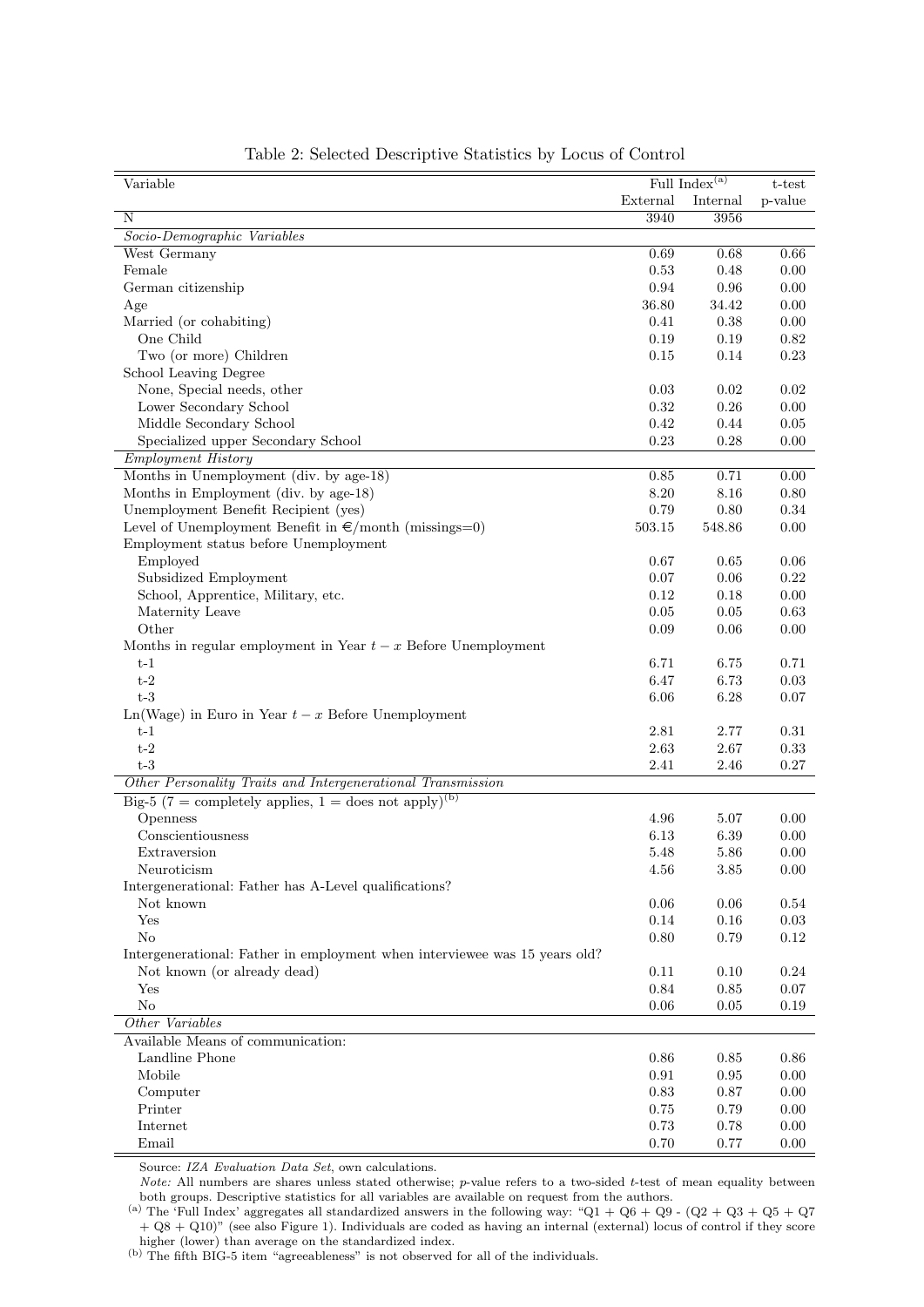| Variable                                                  | Full Index |          | t-test  |
|-----------------------------------------------------------|------------|----------|---------|
|                                                           | External   | Internal | p-value |
| N                                                         | 3940       | 3956     |         |
| Hourly Reservation Wage (in Euro)                         | 7.33       | 7.72     | 0.00    |
| $Log(Reservation\ Wage)$                                  | 1.94       | 1.99     | 0.00    |
| Number of Search Channels (Mean)                          | 5.10       | 5.11     | 0.72    |
| Number of Own Applications (Mean)                         | 14.96      | 16.68    | 0.00    |
| $\theta$                                                  | 0.06       | 0.04     | 0.00    |
| $1 - 4$                                                   | 0.21       | 0.19     | 0.09    |
| $5-9$                                                     | 0.21       | 0.21     | 0.88    |
| $10-19$                                                   | 0.25       | 0.25     | 0.59    |
| 20-29                                                     | 0.14       | 0.15     | 0.31    |
| $30+$                                                     | 0.14       | 0.16     | 0.00    |
| Expected probability of finding a job in the next 6 month |            |          |         |
| $(1=very\ probable, 4=very\ improbable)^{(a)}$            | 1.78       | 1.58     | 0.00    |
| very probable                                             | 0.42       | 0.56     | 0.00    |
| probable                                                  | 0.42       | 0.34     | 0.00    |
| improbable                                                | 0.12       | 0.07     | 0.00    |
| very improbable                                           | 0.04       | 0.03     | 0.10    |

Table 3: Job Search Behavior by Locus of Control

Source: IZA Evaluation Data Set, own calculations.

Note: All numbers are shares unless stated otherwise; p-value refers to a two-sided t-test of mean equality between both groups.

(a) This information is observed for 3,539 individuals with external locus of control and 3,566 individuals with internal locus of control.

|  | Table 4: Probit Estimation Results: Probability of Finding a Job is Very High (Marginal Effects) |  |  |  |  |
|--|--------------------------------------------------------------------------------------------------|--|--|--|--|
|  |                                                                                                  |  |  |  |  |

|                                                          | (1)        | (2)        | $\left( 3\right)$ | $\left( 4\right)$ |
|----------------------------------------------------------|------------|------------|-------------------|-------------------|
| Number of Own Applications                               | $-.001***$ | $-.002***$ | $-.0005$          | $-.0006$          |
| Number of Own Applications x LOC (Full Index, Dummy)     | $0.002***$ | $0.002***$ |                   |                   |
| Number of Own Applications x LOC (Internal Index, Dummy) |            |            | $0.0009*$         | $0.001*$          |
| Number of Own Applications x LOC (External Index, Dummy) |            |            | $-.001***$        | $-.001***$        |
| Full Index (Standardized)                                | $0.063***$ | $0.052***$ |                   |                   |
| Internal Index (Standardized)                            |            |            | $0.042***$        | $0.03***$         |
| External Index (Standardized)                            |            |            | $-.052***$        | $-.046***$        |
| Including Control Variables <sup>(a)</sup>               | Yes        | Yes        | Yes               | <b>Yes</b>        |
| Including Other Personality Traits <sup>(b)</sup>        | No         | <b>Yes</b> | No                | Yes               |
| Obs.                                                     | 7105       | 7105       | 7105              | 7105              |
| Pseudo R-2                                               | 0.084      | 0.089      | 0.084             | 0.09              |
| log-Likelihood                                           | -4510.948  | -4483.402  | $-4509.012$       | -4482.807         |

*Note:* \*\*\*/\*\*/\* indicate significance at the 1%/5%/10%-level. Indices are standardized in the following way:  $Index_i^{st}$  $(Index_i - Mean(Index))/SD(Index)).$ 

(a) Full estimation results are available in Table A.1 in the Appendix.

(b) Openness, Conscientiousness, Extraversion, Neuroticism.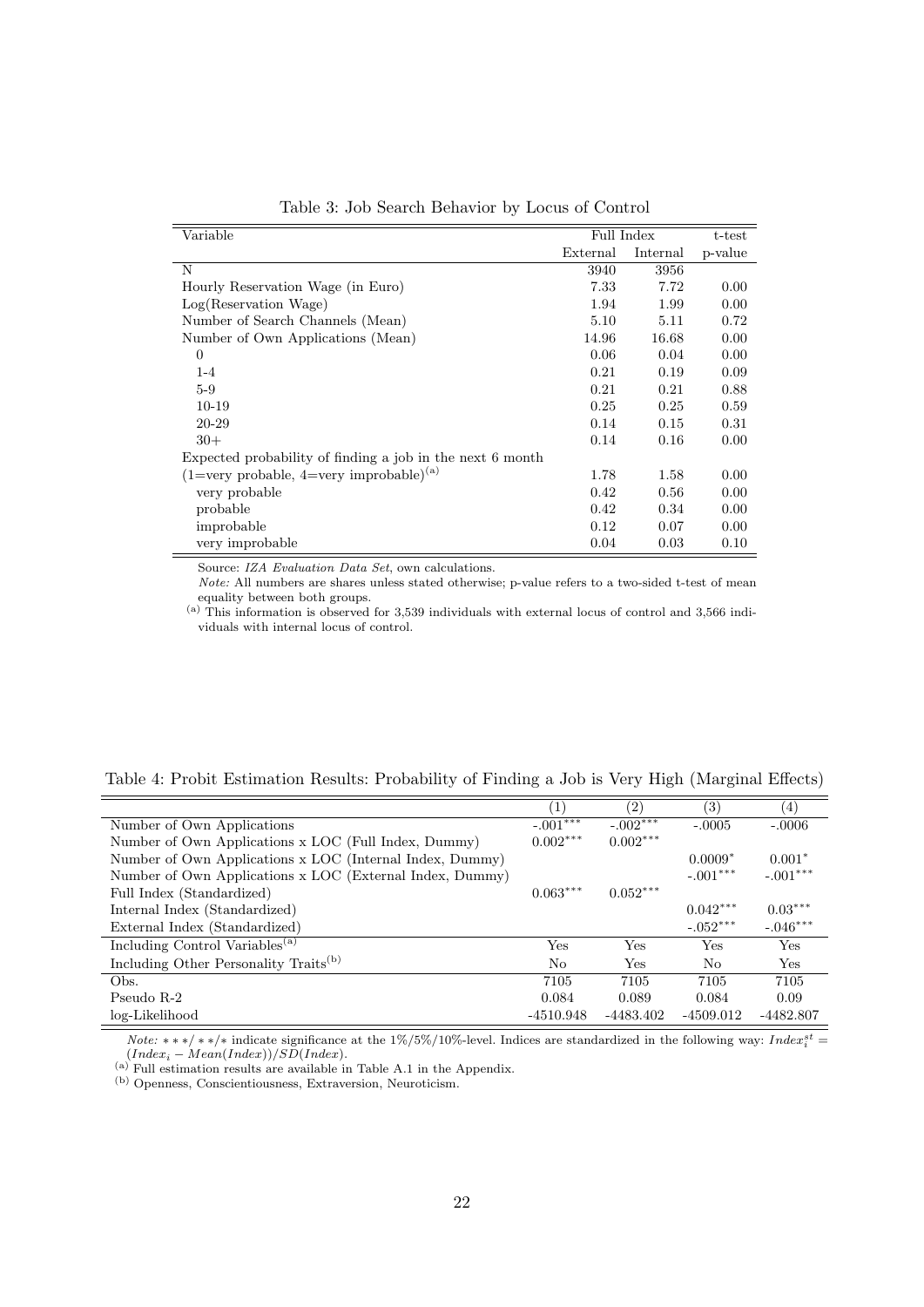|                                                                                | $\left(1\right)$ | $\left( 2\right)$ | $\left( 3\right)$ | (4)        |
|--------------------------------------------------------------------------------|------------------|-------------------|-------------------|------------|
| (A) Log Reservation Wage                                                       |                  |                   |                   |            |
| Full Index (Standardized)                                                      | $0.019***$       | $0.013***$        |                   |            |
| Internal Index (Standardized)                                                  |                  |                   | $-.002$           | $-.006*$   |
| External Index (Standardized)                                                  |                  |                   | $-.024***$        | $-.020***$ |
| Obs.                                                                           | 7896             | 7896              | 7896              | 7896       |
| Adjusted R-2                                                                   | 0.310            | 0.315             | 0.311             | 0.316      |
| (B) Search Intensity (Number of Own Applications)<br>Full Index (Standardized) | $0.840***$       | 0.304             |                   |            |
| Internal Index (Standardized)                                                  |                  |                   | $1.482***$        | $1.031***$ |
| External Index (Standardized)                                                  |                  |                   | $-.160$           | 0.241      |
| Obs.                                                                           | 7896             | 7896              | 7896              | 7896       |
| Adjusted R-2                                                                   | 0.022            | 0.027             | 0.025             | 0.028      |
| Including Control Variables <sup>(a)</sup>                                     | Yes              | Yes               | <b>Yes</b>        | Yes        |
| Including Other Personality Traits <sup>(b)</sup>                              | No               | Yes               | No                | Yes        |

Table 5: OLS Estimation Results: Log(Reservation Wage and Search Intensity (Number of Own Applications)

Note: ∗ ∗ ∗/ ∗ ∗/∗ indicate significance at the 1%/5%/10%-level. Indices are standardized in the following way:  $Index_i^{st} = (Index_i - Mean(Index)) / SD(Index)$ .

(a) Full estimation results are available in Tables A.2 and A.3 in the Appendix.

(b) Openness, Conscientiousness, Extraversion, Neuroticism.

| Index                                   | PT <sup>1</sup> | Effect    | s.e.   | t.        | $TN^2$ | $NT^{2}$ | $\Omega$ ff <sup>2</sup> | $bias$ aft <sup>2</sup> | $mdb$ aft <sup>2</sup> |
|-----------------------------------------|-----------------|-----------|--------|-----------|--------|----------|--------------------------|-------------------------|------------------------|
| Outcome Variable: Log(Reservation Wage) |                 |           |        |           |        |          |                          |                         |                        |
| Full Index <sup>a</sup>                 | no              | 0.0321    | 0.0080 | 4.0126    | 3956   | 3940     | $\Omega$                 | 0.6907                  | 0.5559                 |
|                                         | <b>ves</b>      | 0.0273    | 0.0083 | 3.2801    | 3956   | 3940     | 14                       | 0.9919                  | 0.7486                 |
| Internal Index <sup>b</sup>             | $\mathbf{n}$    | $-0.0012$ | 0.0061 | $-0.1996$ | 3860   | 4036     | $\overline{2}$           | 0.6647                  | 0.4997                 |
|                                         | <b>ves</b>      | $-0.0050$ | 0.0077 | $-0.6526$ | 3860   | 4036     | 1                        | 1.3926                  | 1.2231                 |
| External Index <sup>c</sup>             | no              | $-0.0439$ | 0.0081 | $-5.4181$ | 3975   | 3921     | $\Omega$                 | 0.6463                  | 0.4785                 |
|                                         | <b>ves</b>      | $-0.0273$ | 0.0091 | $-3.0103$ | 3975   | 3921     | $\overline{2}$           | 0.8617                  | 0.5841                 |
| Outcome Variable: Search Intensity      |                 |           |        |           |        |          |                          |                         |                        |
| Full Index <sup>a</sup>                 | no              | 1.0601    | 0.4959 | 2.1374    | 3956   | 3940     | $\Omega$                 | 0.6907                  | 0.5559                 |
|                                         | <b>ves</b>      | 0.1726    | 0.5826 | 0.2962    | 3956   | 3940     | 14                       | 0.9919                  | 0.7486                 |
| Internal Index <sup>b</sup>             | $\mathbf{n}$    | 3.0245    | 0.5398 | 5.6034    | 3860   | 4036     | $\overline{2}$           | 0.6647                  | 0.4997                 |
|                                         | yes             | 2.4024    | 0.6039 | 3.9779    | 3860   | 4036     | 1                        | 1.3926                  | 1.2231                 |
| External Index <sup>c</sup>             | $\mathbf{n}$    | $-0.5025$ | 0.5522 | $-0.9099$ | 3975   | 3921     | $\Omega$                 | 0.6463                  | 0.4786                 |
|                                         | <b>ves</b>      | 0.0301    | 0.5674 | 0.0531    | 3975   | 3921     | $\overline{2}$           | 0.8617                  | 0.5841                 |

Table 6: Propensity Score Matching Results

Note: Results presented here a based on a kernel matching algorithm with an epanechnikov kernel function, a bandwidth of 0.06 and imposition of common support; standard errors are based on 100 bootstrap replications.

(a,b,c) Individuals are coded as having an internal locus of control if they score higher than average on the standardized 'Full Index' and 'Internal Index'. Individuals are coded as having an external locus of control if they score higher than average on the standardized 'External Index'. We compare the 'high' and the 'low' groups within each index.

(1) The first specification does not include other personality traits as explanatory variables in the propensity score estimation; the second specification does (see Table A.4 for details and Figure A.2 for score distributions).

(2) TN and NT indicate the number of individuals in the 'high' and 'low' group; Off counts the number of individuals outside the common support region. biasaft and mdbaft summarize the mean and median standardized bias after matching.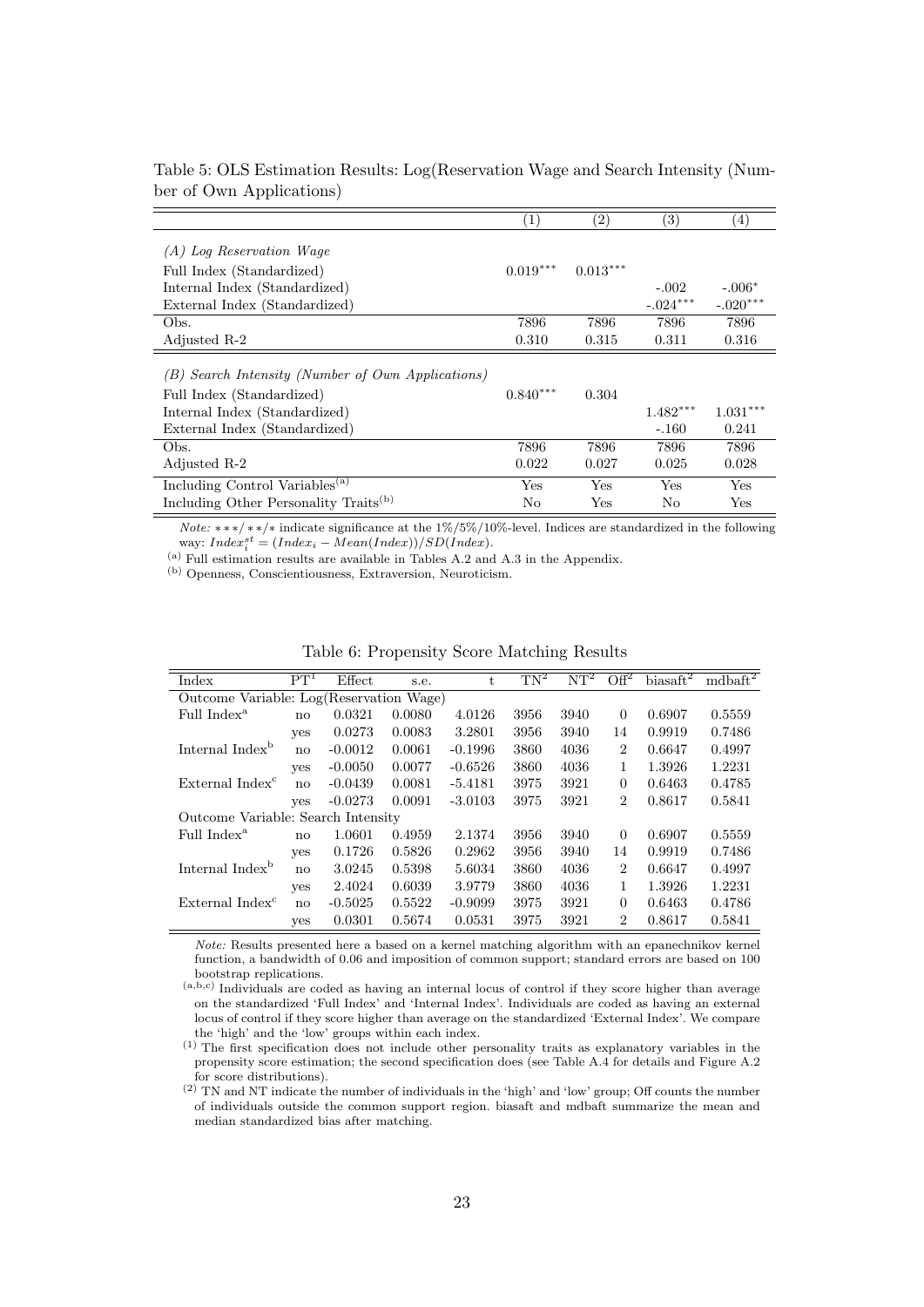# Figures



### Figure 1: Factor Loadings of the LOC Variables





Note: Factor 1 is interpreted as 'External Locus of Control'; Factor 2 as 'Internal Locus of Control'.

(a) The 'Internal Index' aggregates the standardized answers in the following way: " $Q1 + Q6 + Q9$ ".

(b) The 'External Index' aggregates the standardized answers in the following way: " $Q2 + Q3 + Q5 + Q7 + Q8 + Q10$ ".

(c) Finally, the 'Full Index' aggregates all standardized answers in the following way: " $Q1 + Q6 + Q9 - (Q2 + Q3 + Q5 + Q7)$  $+$  Q8 + Q10)".

The variable Q.4:"Social/Political engagement can change things" loads on a third factor and is not used.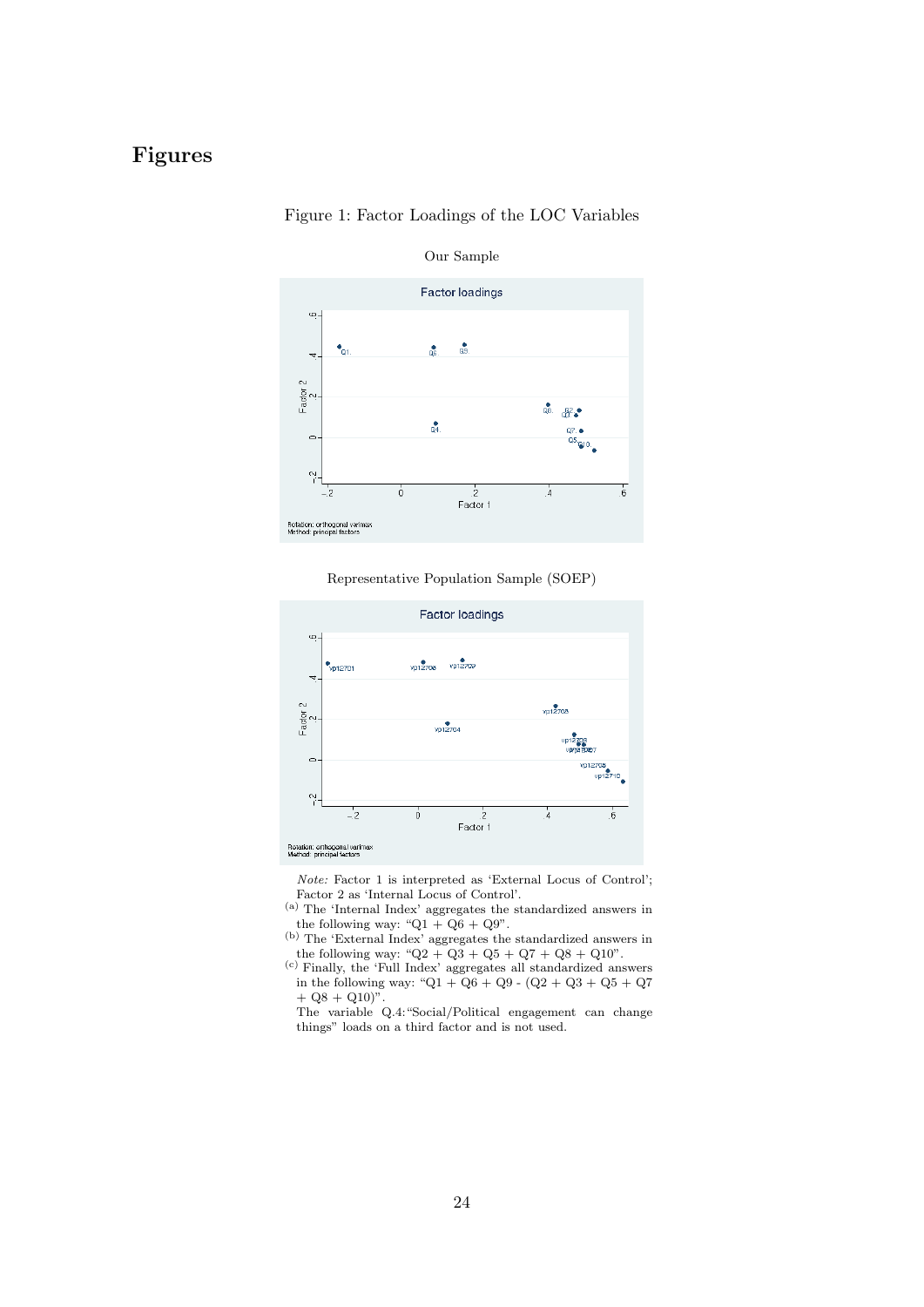

Figure 2: Distribution of Alternate Locus of Control Indices

Note: See Figure 1 for a definition of the different indices. Indices are standardized in the following way:  $Index_i^t = (Index_i Mean(Index))/SD(Index).$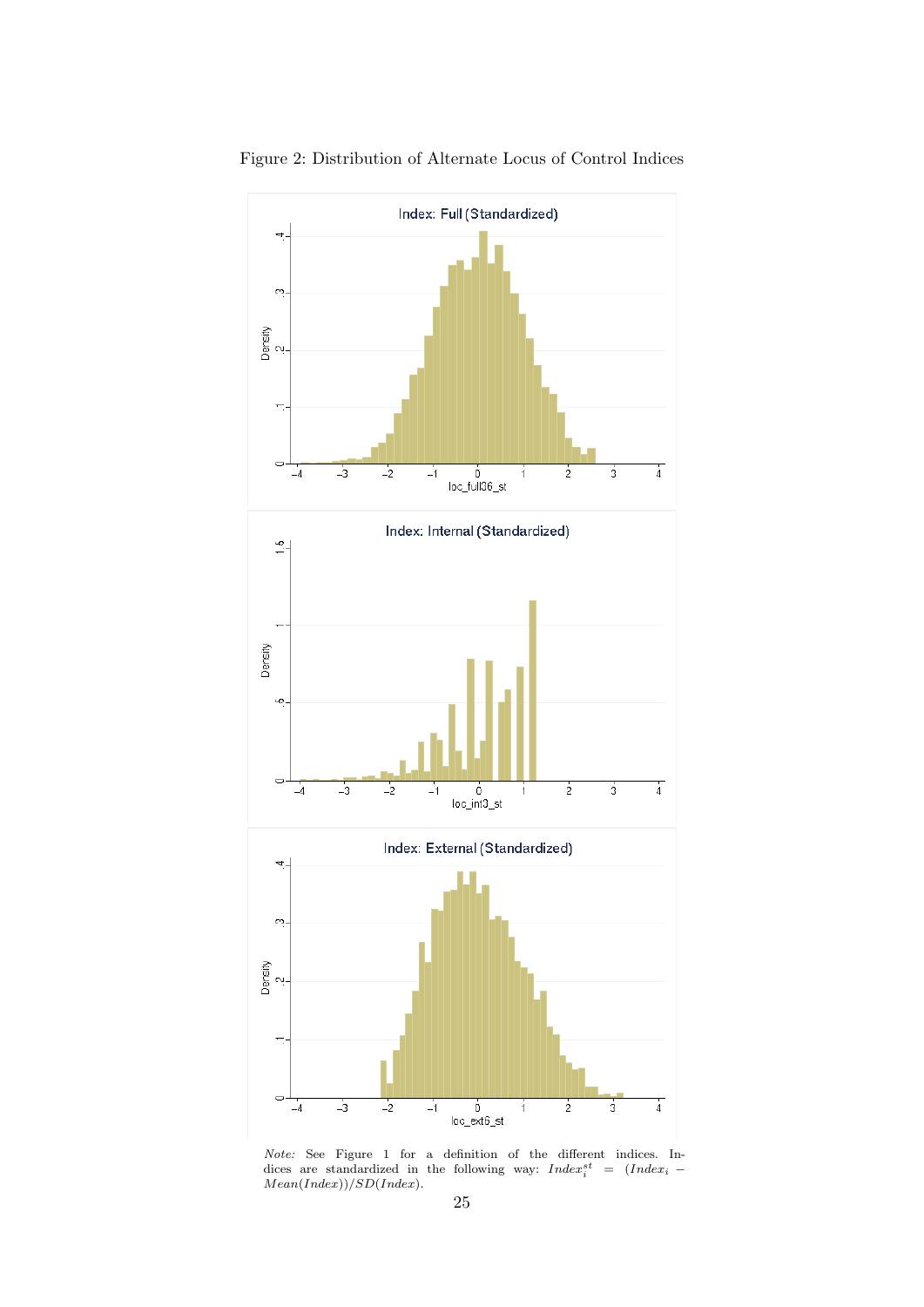# A Supplementary Tables and Figures

Figure A.1: Distribution of Reservation Wages and Number of Applications by Locus of Control



Search Intensity (Number of Applications)



Source: IZA Evaluation Dataset, own calculations. People with internal (external) locus of control based on the 'Full Index' are depicted on the right (left) hand side.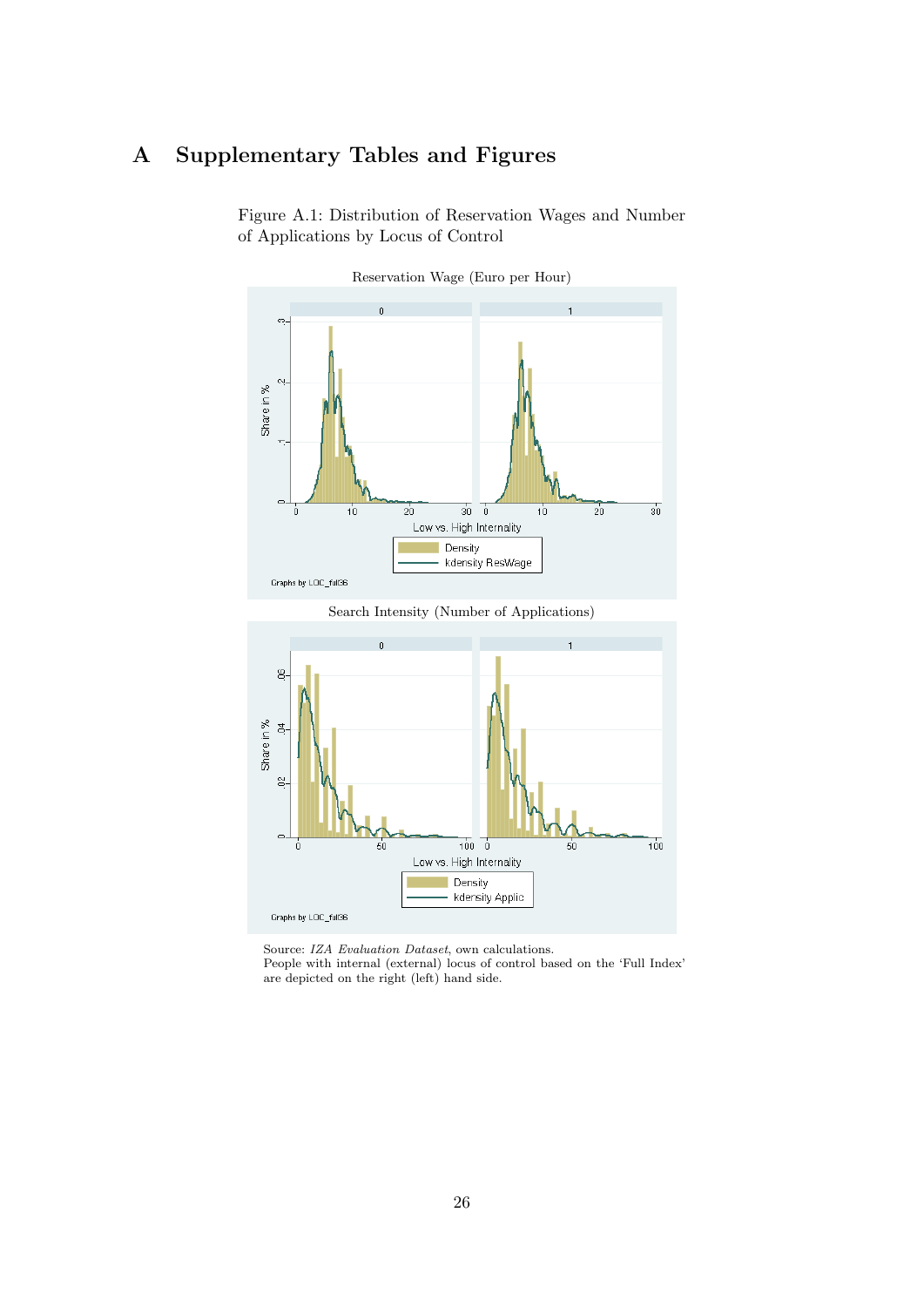

Note: The specification on the right hand side includes other personality traits (openness, conscientiousness, extraversion, neuroticism), in the propensity score estimation whereas the specification on the left hand side does not. See Table A.4 for detailed estimation results.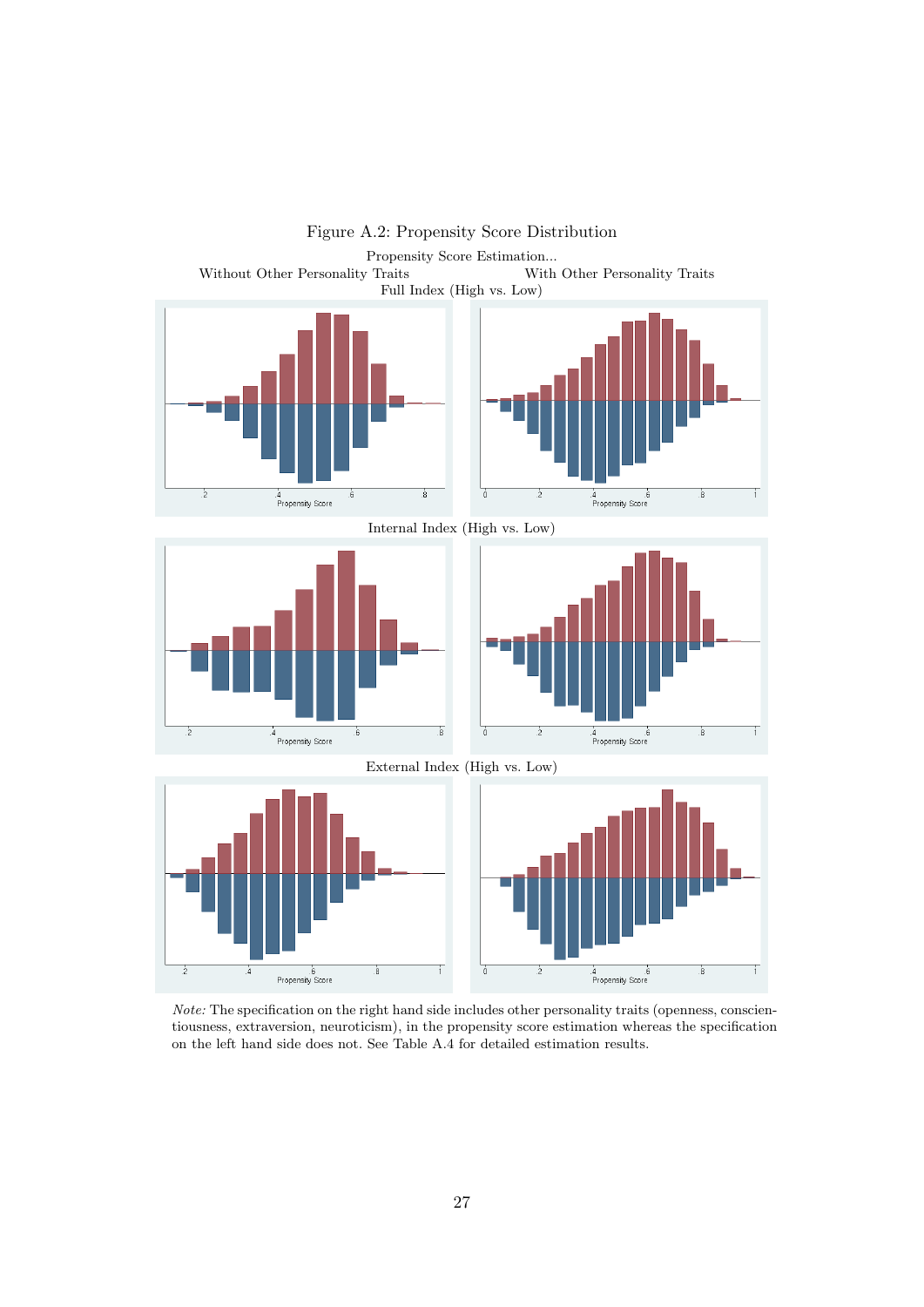|                                                                            | (1)         | (2)         | (3)         | (4)         |
|----------------------------------------------------------------------------|-------------|-------------|-------------|-------------|
| Number of Own Applications                                                 | $-.001*$    | $-0.002**$  | $-.0005$    | $-.0006$    |
|                                                                            | $0.002***$  | $0.002***$  |             |             |
| Number of Own Applications x LOC (Full Index, Dummy)                       |             |             |             |             |
| Number of Own Applications x LOC (Internal Index, Dummy)                   |             |             | $0.0009*$   | $0.001*$    |
| Number of Own Applications x LOC (External Index, Dummy)                   |             |             | $-.001***$  | $-.001***$  |
| Full Index (Standardized)                                                  | $0.063***$  | $0.052***$  |             |             |
|                                                                            |             |             |             |             |
| Internal Index (Standardized)                                              |             |             | $0.042***$  | $0.03***$   |
| External Index (Standardized)                                              |             |             | $-.052***$  | $-.046***$  |
| Openness                                                                   |             | $0.026***$  |             | $0.026***$  |
|                                                                            |             |             |             |             |
| Conscientiousness                                                          |             | 0.005       |             | 0.005       |
| Extraversion                                                               |             | $0.019***$  |             | $0.019***$  |
| Neuroticism                                                                |             | $-.008*$    |             | $-.009**$   |
| West Germany                                                               | 0.019       | 0.012       | 0.021       | 0.013       |
|                                                                            |             |             |             |             |
| Female                                                                     | $-.094***$  | $-.099***$  | $-.095***$  | $-.098***$  |
| German citizenship                                                         | $-.035$     | $-.028$     | $-.035$     | $-.028$     |
| Married (or cohabiting)                                                    | $-.057***$  | $-.054***$  | $-.058***$  | $-.055***$  |
|                                                                            |             |             |             |             |
| Children                                                                   |             |             |             |             |
| No Children                                                                |             |             |             |             |
| One Child                                                                  | 0.007       | 0.008       | 0.008       | 0.008       |
|                                                                            |             |             |             |             |
| Two (or more) Children                                                     | $-.032$     | $-.030$     | $-.031$     | $-.031$     |
| Age $(17-24 \text{ years})$                                                |             |             |             |             |
| Age $(25-34 \text{ years})$                                                | $0.038*$    | $0.035*$    | $0.037*$    | $0.034*$    |
|                                                                            | $-.023$     | $-.026$     |             | $-.027$     |
| Age $(35-44 \text{ years})$                                                |             |             | $-.024$     |             |
| Age $(45-55 \text{ years})$                                                | $-.145***$  | $-.146***$  | $-.146***$  | $-.147***$  |
| School Leaving Degree                                                      |             |             |             |             |
| None, Special needs, other                                                 |             |             |             |             |
|                                                                            |             |             |             |             |
| Lower Secondary School                                                     | 0.03        | 0.028       | 0.029       | 0.026       |
| Middle Secondary School                                                    | 0.043       | 0.04        | 0.046       | 0.041       |
| Specialized upper Secondary School                                         | 0.066       | 0.064       | $0.072*$    | 0.066       |
|                                                                            |             |             |             |             |
| Vocational training<br>None                                                |             |             |             |             |
| Internal or external professional training, others                         | 0.001       | 0.004       | 0.002       | 0.005       |
| Technical college or university degree                                     | 0.016       | 0.02        | 0.02        | 0.022       |
|                                                                            | $-.024***$  |             | $-.024***$  | $-.023***$  |
| Months in Unemployment (div. by age-18)                                    |             | $-.023***$  |             |             |
| Months in Employment (div. by age-18)                                      | 0.001       | 0.001       | 0.001       | 0.001       |
| Unemployment Benefit Recipient (yes)                                       | $-.013$     | $-.010$     | $-.014$     | $-.010$     |
|                                                                            | 0.004       | 0.004       | 0.004       | 0.004       |
| Level of UB $(\log(ben+1), mis=0)$                                         |             |             |             |             |
| Employment status before Unemployment                                      |             |             |             |             |
| Employed                                                                   |             |             |             |             |
| Subsidized Employment                                                      | $-.030$     | $-.030$     | $-.030$     | $-.030$     |
|                                                                            |             |             |             |             |
| School, Apprentice, Military, etc.                                         | 0.004       | 0.006       | 0.005       | 0.006       |
| Maternity Leave                                                            | $-.165***$  | $-.165***$  | $-.164***$  | $-.165***$  |
| Other                                                                      | $-.071***$  | $-.067***$  | $-.071***$  | $-.068***$  |
|                                                                            |             |             |             |             |
| Months in regular employment in                                            |             |             |             |             |
| $t-1$                                                                      | $-.007***$  | $-.007***$  | $-.007***$  | $-.006***$  |
| $t-2$                                                                      | 0.001       | 0.001       | 0.0008      | 0.0008      |
| $t-3$                                                                      | $-.008***$  | $-.008***$  | $-.008***$  | $-.008***$  |
|                                                                            |             |             |             |             |
| $Ln(Wage)$ in Euro in                                                      |             |             |             |             |
| $t-1$                                                                      | $0.022***$  | $0.021***$  | $0.022***$  | $0.021***$  |
| $t-2$                                                                      | $0.024***$  | $0.024***$  | $0.024***$  | $0.024***$  |
|                                                                            |             |             |             |             |
| $t-3$                                                                      | $0.023***$  | $0.023***$  | $0.024***$  | $0.024***$  |
| Intergenerational: Intergenerational: Father has A-level qualifications?   |             |             |             |             |
| Not known                                                                  |             |             |             |             |
| Yes                                                                        | $-.014$     | $-.019$     | $-.015$     | $-.021$     |
|                                                                            |             |             |             |             |
| No                                                                         | 0.002       | $-.002$     | 0.001       | $-.003$     |
| Intergenerational: Father in employment when interviewee was 15 years old? |             |             |             |             |
| Not known (or already dead)                                                |             |             |             |             |
|                                                                            |             |             |             |             |
| Yes                                                                        | $-.002$     | 0.0004      | $-.002$     | 0.001       |
| No                                                                         | $-.019$     | $-.012$     | $-.017$     | $-.012$     |
| Living Situation                                                           |             |             |             |             |
|                                                                            |             |             |             |             |
| Own appartement/house                                                      |             |             |             |             |
| Rent                                                                       | $-.006$     | $-.009$     | $-.006$     | $-.009$     |
| Subletting                                                                 | 0.048       | 0.046       | 0.047       | 0.046       |
| Other                                                                      | 0.128       | 0.134       | 0.124       | 0.131       |
|                                                                            |             |             |             |             |
| Without                                                                    | $-.048$     | $-.057$     | $-.052$     | $-.060$     |
| Available Means of Communication:                                          |             |             |             |             |
| Landline Phone                                                             | $-.048**$   | $-.042**$   | $-.048**$   | $-.042**$   |
|                                                                            |             |             |             |             |
| Personal Mobile Phone                                                      | $0.047*$    | 0.037       | $0.047*$    | 0.037       |
| Computer                                                                   | $-.015$     | $-.018$     | $-.014$     | $-.017$     |
| Printer                                                                    | $-.034$     | $-.032$     | $-.033$     | $-.032$     |
|                                                                            |             |             |             |             |
| Internet                                                                   | 0.012       | 0.015       | 0.01        | 0.013       |
| Email                                                                      | 0.028       | 0.022       | 0.031       | 0.024       |
| Local UE Rate at Interview (below 5%)                                      |             |             |             |             |
|                                                                            |             |             |             |             |
| $5 - 10\%$                                                                 | $-.044**$   | $-.046**$   | $-.045**$   | $-.046**$   |
| $10 - 15%$                                                                 | $-.059**$   | $-.064***$  | $-.061**$   | $-.065***$  |
| $15 + \%$                                                                  | $-.112***$  | $-.117***$  | $-.113***$  | $-.118***$  |
|                                                                            |             |             |             |             |
| Obs.                                                                       | 7105        | 7105        | 7105        | 7105        |
| $R-2$                                                                      | 0.084       | 0.089       | 0.084       | 0.09        |
| log-Likelihood                                                             | $-4510.948$ | $-4483.402$ | $-4509.012$ | $-4482.807$ |

Table A.1: Probit Estimation Results: Probability of Finding a Job is Very High (Marginal Effects)

*Note:* Additional control variables used in the estimation: Months of entry into unemployment (June 2007 - April 2008) and time<br>between entry and interview (in weeks). Full estimation results are available on request by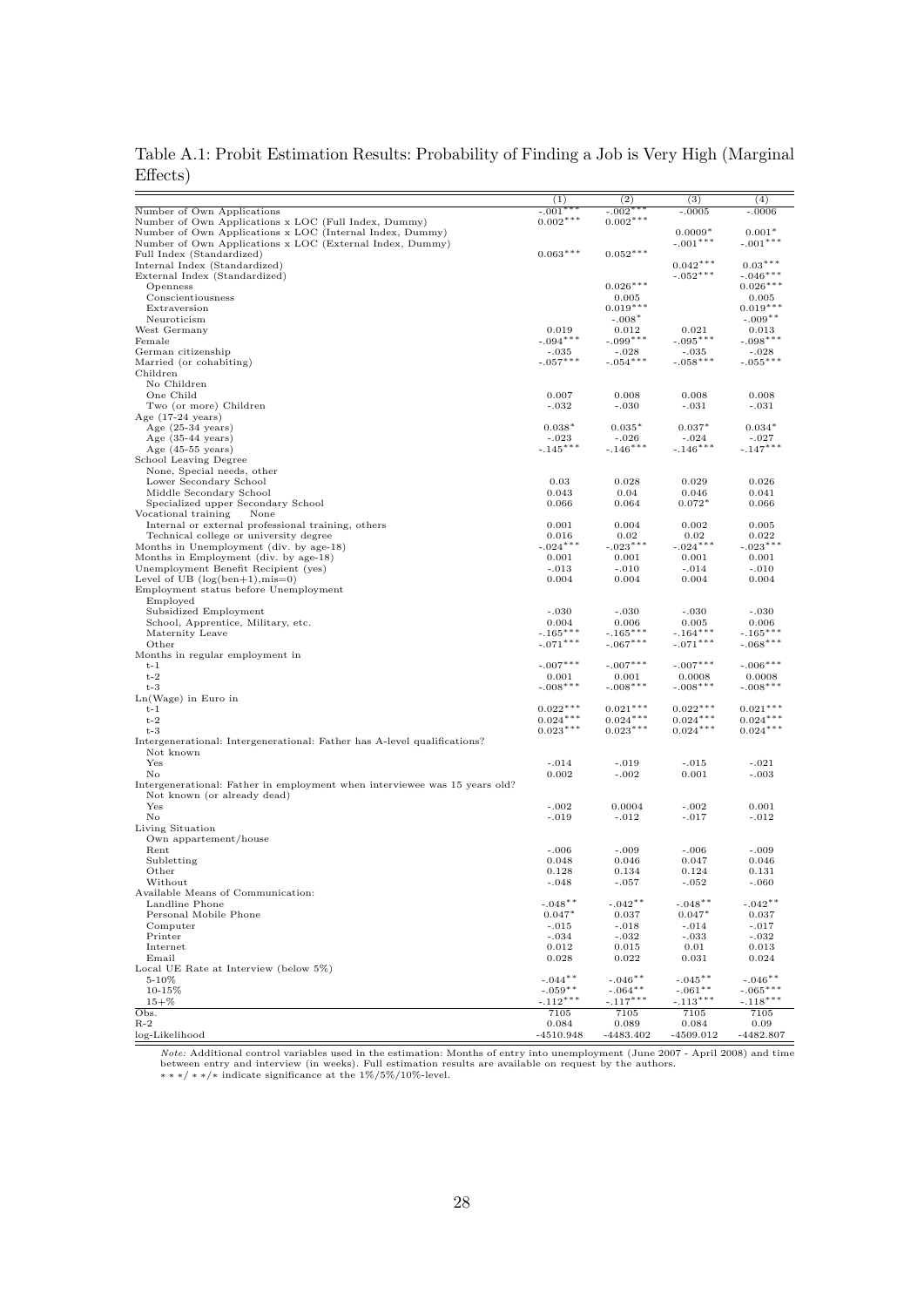|                                                                                              | (1)                      | (2)                      | (3)                      | (4)                      |
|----------------------------------------------------------------------------------------------|--------------------------|--------------------------|--------------------------|--------------------------|
| Full Index (Standardized)                                                                    | $0.019**$                | $0.013***$               | $-.002$                  | $-.006*$                 |
| Internal Index (Standardized)<br>External Index (Standardized)                               |                          |                          | $-.024***$               | $-.020***$               |
| Personality Traits                                                                           |                          |                          |                          |                          |
| Openness                                                                                     |                          | $0.015***$               |                          | $0.016***$               |
| Conscientiousness                                                                            |                          | $-.002$                  |                          | 0.001                    |
| Extraversion                                                                                 |                          | 0.004                    |                          | $0.005*$                 |
| Neuroticism                                                                                  | $0.143***$               | $-.010***$<br>$0.139***$ | $0.141***$               | $-.008***$               |
| West Germany<br>Female                                                                       | $-.111***$               | $-.108***$               | $-.109***$               | $0.136***$<br>$-.108***$ |
| German citizenship                                                                           | $-.011$                  | $-.007$                  | $-.009$                  | $-.006$                  |
| Married (or cohabiting)                                                                      | $-.004$                  | $-.001$                  | $-.003$                  | $-.001$                  |
| Children<br>No Children (Reference cat.)                                                     |                          |                          |                          |                          |
| One Child                                                                                    | $0.029***$               | $0.029***$               | $0.028***$               | $0.029***$               |
| Two (or more) Children                                                                       | $0.063***$               | $0.064***$               | $0.062***$               | $0.063***$               |
| Age $(17-24 \text{ years})$                                                                  |                          |                          |                          |                          |
| Age $(25-34 \text{ years})$                                                                  | $0.086***$<br>$0.133***$ | $0.085***$<br>$0.132***$ | $0.087***$<br>$0.134***$ | $0.086***$<br>$0.133***$ |
| Age $(35-44 \text{ years})$<br>Age $(45-55 \text{ years})$                                   | $0.144***$               | $0.145***$               | $0.145***$               | $0.146***$               |
| School Leaving Degree:                                                                       |                          |                          |                          |                          |
| None, Special needs, other (ref.)                                                            |                          |                          |                          |                          |
| Lower Secondary School                                                                       | $0.039*$                 | $0.039*$                 | $0.037*$                 | $0.038*$                 |
| Middle Secondary School                                                                      | $0.05***$                | $0.049**$                | $0.046**$                | $0.045***$               |
| Specialized upper Secondary School                                                           | $0.132***$               | $0.13***$                | $0.124***$               | $0.121***$               |
| Vocational training                                                                          |                          |                          |                          |                          |
| None (ref.)                                                                                  | $0.075***$               | $0.076***$               | $0.074***$               | $0.074***$               |
| Internal or external professional training, others<br>Technical college or university degree | $0.224***$               | $0.223***$               | $0.22***$                | $0.22***$                |
| Months in Unemployment (div. by age-18)                                                      | $-.018***$               | $-.017***$               | $-.018***$               | $-.017***$               |
| Months in Employment (div. by age-18)                                                        | 0.0006                   | 0.0006                   | 0.0006                   | 0.0006                   |
| Unemployment Benefit Recipient (yes)                                                         | $-.066***$               | $-.064***$               | $-.065***$               | $-.063**$                |
| Level of UB $(\log(ben+1), mis=0)$                                                           | $0.012***$               | $0.012***$               | $0.012***$               | $0.012***$               |
| Seeking Self-Employment                                                                      | $0.048***$               | $0.044***$               | $0.049***$               | $0.045***$               |
| Employment status before UE (Employed)                                                       |                          |                          |                          |                          |
| Subsidized Employment<br>School, Apprentice, Military, etc.                                  | $-.002$<br>$-.028**$     | $-.0008$<br>$-.028**$    | $-.001$<br>$-.029**$     | $-.00004$<br>$-.029**$   |
| Maternity Leave                                                                              | 0.002                    | 0.004                    | 0.002                    | 0.004                    |
| Other                                                                                        | $-.0009$                 | 0.0009                   | $-.001$                  | 0.001                    |
| Months in regular employment in<br>$t - 1$                                                   | $-.005***$               | $-.005***$               | $-.005***$               | $-.005***$               |
| $t-2$                                                                                        | 0.0005                   | 0.0005                   | 0.0005                   | 0.0006                   |
| $t-3$                                                                                        | $-.001$                  | $-.001$                  | $-.001$                  | $-.001$                  |
| $Ln(Wage)$ in Euro in<br>$t-1$                                                               | $0.011***$<br>$0.012***$ | $0.01***$<br>$0.012***$  | $0.011***$<br>$0.012***$ | $0.01***$<br>$0.012***$  |
| $t-2$<br>$t-3$                                                                               | $0.011***$               | $0.011***$               | $0.011***$               | $0.011***$               |
| Intergenerational: Father has A-level qualifications?                                        |                          |                          |                          |                          |
| Not known                                                                                    |                          |                          |                          |                          |
| Yes                                                                                          | $0.037**$                | $0.033**$                | $0.036**$                | $0.032**$                |
| No                                                                                           | 0.003                    | 0.0007                   | 0.003                    | 0.0007                   |
| Intergenerational: Father in employment when interviewee was 15 years old?                   |                          |                          |                          |                          |
| Not known (or already dead)                                                                  |                          |                          |                          |                          |
| Yes<br>No                                                                                    | 0.005<br>0.015           | 0.006<br>0.017           | 0.004<br>0.013           | 0.006<br>0.016           |
| Living Situation                                                                             |                          |                          |                          |                          |
| Own appartement/house                                                                        |                          |                          |                          |                          |
| Rent                                                                                         | $-.007$                  | $-.009$                  | $-.007$                  | $-.009$                  |
| Subletting                                                                                   | $-.036*$                 | $-.038**$                | $-.035**$                | $-.036**$                |
| Other                                                                                        | $-.008$                  | $-.003$                  | $-.005$                  | $-.001$                  |
| Without                                                                                      | 0.016                    | 0.018                    | 0.017                    | 0.017                    |
| Available Means of Communication:<br>Landline Telephone                                      | $-.028***$               | $-.025***$               | $-.028***$               | $-.025***$               |
| Personal Mobile Phone                                                                        | $0.034***$               | $0.03***$                | $0.035***$               | $0.031**$                |
| Computer                                                                                     | $-.009$                  | $-.009$                  | $-.009$                  | $-.009$                  |
| Printer                                                                                      | 0.0004                   | $-.0004$                 | $-.0005$                 | $-.0008$                 |
| Internet                                                                                     | 0.022                    | 0.024                    | 0.021                    | 0.023                    |
| Email                                                                                        | $0.033**$                | $0.029**$                | $0.032**$                | $0.028**$                |
| Local UE Rate at Interview (below 5%)                                                        |                          |                          |                          |                          |
| $5 - 10%$<br>10-15%                                                                          | $-.030***$<br>$-.036***$ | $-.031***$<br>$-.038***$ | $-.030***$<br>$-.035***$ | $-.031***$<br>$-.037***$ |
| $15 + \%$                                                                                    | $-.029*$                 | $-.032*$                 | $-.029*$                 | $-.032*$                 |
| Obs.                                                                                         | 7896                     | 7896                     | 7896                     | 7896                     |
| Adjusted R-2                                                                                 | 0.31                     | 0.315                    | 0.311                    | 0.316                    |

Table A.2: OLS Estimation Results: Log(Reservation Wage)

*Note:* Additional control variables used: Month of entry into unemployment (June 2007-May2008) and time between unemploy-<br>ment entry and interview (7-14 weeks). Full estimation results are available on request by the aut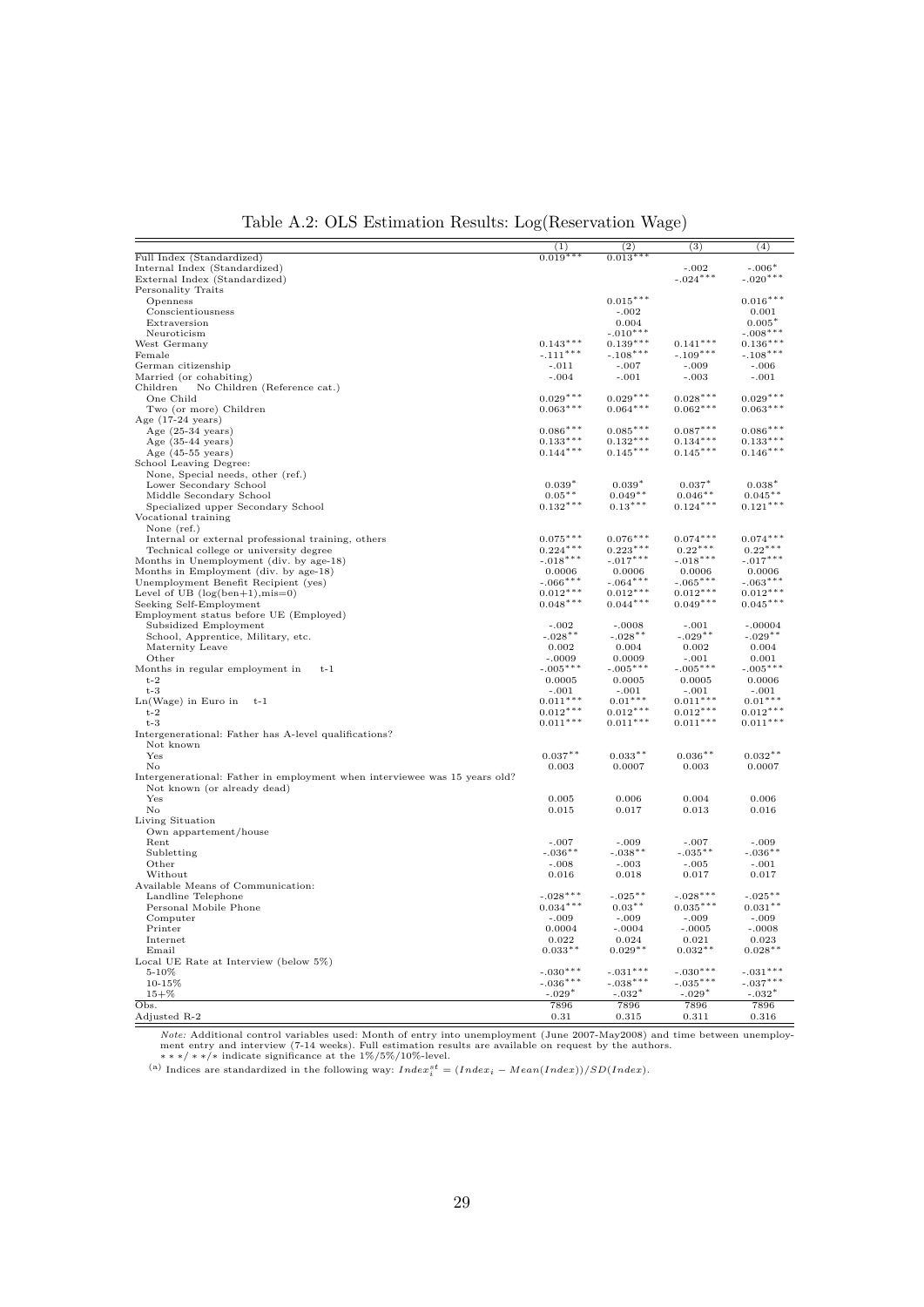|                                                                            | (1)         | (2)         | (3)         | (4)         |
|----------------------------------------------------------------------------|-------------|-------------|-------------|-------------|
| Full Index (Standardized)                                                  | $0.84*$     | 0.304       |             |             |
| Internal Index (Standardized)                                              |             |             | $1.482***$  | $1.031***$  |
| External Index (Standardized)                                              |             |             | $-.160$     | 0.241       |
| Personality Traits                                                         |             |             |             |             |
| Openness                                                                   |             | 0.265       |             | 0.213       |
| Conscientiousness                                                          |             | $1.443**$   |             | $1.266*$    |
|                                                                            |             |             |             |             |
| Extraversion                                                               |             | $0.534***$  |             | $0.466*$    |
| Neuroticism                                                                |             | $-.345*$    |             | $-.510***$  |
| West Germany                                                               | $2.047**$   | 1.878*      | $2.259**$   | $2.060**$   |
| Female                                                                     | $-.415$     | $-.727$     | $-.612$     | $-.735$     |
| German citizenship                                                         | $-.891$     | $-.704$     | $-1.001$    | $-.814$     |
| Married (or cohabiting)                                                    | $-.898$     | $-.842$     | $-.932$     | $-.857$     |
| No Children (Reference cat.)<br>Children                                   |             |             |             |             |
|                                                                            |             |             |             |             |
| One Child                                                                  | $-.901$     | $-.935$     | $-.890$     | $-.922$     |
| Two (or more) Children                                                     | $-1.577*$   | $-1.576*$   | $-1.460$    | $-1.502*$   |
| Age $(17-24 \text{ years})$                                                |             |             |             |             |
| Age $(25-34 \text{ years})$                                                | $-3.011***$ | $-3.138***$ | $-3.068***$ | $-3.159***$ |
| Age $(35-44 \text{ years})$                                                | $-3.971***$ | $-4.143***$ | $-4.016***$ | $-4.180***$ |
| Age $(45-55 \text{ years})$                                                | $-4.162***$ | $-4.304***$ | $-4.286***$ | $-4.400***$ |
| School Leaving Degree:                                                     |             |             |             |             |
|                                                                            |             |             |             |             |
| None, Special needs, other (ref.)                                          |             |             |             |             |
| Lower Secondary School                                                     | 0.029       | $-.009$     | 0.144       | 0.101       |
| Middle Secondary School                                                    | $-.397$     | $-.563$     | $-.009$     | $-.242$     |
| Specialized upper Secondary School                                         | $-1.202$    | $-1.252$    | $-.433$     | $-.655$     |
| Vocational training                                                        |             |             |             |             |
| None (ref.)                                                                |             |             |             |             |
|                                                                            | $-.030$     | $-.037$     | 0.074       | 0.067       |
| Internal or external professional training, others                         |             |             |             |             |
| Technical college or university degree                                     | 1.590       | 1.610       | 1.915       | 1.860       |
| Months in Unemployment (div. by age-18)                                    | 0.29        | 0.328       | 0.277       | 0.316       |
| Months in Employment (div. by age-18)                                      | 0.051       | 0.042       | 0.049       | 0.042       |
| Unemployment Benefit Recipient (yes)                                       | $-1.491$    | $-1.422$    | $-1.531$    | $-1.472$    |
| Level of UB $(\log(ben+1), mis=0)$                                         | 0.258       | 0.249       | 0.265       | 0.258       |
| Seeking Self-Employment                                                    | 0.215       | 0.11        | 0.107       | 0.043       |
|                                                                            |             |             |             |             |
| Employment status before UE (Employed)                                     |             |             |             |             |
| Subsidized Employment                                                      | 1.016       | 0.989       | 0.968       | 0.94        |
| School, Apprentice, Military, etc.                                         | 0.387       | 0.506       | 0.454       | 0.551       |
| Maternity Leave                                                            | $-3.568**$  | $-3.320**$  | $-3.494***$ | $-3.270**$  |
| Other                                                                      | 0.697       | 0.86        | 0.706       | 0.851       |
| Months in regular employment in years $t - x$ before unemployment          |             |             |             |             |
| $t - 1$                                                                    | $-.282***$  | $-.276***$  | $-.284***$  | $-.277***$  |
| $t-2$                                                                      | $-.014$     | $-.013$     | $-.016$     | $-.013$     |
|                                                                            |             |             |             |             |
| $t-3$                                                                      | $-.046$     | $-.043$     | $-.046$     | $-.044$     |
| $Ln(Wage)$ in Euro in<br>$t - 1$                                           | $0.502*$    | 0.461       | $0.504*$    | 0.465       |
| $t-2$                                                                      | 0.272       | 0.272       | 0.269       | 0.27        |
| $t-3$                                                                      | $-.170$     | $-.173$     | $-.167$     | $-.170$     |
| Intergenerational: Father has A-level qualifications?                      |             |             |             |             |
| Not known                                                                  |             |             |             |             |
| Yes                                                                        | 1.169       | 1.200       | 1.256       | 1.252       |
|                                                                            |             |             |             |             |
| No                                                                         | 0.307       | 0.298       | 0.314       | 0.296       |
| Intergenerational: Father in employment when interviewee was 15 years old? |             |             |             |             |
| Not known (or already dead)                                                |             |             |             |             |
| Yes                                                                        | 0.43        | 0.473       | 0.465       | 0.495       |
| No                                                                         | 1.221       | 1.434       | 1.348       | 1.500       |
| Living Situation                                                           |             |             |             |             |
| Own appartement/house                                                      |             |             |             |             |
|                                                                            | 1.094*      | $1.021*$    |             | $1.020*$    |
| Rent                                                                       |             |             | 1.088*      |             |
| Subletting                                                                 | 1.402       | 1.369       | 1.277       | 1.267       |
| Other                                                                      | $-4.152$    | $-4.102$    | $-4.379$    | $-4.250$    |
| Without                                                                    | 1.457       | 1.526       | 1.413       | 1.542       |
| Available Means of Communication:                                          |             |             |             |             |
| Landline Telephone                                                         | $-1.481$    | $-1.301$    | $-1.482$    | $-1.313$    |
| Personal Mobile Phone                                                      | $2.650**$   | $2.419**$   | $2.572**$   | $2.388**$   |
|                                                                            |             |             |             |             |
| Computer                                                                   | $-1.749$    | $-1.801$    | $-1.789$    | $-1.831$    |
| Printer                                                                    | $2.381**$   | $2.430**$   | $2.460***$  | $2.453***$  |
| Internet                                                                   | $2.469*$    | $2.491*$    | $2.500*$    | $2.553*$    |
| Email                                                                      | $-.052$     | $-.188$     | 0.051       | $-.126$     |
| Local UE Rate at Interview (below 5%)                                      |             |             |             |             |
| $5 - 10\%$                                                                 | 0.838       | 0.802       | 0.794       | 0.766       |
| 10-15%                                                                     | 1.766       | 1.628       | 1.660       | 1.566       |
|                                                                            |             |             |             |             |
| $15 + \%$                                                                  | 1.752       | 1.652       | 1.748       | 1.662       |
| Obs.                                                                       | 7896        | 7896        | 7896        | 7896        |
| Adjusted $\mathbb{R}^2$                                                    | 0.022       | 0.027       | 0.025       | 0.028       |
|                                                                            |             |             |             |             |

*Note:* Additional control variables used: Month of entry into unemployment (June 2007-May2008) and time between unemploy-<br>ment entry and interview (7-14 weeks). Full estimation results are available on request by the aut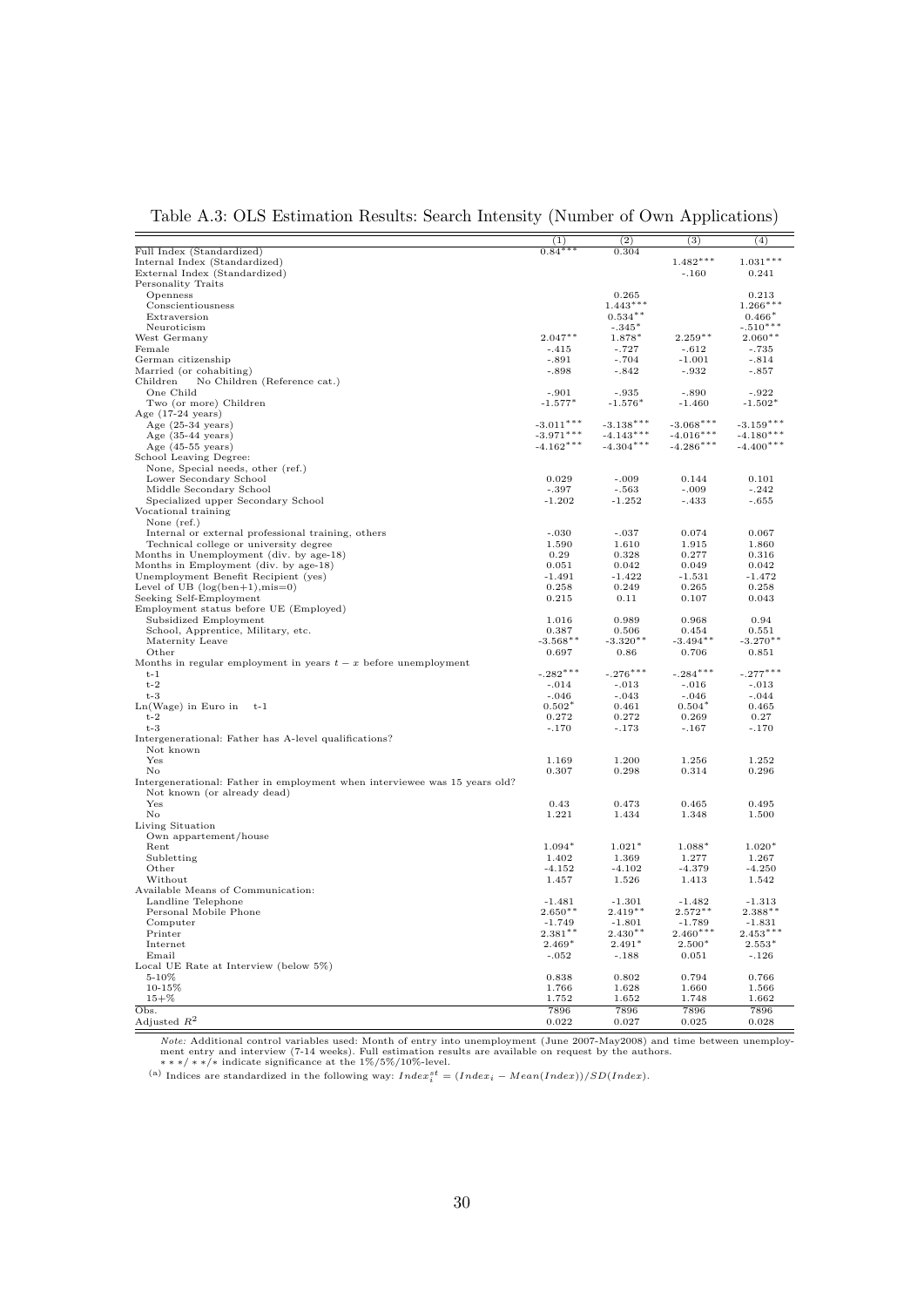|                                                                           |                       | Without Other Personality Traits |                          |                       | With Other Personality Traits |                        |
|---------------------------------------------------------------------------|-----------------------|----------------------------------|--------------------------|-----------------------|-------------------------------|------------------------|
| Index:                                                                    | Full                  | Internal                         | External                 | Full                  | Internal                      | External               |
|                                                                           | (1)                   | (2)                              | (3)                      | (4)                   | (5)                           | (6)                    |
| West Germany<br>Female                                                    | 0.053<br>$-.206***$   | $-.325***$<br>$0.122**$          | $-.216***$<br>$0.349***$ | $-.010$<br>$-.160***$ | $-.378***$<br>$-.109**$       | $-.180*$<br>$0.173***$ |
| German citizenship                                                        | 0.118                 | 0.033                            | $-.024$                  | 0.206                 | 0.13                          | $-.059$                |
| Married (or cohabiting)                                                   | $0.096*$              | $0.118**$                        | $-.046$                  | $0.131***$            | $0.103*$                      | $-.096$                |
| Children                                                                  |                       |                                  |                          |                       |                               |                        |
| No Children                                                               |                       |                                  |                          |                       |                               |                        |
| One Child                                                                 | 0.007                 | $-.015$                          | 0.01                     | $-.0006$              | $-.023$                       | 0.022                  |
| Two (or more) Children                                                    | $-.020$               | $-.082$                          | $-.047$                  | $-.053$               | $-.059$                       | 0.004                  |
| Unemployment Benefit Recipient (yes)                                      | $-.281***$            | $-.051$                          | 0.087                    | $-.263**$             | $-.018$                       | 0.065                  |
| Level of UB $(log(ben+1), mis=0)$                                         | $0.052***$            | 0.013                            | $-.018$                  | $0.051***$            | 0.01                          | $-.016$                |
| Local UE Rate at Interview (below 5%)                                     |                       |                                  |                          |                       |                               |                        |
| 5-10%                                                                     | $0.119*$              | 0.093                            | $-.089$                  | 0.11                  | 0.085                         | $-.078$                |
| 10-15%                                                                    | $0.211**$             | $0.151*$                         | $-.130$                  | $0.174*$              | 0.097                         | $-.111$                |
| $15 + \%$                                                                 | 0.093                 | $-.007$                          | $-.125$                  | 0.058                 | $-.034$                       | $-.099$                |
| Personality Traits                                                        |                       |                                  |                          |                       |                               |                        |
| Openness                                                                  |                       |                                  |                          | $-.050**$             | $0.047**$                     | $0.082***$             |
| Conscientiousness                                                         |                       |                                  |                          | $0.393***$            | $0.509***$                    | $-.141***$             |
| Extraversion                                                              |                       |                                  |                          | $0.24^{***}$          | $0.223***$                    | $-.161***$             |
| Neuroticism                                                               |                       |                                  |                          | $-.358***$            | $0.124***$                    | $0.468***$             |
| Intergenerational: Father worked at age 15<br>Not known (or already dead) |                       |                                  |                          |                       |                               |                        |
|                                                                           | 0.008                 | $-.081$                          | $-.270**$                |                       |                               | $-.273***$             |
| Yes<br>No                                                                 | $-.011$               | 0.0004                           | $-.193*$                 | 0.006<br>$-.020$      | $-.036$<br>0.026              | $-.196*$               |
| Intergenerational: Father upper Schooling                                 |                       |                                  |                          |                       |                               |                        |
| Not known                                                                 |                       |                                  |                          |                       |                               |                        |
| Yes                                                                       | 0.015                 | $-.068$                          | 0.07                     | 0.023                 | $-.069$                       | 0.069                  |
| No                                                                        | $-.097$               | $-.172$                          | 0.073                    | $-.050$               | $-.114$                       | 0.048                  |
| Living Situation                                                          |                       |                                  |                          |                       |                               |                        |
| Own appartement/house                                                     |                       |                                  |                          |                       |                               |                        |
| Rent                                                                      | $-.036$               | $-.009$                          | 0.004                    | $-.064$               | $-.035$                       | 0.019                  |
| Subletting                                                                | $-.129$               | 0.046                            | $0.272**$                | $-.135$               | 0.032                         | $0.283**$              |
| Other                                                                     | $-.524$               | 0.078                            | $0.628*$                 | $-.469$               | 0.028                         | 0.556                  |
| Without                                                                   | 0.571                 | 0.336                            | $-.649$                  | 0.553                 | 0.25                          | $-.690$                |
| Available Means of Communication:                                         |                       |                                  |                          |                       |                               |                        |
| Landline Phone                                                            | $-.116$               | $-.138*$                         | 0.051                    | $-.068$               | $-.103$                       | 0.012                  |
| Mobile                                                                    | $0.274***$            | 0.132                            | $-.119$                  | $0.19***$             | 0.04                          | $-.057$                |
| Computer                                                                  | 0.133                 | $-.122$                          | $-.012$                  | 0.146                 | $-.128$                       | $-.004$                |
| Printer                                                                   | $-.057$               | $-.034$                          | 0.019                    | $-.123$               | 0.004                         | 0.111                  |
| Internet                                                                  | $-.263**$             | $-.034$                          | 0.006                    | $-.198*$              | $-.032$                       | $-.096$                |
| Email                                                                     | $0.459***$            | 0.017                            | $-.352***$               | $0.349***$            | $-.034$                       | $-.238**$              |
| Age $(17-24 \text{ years})$                                               |                       |                                  |                          |                       |                               |                        |
| Age $(25-34 \text{ years})$                                               | $-.092$<br>$-.378***$ | 0.036                            | $0.146**$<br>$0.366***$  | $-.101$<br>$-.433***$ | $-.005$                       | $0.133*$<br>$0.412***$ |
| Age $(35-44 \text{ years})$                                               | $-.666***$            | $-.127*$<br>$-.142*$             | $0.692***$               | $-.683***$            | $-.154*$<br>$-.166*$          | $0.705***$             |
| Age $(45-55 \text{ years})$<br>School Leaving Degree                      |                       |                                  |                          |                       |                               |                        |
| None, Special needs, other                                                |                       |                                  |                          |                       |                               |                        |
| Lower Secondary School                                                    | 0.008                 | $-.011$                          | $-.040$                  | $-.038$               | $-.100$                       | $-.024$                |
| Middle Secondary School                                                   | 0.201                 | $-.296**$                        | $-.329**$                | 0.082                 | $-.408***$                    | $-.241$                |
| Specialized upper Secondary School                                        | 0.215                 | $-.784***$                       | $-.619***$               | 0.099                 | $-.849***$                    | $-.521***$             |
| Vocational training<br>None                                               |                       |                                  |                          |                       |                               |                        |
| Internal or external professional training, others                        | $0.191**$             | $-.164***$                       | $-.208**$                | $0.183***$            | $-.209**$                     | $-.224***$             |
| Technical college or university degree                                    | $0.358***$            | $-469***$                        | $-.536***$               | $0.314***$            | $-.488***$                    | $-.503***$             |
| Months in Unemployment (div. by age-18)                                   | $-.073***$            | 0.013                            | $0.08***$                | $-.054***$            | 0.02                          | $0.065***$             |
| Months in Employment (div. by age-18)                                     | $0.009**$             | $0.008*$                         | $-.007$                  | 0.005                 | 0.004                         | $-.004$                |
| Employment status before Unemployment                                     |                       |                                  |                          |                       |                               |                        |
| Employed                                                                  |                       |                                  |                          |                       |                               |                        |
| Subsidized Employment                                                     | 0.017                 | 0.013                            | 0.141                    | $-.005$               | 0.015                         | $0.185*$               |
| School, Apprentice, Military, etc.                                        | 0.123                 | $-.086$                          | $-.153*$                 | $0.147*$              | $-.058$                       | $-.165*$               |
| Maternity Leave                                                           | 0.016                 | $-.029$                          | $-.137$                  | 0.084                 | 0.02                          | $-.202$                |
| Other                                                                     | $-.252***$            | $-.123$                          | $0.192**$                | $-.220**$             | $-.079$                       | $0.18*$                |
| Months in regular employment in                                           |                       |                                  |                          |                       |                               |                        |
| $t-1$                                                                     | 0.011                 | 0.003                            | 0.005                    | $0.017*$              | 0.004                         | 0.0009                 |
| $t-2$                                                                     | 0.01                  | 0.013                            | $-.014$                  | 0.014                 | 0.011                         | $-.019**$              |
| $_{\rm t-3}$                                                              | $-.002$               | 0.007                            | 0.009                    | $-.002$               | 0.008                         | 0.01                   |
| $Ln(Wage)$ in Euro in                                                     |                       |                                  |                          |                       |                               |                        |
| $t-1$                                                                     | $-.060**$             | $-.025$                          | 0.037                    | $-.083***$            | $-.034$                       | $0.055***$             |
| $t-2$<br>$t-3$                                                            | 0.021<br>0.012        | 0.004<br>$-.020$                 | $-.009$<br>$-.024$       | 0.021<br>0.008        | 0.004<br>$-.020$              | $-.008$<br>$-.022$     |
| Obs.                                                                      | 8910                  | 8910                             | 8910                     | 8910                  | 8910                          | 8910                   |
|                                                                           |                       |                                  |                          |                       |                               |                        |
| R2<br>log-Likelihood                                                      | 0.036<br>$-5956.52$   | 0.039<br>$-5930.809$             | 0.055<br>$-5837.284$     | 0.106<br>$-5523.382$  | 0.096<br>$-5582.509$          | 0.129                  |
|                                                                           |                       | 59.495                           | 61.268                   | 66.049                | 65.432                        | $-5381.61$<br>67.486   |

Table A.4: Propensity Score Estimation Results

*Note:* The propensity score is estimated using a logit model. The groups are defined according to having a high (treated) or (control) index value. See Figure 2 for the relevant thresholds. Columns 4-6 include other pers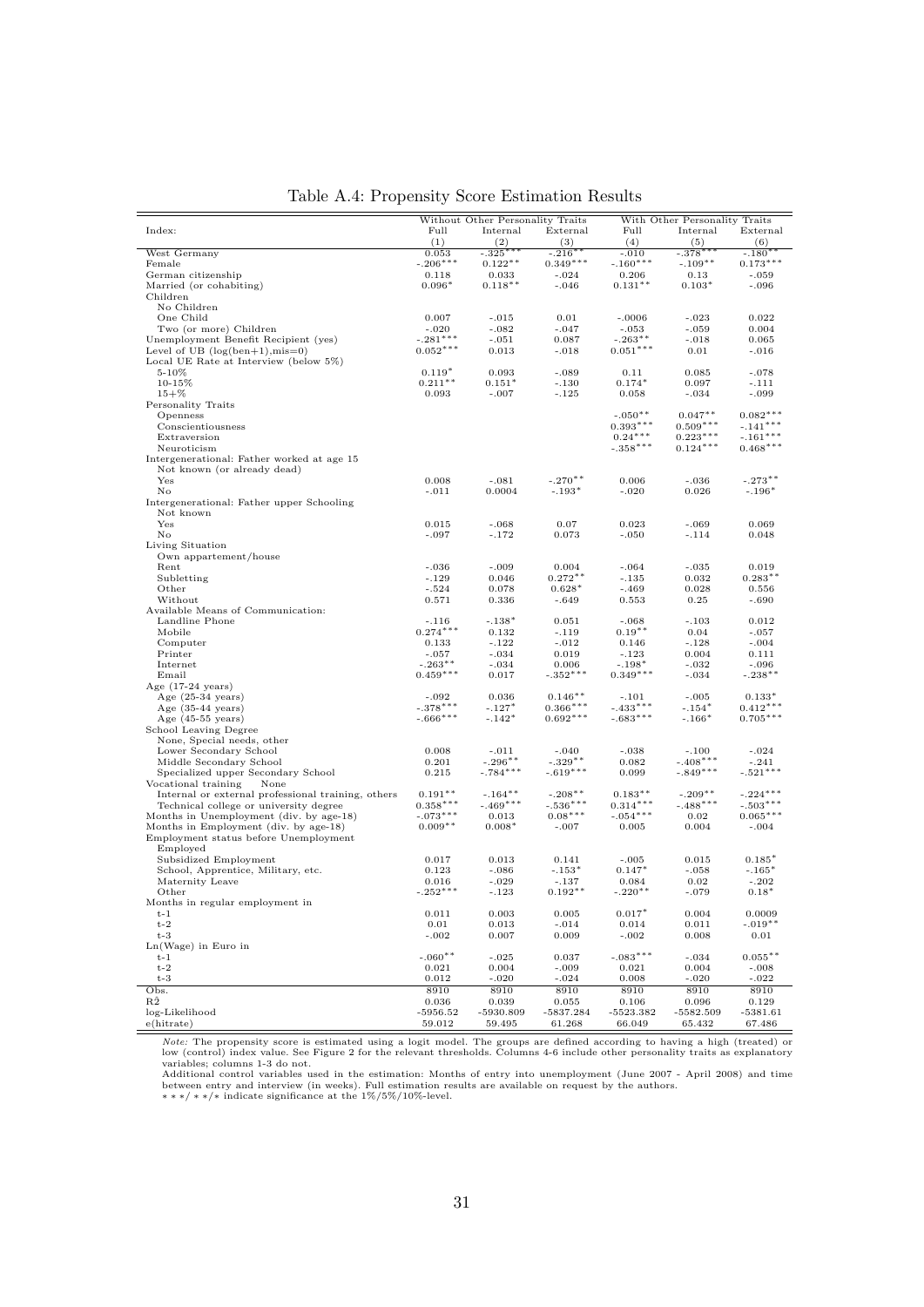### B Notes on Theoretical Framework

Proposition 1. Individuals with a more internal locus of control have higher reservation wages and search more intensively than those with a more external locus of control, i.e.,  $\frac{\partial s^*}{\partial loc} > 0$  and  $\frac{\partial \phi}{\partial loc} > 0$ .

**Proof.** Equation (5) gives the relationship between the reservation wage  $\phi$  and the optimal level of search effort  $\overline{s}^*$ . Differentiating equation (5) with respect to loc gives:

$$
\frac{\partial \phi}{\partial loc} = \frac{\partial}{\partial loc} \left[ \frac{\lambda(s^*)}{\lambda'(s^*)} c'(s) \right] - c'(s^*) \frac{\partial s^*}{\partial loc}
$$
\n
$$
= \frac{\lambda(s^*)}{\lambda'(s^*)} c''(s^*) \frac{\partial s}{\partial loc} + \frac{\lambda'(s^*)^2 \frac{\partial s^*}{\partial loc} - \lambda(s^*) \lambda''(s) \frac{\partial s^*}{\partial loc}}{\lambda'(s^*)^2} c'(s^*) - c'(s^*) \frac{\partial s^*}{\partial loc}
$$
\n
$$
= \left[ \frac{\lambda(s^*)}{\lambda'(s^*)} c''(s^*) - \frac{\lambda(s^*) \lambda''(s^*) c'(s^*)}{\lambda'(s^*)^2} \right] \frac{\partial s^*}{\partial loc}
$$
\n(10)

The job arrival rate depends positively on an individual's search effort, but at a decreasing rate, i.e.,  $\lambda' > 0$  and  $\lambda'' < 0$ , while search costs are increasing in search effort, i.e.,  $c' > 0$ and  $c'' > 0$ . Thus, the expression in square brackets is positive which implies that  $\partial \phi / \partial \log \phi$ and  $\partial s^*/\partial loc$  have the same sign.

Equation (4) shows that individuals choose their optimal search effort by equating the marginal cost of job search with the marginal benefits of additional search. Differentiating (4) with respect to loc gives:

$$
c''(s^*)\frac{\partial s^*}{\partial loc} = \frac{\lambda'(s^*)f'(loc)}{r+q} \int_{\phi}^{\infty} (w-\phi)dF(w) + \frac{\lambda''(s^*)f(loc)}{r+q} \frac{\partial s^*}{\partial loc} \int_{\phi}^{\infty} (w-\phi)dF(w) + \frac{\lambda'(s^*)f(loc)}{r+q} \frac{\partial}{\partial loc} \int_{\phi}^{\infty} (w-\phi)dF(w) = \frac{\lambda'(s^*)f'(loc)}{r+q} \int_{\phi}^{\infty} (w-\phi)dF(w) + \frac{\lambda''(s^*)f(loc)}{r+q} \frac{\partial s^*}{\partial loc} \int_{\phi}^{\infty} (w-\phi)dF(w) - \frac{\lambda'(s^*)f(loc)}{r+q} [1 - F(\phi)]\frac{\partial \phi}{\partial loc}
$$
(11)

Rearranging the above expression yields:

$$
\frac{\partial s^*}{\partial loc} \left[ c''(s^*) - \frac{\lambda''(s^*) f(loc)}{r+q} \int_{\phi}^{\infty} (w - \phi) dF(w) \right] = -\frac{\lambda'(s^*) f(loc)}{r+q} [1 - F(\phi)] \frac{\partial \phi}{\partial loc} \n+ \frac{\lambda'(s^*) f'(loc)}{r+q} \int_{\phi}^{\infty} (w - \phi) dF(w) \tag{12}
$$

The right-hand-side term in square brackets is positive. This implies that in order for equation (12) to hold  $\frac{\partial s^*}{\partial \theta^c}$  and  $\frac{\partial \phi}{\partial \theta^c}$  must both be positive. If they were both negative, the left-hand side of equation  $(12)$  would be negative while the right-hand side would be positive.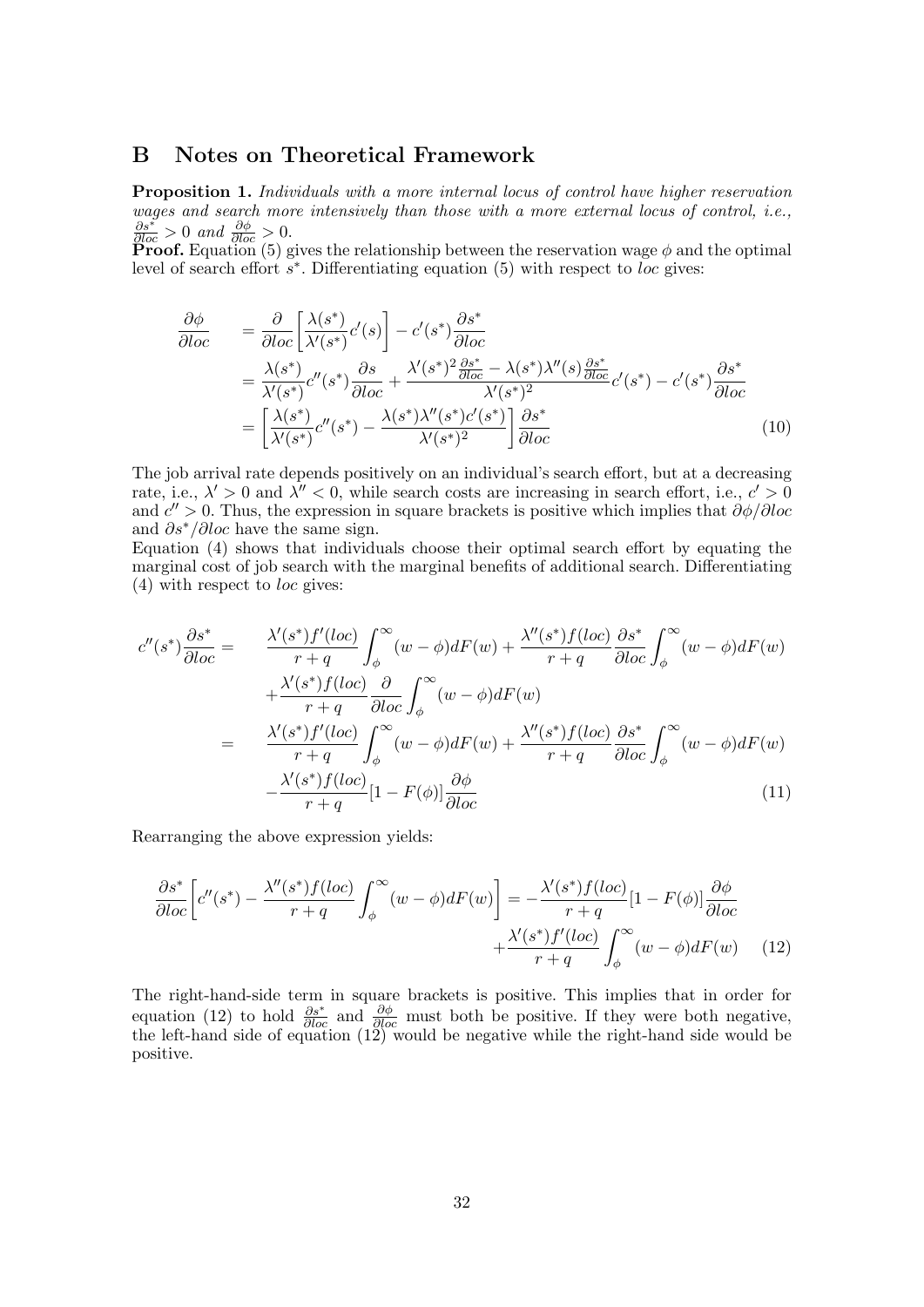#### B.1 Alternative Model

We now consider an alternative model, in which a function of the locus of control contributes to the job arrival rate additively:  $\lambda_a(s, loc) = \lambda(s) + f(loc)$ . As before, we continue to assume that  $f'(loc) > 0, c' > 0, c'' > 0, \lambda' > 0$  and  $\lambda'' < 0$ .

In this case, the utilities of accepting a job offer at wage  $w, V_e(w)$  and of continuing job search,  $V_u$ , are given by:

$$
V_e(w) = \frac{1}{1 + rdt} [wdt + (1 - qdt)V_e(w) + qdtV_u]
$$
\n(13)

$$
V_u = \frac{1}{1 + rdt} [(b - c(s))dt + (\lambda(s) + f(loc))dt(\int_0^{\phi} V_u dF(w) + \int_{\phi}^{\infty} V_e(w) dF(w))
$$
  
+(1 - (\lambda(s) + f(loc))dt)V<sub>u</sub>] (14)

The reservation wage is given by:

$$
\phi = b - c(s) + \frac{\lambda(s) + f(loc)}{r + q} \int_{\phi}^{\infty} (w - \phi) dF(w)
$$
  
= 
$$
b - c(s) + \frac{\lambda(s)}{r + q} \int_{\phi}^{\infty} (w - \phi) dF(w) + \frac{f(loc)}{r + q} \int_{\phi}^{\infty} (w - \phi) dF(w) \qquad (15)
$$

Unemployed individuals choose their search effort and reservation wage so as to maximize  $V_u$  over an infinite horizon. The reservation wage defines the search stopping rule and thus satisfies the condition that  $V_u = V_e(w)$ . Substituting this constraint into the optimization problem, we can show that the optimal search behavior is determined by the maximization of  $V_u = \phi/r$  with resoect to s. This implies that we can solve for the optimal search effort  $s^*$  by differentiating the previous equation with respect to (s) and solving for the s<sup>\*</sup> such that  $\partial \phi / \partial s = 0$ . Specifically, we find that

$$
c'(s) = \frac{\lambda'(s)}{r+q} \int_{\phi}^{\infty} (w-\phi)dF(w)
$$
\n(16)

Substituting this expression into equation 15 we get:

$$
\phi = b - c(s) + \frac{\lambda(s)}{\lambda'(s)}c'(s) + \frac{f(loc)}{r+q} \int_{\phi}^{\infty} (w - \phi)dF(w) \tag{17}
$$

Proposition 2. In this alternative model, individuals with a more internal locus of control have higher reservation wages, but search less intensively than those with a more external locus of control, i.e.,  $\frac{\partial s^*}{\partial \text{loc}} < 0$  and  $\frac{\partial \phi}{\partial \text{loc}} > 0$ . **Proof.** Differentiating 16 with respect to loc gives:

$$
c''(s)\frac{\partial s}{\partial loc} = \frac{\lambda''(s)}{r+q}\frac{\partial s}{\partial loc}\int_{\phi}^{\infty} (w-\phi)dF(w) + \frac{\lambda'(s)}{r+q}\frac{\partial}{\partial loc}\int_{\phi}^{\infty} (w-\phi)dF(w)
$$
  

$$
= \frac{\lambda''(s)}{r+q}\frac{\partial s}{\partial loc}\int_{\phi}^{\infty} (w-\phi)dF(w) - \frac{\lambda'(s)}{r+q}[1-F(\phi)]\frac{\partial \phi}{\partial loc}
$$
(18)

Rearranging the above expression yields: